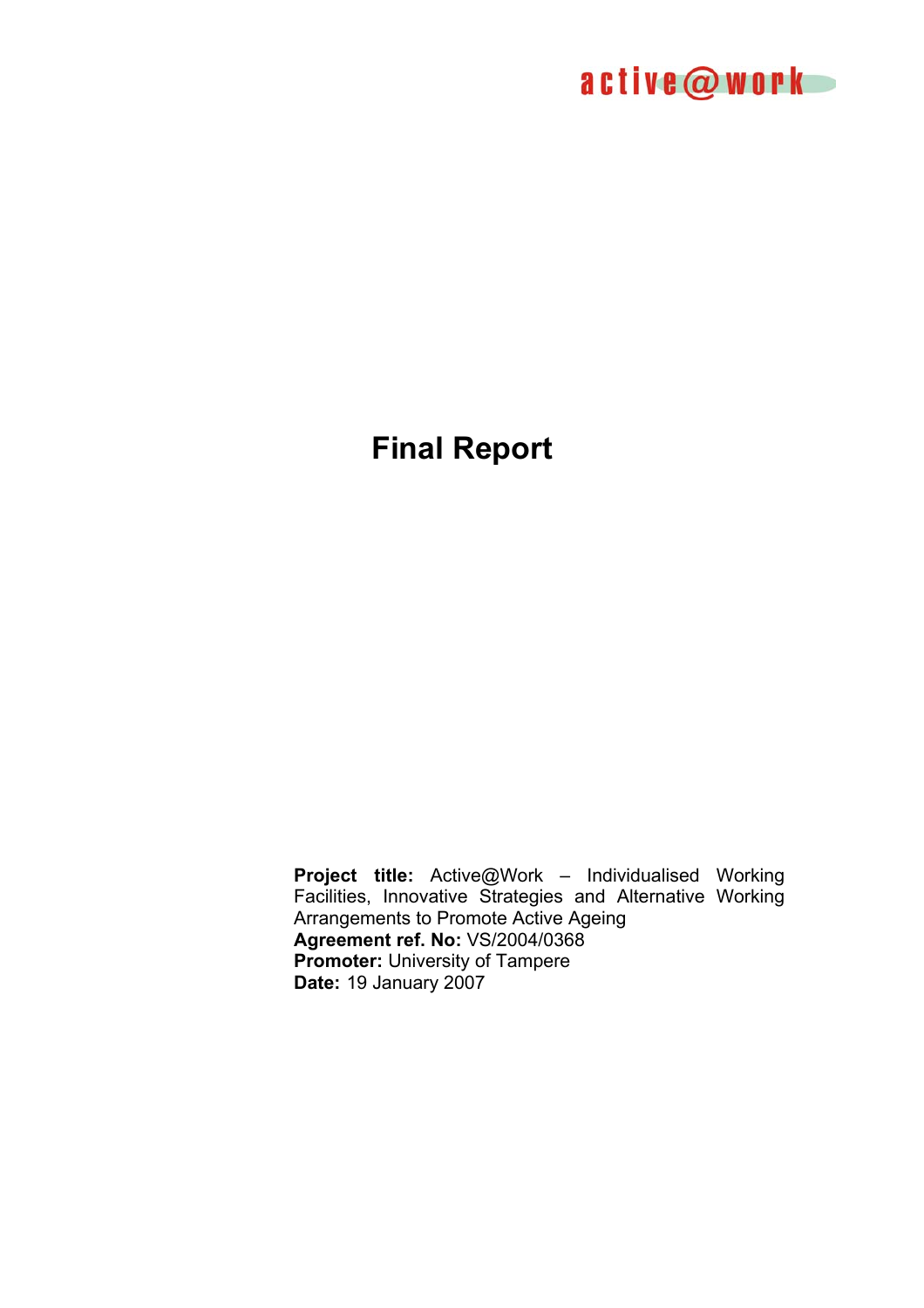| 2. Detailed account of the activities undertaken in the project 8          |  |
|----------------------------------------------------------------------------|--|
|                                                                            |  |
|                                                                            |  |
| 2.1.2 Detailed account of the activities undertaken in the Finnish sub-    |  |
|                                                                            |  |
| 2.1.3 Towards individual design concept solutions  12                      |  |
|                                                                            |  |
|                                                                            |  |
| 2.2.2 Detailed account of the activities undertaken in the German sub-     |  |
|                                                                            |  |
|                                                                            |  |
|                                                                            |  |
|                                                                            |  |
|                                                                            |  |
|                                                                            |  |
|                                                                            |  |
|                                                                            |  |
| 2.5 Detailed account of the dissemination and mainstreaming activities     |  |
|                                                                            |  |
|                                                                            |  |
| 2.5.2 Shared activities during the project life-time37                     |  |
|                                                                            |  |
|                                                                            |  |
|                                                                            |  |
|                                                                            |  |
|                                                                            |  |
| 2.6.2 Undertaken activities during project lifetime 43                     |  |
|                                                                            |  |
| 3.1 On-going monitoring of the project performance44                       |  |
| 3.1.1 Monitoring of the implementation of the detailed implementation      |  |
|                                                                            |  |
| 3.1.2 Monitoring of the factors that advance the use, maintenance and      |  |
| sustainability of the project outputs and results after the project period |  |
|                                                                            |  |
|                                                                            |  |
| 3.2.1 On-going effectiveness evaluation in sub-project level46             |  |
| 3.2.2 On-going effectiveness evaluation in transnational level56           |  |

2 (61)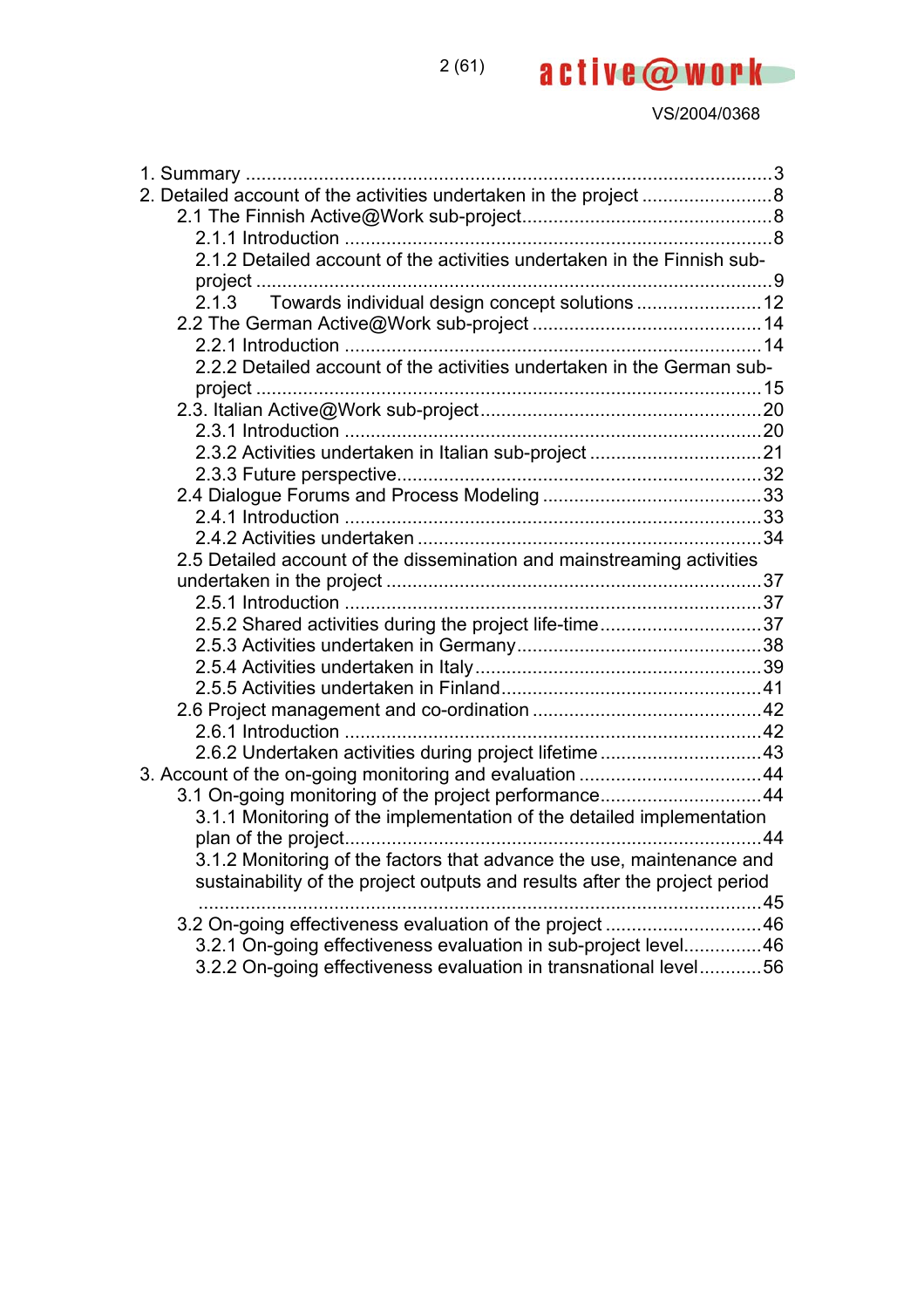

## **1. Summary**

Active@Work addressed the sub-theme of management of demographic change. The main priority issue addressed was development and piloting of alternative working arrangements at enterprise level to improve the quality of work for ageing and older workers which includes maintaining the health and well-being of workers. It consists of different means such as rethinking the way work is organised, adapting work processes and making working arrangements more flexible. Active@Work aimed to increase the ability of enterprises to utilise alternative working arrangements as a mean to prevent the early retirement of their employees.

Active@Work was divided into three sub-projects which were implemented in Finland, Germany and Italy. Each of them aimed to improve the quality of work for older workers and to support sustainable well-being and motivation to work longer.

Ageing and wellbeing at work includes personal experiences. The development of individualised working facilities requires a close understanding of ageing workers' work content, practices, needs and motivations. The *Finnish sub-project* investigated ageing workers' wellbeing from the individual workers' perspective, through the use of user-centred design approach. The main objective of the effort was to enable and support individual workers' sustainable wellbeing and motivation to work longer. The work was divided into three sub-tasks: 1) to gather a holistic understanding of ageing workers' individual needs, attitudes, motivations, working practices and environments, 2) to identify potential improvement opportunities and 3) to develop concept proposals to support individual working abilities and motivations. Furthermore, narrative and visualised descriptions of the work and the workers were aimed to fuel a dialogue within and outside the target organisation.

The *Finnish* was led by the School of Design at the University of Art and Design Helsinki (UIAH). Other Finnish partners involved were the Institute for Extension Studies (TYT) at the University of Tampere (UTA) as the coordinator of the project, the Northern Pirkanmaa Institute of Education as expert in adult education and the Confederation of Finnish Industries EK as expert in industrial perspective.

The target organization Palmia in *the Finnish Active@Work-project*, owned by the city of Helsinki, operates in the fields of catering, cleaning and technical maintenance. The ageing individuals who were in the focus of the study, were Palmia employees consisting of 13 workers from cleaning maintenance and from technical maintenance. The main concern of Palmia in the project was to develop new solutions to benefit their substantially large proportion of ageing workers. A high number of their employees are between ages of 48 and 59 and the work is physically demanding. Apart from that cleaning and technical maintenance is a field that does not attract younger people. The organization Palmia had expectations concerning the project such as how to consider age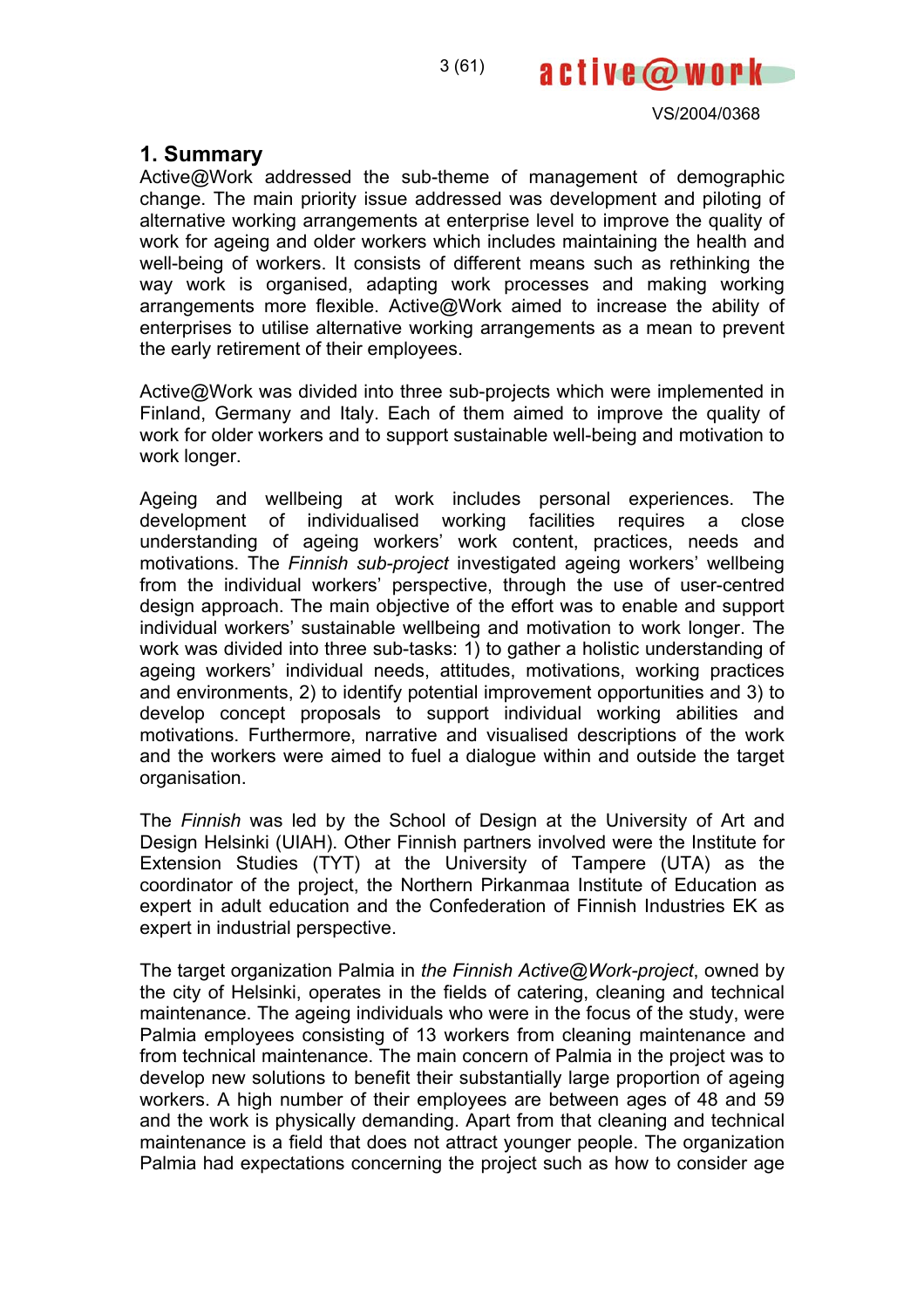

in the planning of work, how to profit from the long working experience of the ageing workers and how to apply new technology at work.

The project started with a challenge of developing ideas and solutions focusing on personal well-being at work. The range of opportunities found varied from new or improved products and tools to new organisational processes and practices.

The well-being of an individual constitutes of various factors from mental and physical issues to short term and long term experiences. Improvement of social well-being could benefit from creating systems and practices for supporting interaction with superiors, for enhancing the belongingness to a worker community, for facilitating social contacts with the team or with coworkers, who can also be people from other organisations, such as customers that they encounter in their workplace. The professional well-being could be enhanced by the development of practices in co-ordination, sizing of work, and clarification of a worker's responsibilities. Cognitive well-being could be improved by introducing novel ICTs that appreciate the abilities of the ageing workers as well as their changed physical capacities. The physical well-being could be improved by developing the tasks and environments (e.g. climbing stairs, lifting). This includes ergonomics but also aesthetic aspect of the workplace. Moreover, the development of physical tools and machines could better appreciate the reducing physical power and endurance, more rigid body, and personal disabilities.

The work group of the German Active@Work sub-project consisted of Empirica as the national facilitator and co-ordinator and SAP, Continentale and Deutsche Bank as pilot user organisations. Concepts of alternative working arrangement for older workers were developed for each of these enduser organisations.

The project identified problems and obstacles that enterprises tend to face in the adoption and implementation of the alternative working arrangements and developed practical solutions to these problems. These solutions have taken the format of concepts and measures for innovative forms of employment actively supporting ageing in employment, thereby addressing younger and older workers and developing related necessary actions at SAP, world leader in business software solutions, Deutsche Bank, the largest German bank and Continentale, a large German insurance company. Several of these measures have partially been implemented already or will be implemented in the near future.

Several of the measures implemented or going to be implemented will become mainstream activities and "normal" offers for the workforce in these organisations in the future.

All three user organisations have in the meantime gained a lot of experiences in piloting and experimenting with innovative forms of working addressed to older workers and - after successful pilot projects - stepwise transferring these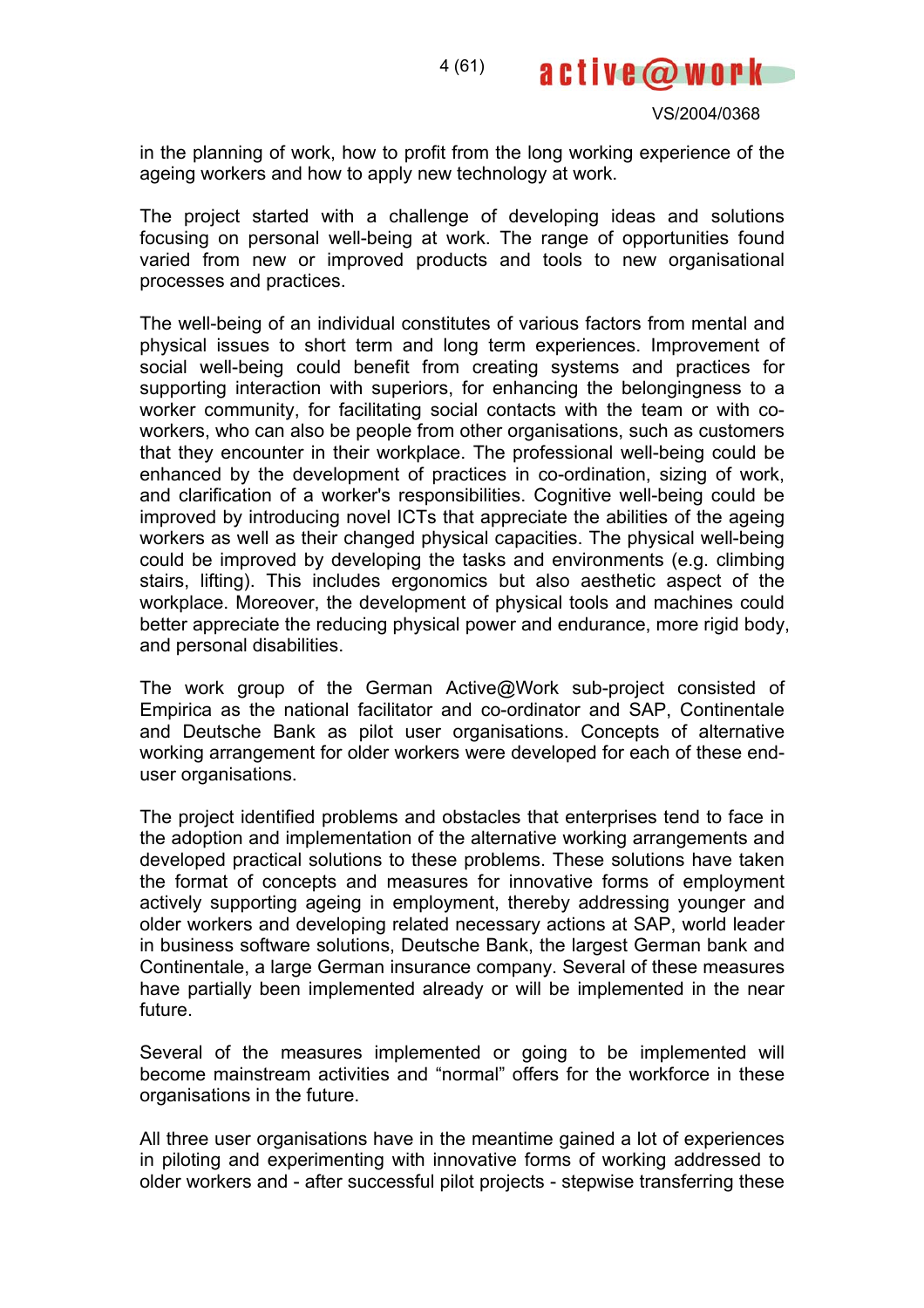active@work

into the general work flexibilisation offers for their staff members. It is very likely that most of the presently developed measures and activities will find their way to implementation in the near future. Others, as articulated by the staff members as part of the evaluation exercise, have good chances to be taken on board as well.

The main output of the *Italian sub-project* is Seniority Social Certification protocol. It steams from an analysis of CSR (Corporate Social Responsibility) model and has been developed in several brainstorming sessions with national partners and stakeholders experts. Seniority Social Certification (that isn't properly a certification, at the moment) represent in fact a self evaluation tool that companies can voluntarily use to estimate their performances in the promotion of active ageing and to facilitate the development of new policies for enterprise management.

It is based on a voluntary approach, because it concerns the basic purpose, orientations and choices (policies) of enterprises, which cannot be statutory or imposed: the SSC model can be considered a kind of map, a common reference framework for the enterprises at local level. This map is made up of a modular and flexible set of indicators, organized in a framework divided in:

- 1. *Dimensions*: that are the dimensions of enterprises organization. They are three: Staff, Turnover and Administration;
- 2. *Categories*, thematic areas monitored by groups of indicators. In the "quantity form" there are 5 categories: Human resources, Turnover, Training, Working schedule and Absences. Each of them is composed by indicators or groups of indicators. The "quality" form is divided in 6 categories: Turnover, Training, Incentive policies, Health and safety, Policies and Awareness.
- 3. *Indicators*, can be quantitative (in the quantitative form) and qualitative (in the quality form). The 74 indicators provide information concerning specific aspects of enterprise organization.

The model is composed of a "quantitative" and a "qualitative" form, strictly linked up with each other. The first form represent a quantitative measurement table, able to define an empirical scenario of the enterprises: the features of employees, the type of contract, the turnover flows, the number of contract cessations, the training, are some of the items include in this table. On the other side, the qualitative form defines the level of application of some policies in the enterprises context: i.e. the training typologies implemented, Incentive typologies supported by the company, the health promotion activities adopted, the staff employment policies (like mentoring, outplacement, tele-work, the outsourcing, etc.).

When the enterprise responsible has filled the two questionnaires, the program (SSC model is a questionnaire in an excel file) will automatically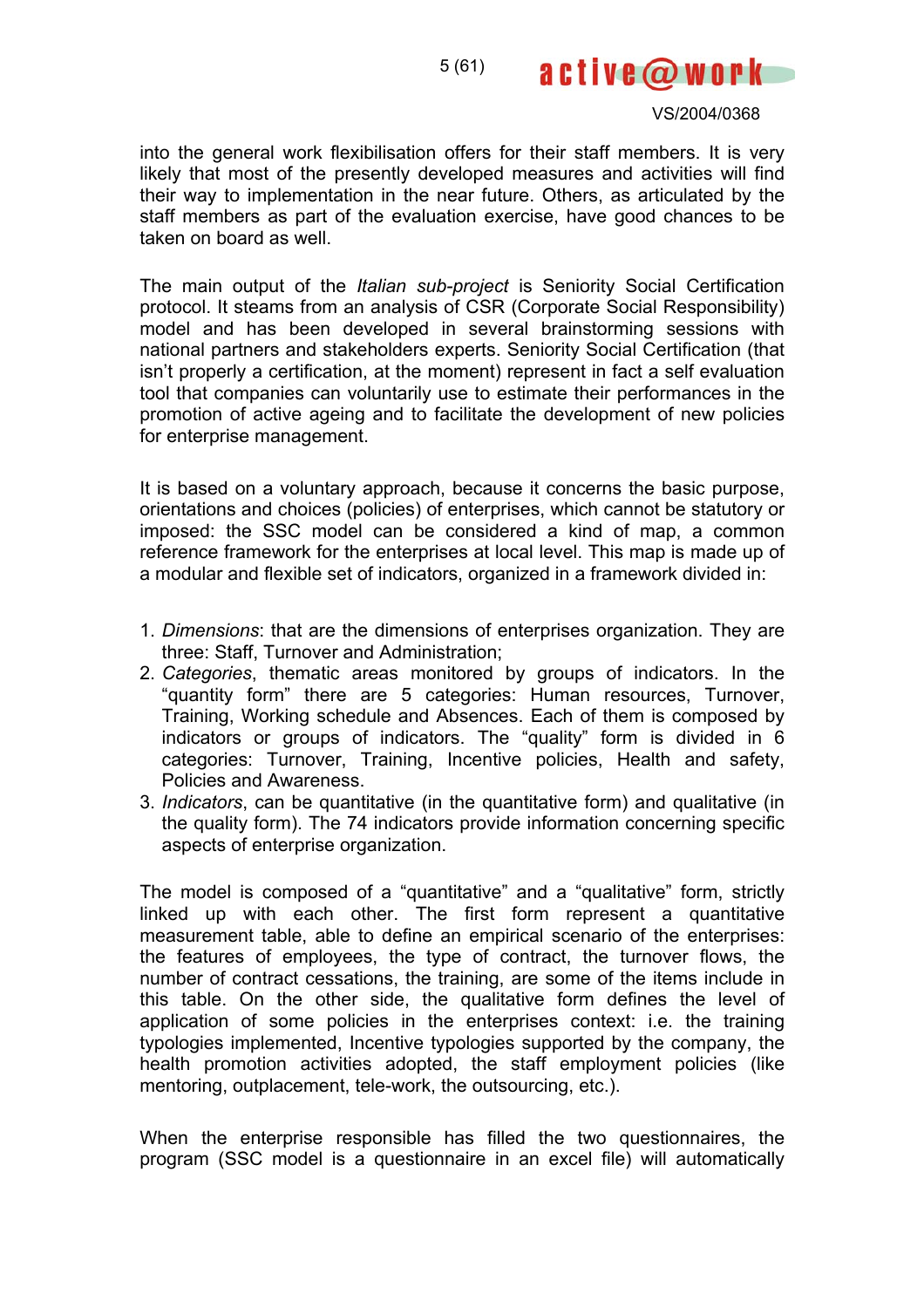

elaborate the data. The calculation matrix as well as weights and indicators measurement system developed elaborate the data of the tables.

The final output of the system is represented by a synoptic table able to summarize the elaborated data, giving back a synthesis of enterprise situation concerning the dimension previously considered (turnover, training, incentives to maintenance, etc.), divided for gender and for staff typologies. The different colors of each cell illustrate the enterprise strengths and the elements of complexity: while the blue and the green color can be considered indicators of a good level of application of the policies (in relation with the incidence of over 45 employees on the total of workers), the yellow and the red color suggest that some problems can be presented in the management of over 45 employees.

|                                           | Over | Over Male | Over Fenale | Factory workers | Factory Workers<br>Male | Factory Workers<br>Female | Office employees | Office employees<br>Male | Office employees<br>Female | <b>Managers</b> | Managers<br>Male | <b>Managers</b><br>Female |
|-------------------------------------------|------|-----------|-------------|-----------------|-------------------------|---------------------------|------------------|--------------------------|----------------------------|-----------------|------------------|---------------------------|
| <b>Turnover Indicator</b>                 |      |           |             |                 |                         |                           |                  |                          |                            |                 |                  |                           |
| <b>Training Indicators</b>                |      |           |             |                 |                         |                           |                  |                          |                            |                 |                  |                           |
| <b>Incentives to</b><br>maintenance       |      |           |             |                 |                         |                           |                  |                          |                            |                 |                  |                           |
| <b>Health promotion</b><br>and protection |      |           |             |                 |                         |                           |                  |                          |                            |                 |                  |                           |
| <b>Staff employment</b><br>policies       |      |           |             |                 |                         |                           |                  |                          |                            |                 |                  |                           |
| <b>Awareness</b>                          |      |           |             |                 |                         |                           |                  |                          |                            |                 |                  |                           |

## **Final output (an example)**

Other graphs and tables can be generated by the program, too.

Other outputs of Italian project were:

- the analysis of the local industrial scenario (the target area was Province of Lecco), of current trends and emerging issues;
- the best practices and policies review, concerning innovative strategies of active ageing management at national level;
- the publication of a book in print form including an overview of Active@Work project, a description of ageing policies in national context, an overview of Province of Lecco labor market, the

6 (61)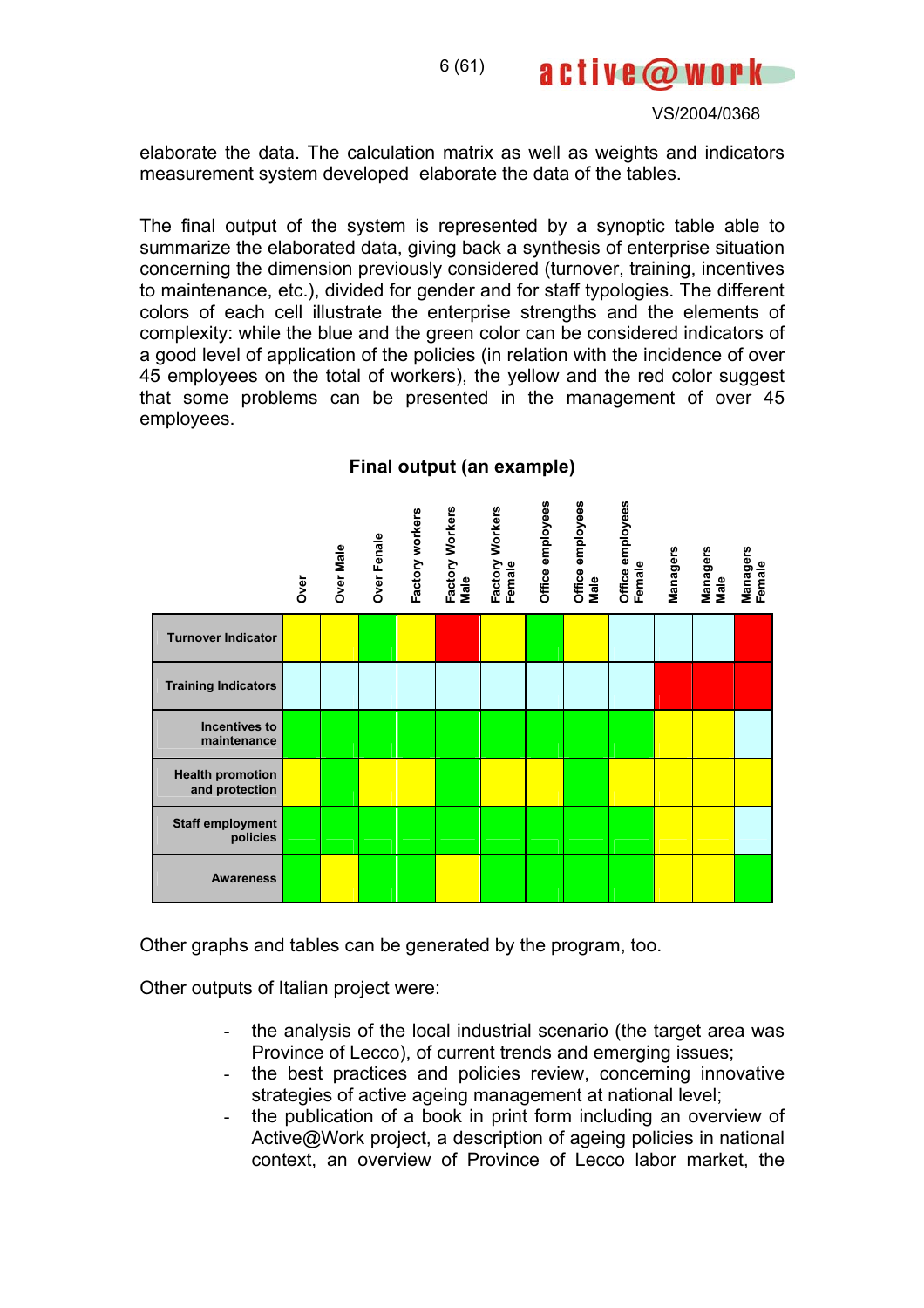

active@work

outputs of the survey conducted in Lecco Province and the model of SSC

Different kinds of Dialogue Forums were established in the project to intensify discussion concerning alternative work arrangements for aging work force. the Dialogue Forums acted at two level, at transnational and at national level. The main activities were

- to assess the transfer and generalisation potential of results of the three sub-projects
- to model the implementation process of alternative working arrangements
- to assess the transfer and generalisation potential of the process model

As one output of the project the enterprises were provided with a model of implementation of alternative work arrangements for ageing and older workers. The Active@Work process model divides the promoting of active ageing at work into four clear phases and activities in order to help planning and implementing improvements in working conditions. Furthermore, the model provides practical tools and examples for development, implementation and evaluation of measures for active ageing at work:

| A. Defination of<br><b>Challenges</b>        | <b>B. Solution Generation</b>                     | C. Implementation                       | <b>D. Effectiveness</b><br>Evaluation |  |
|----------------------------------------------|---------------------------------------------------|-----------------------------------------|---------------------------------------|--|
| A1 Literature study and<br>experience review | B1 Project structure and<br>management definition | C1 Selection of pilot areas             | D1 Evaluation planning                |  |
| A2 Situation analysis                        | <b>B2</b> Generation of<br>solutions and measures | C2 Pilot planning and<br>implementation | D2 Evaluation work                    |  |
| A3 Problem framing                           | B3 Approval of the<br>solutions and measures      |                                         | D3 Analysis of the data               |  |
| A4 Approval of objectives                    |                                                   |                                         |                                       |  |

The model is available in web:

*http://www.uta.fi/tyt/kkp/projektit/activeatwork/processmodel/index.php*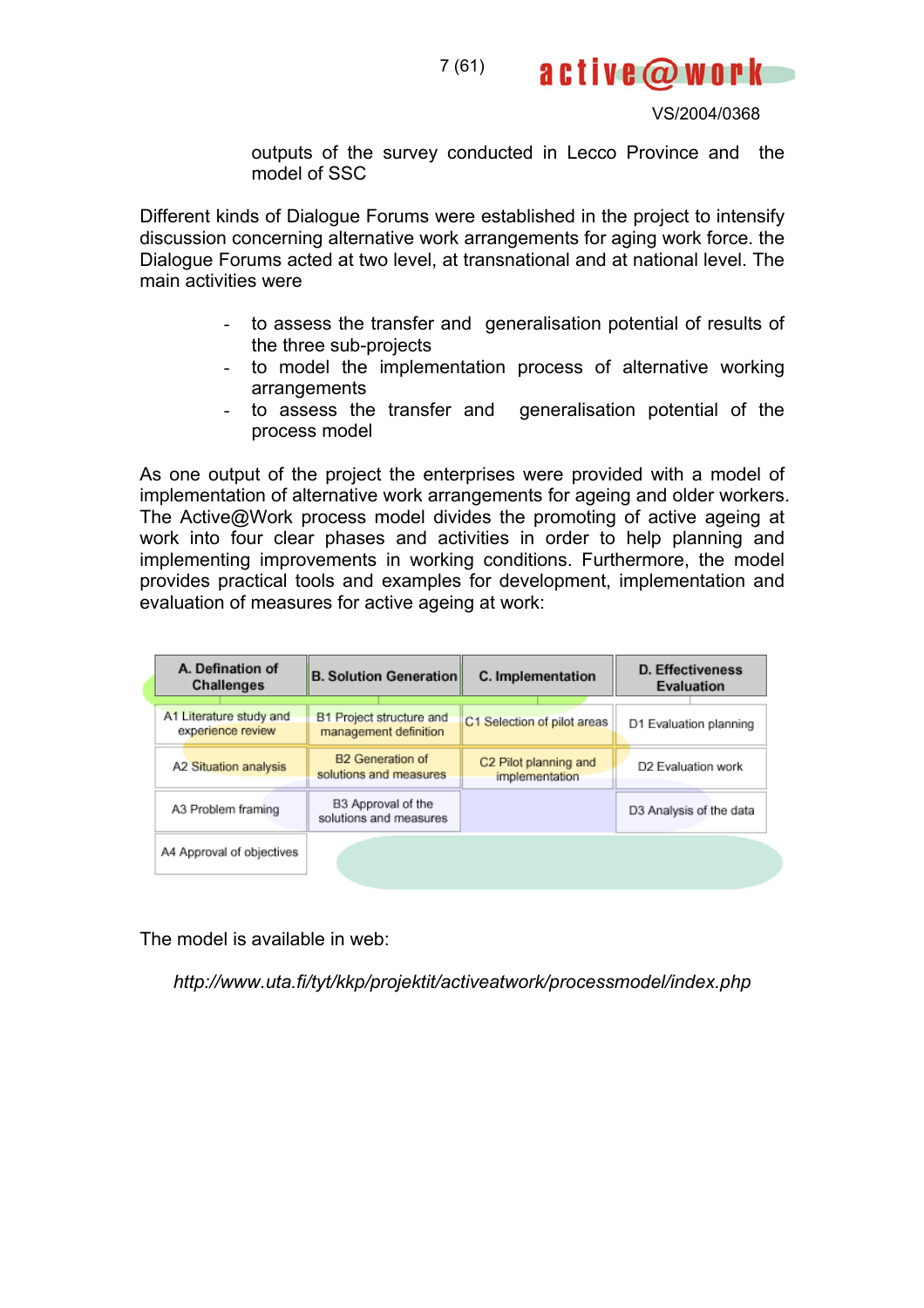

# **2. Detailed account of the activities undertaken in the project**

# **2.1 The Finnish Active@Work sub-project**

## **2.1.1 Introduction**

The Finnish sub-project *Individualised working facilities for ageing employees*  focused on understanding ageing workers' individual work content, practices and needs. The main objective was to enable and support individual workers' sustainable well-being and therefore motivation to work longer. The three subobjectives were:

- to gather understanding of ageing workers' individual needs, attitudes, motivations, working methods and environments
- to identify opportunities for concept design and
- to develop proposals and concepts, which aim at supporting individual working abilities and motivations. Furthermore, the narrative and visual descriptions of individual workers and their tasks as one of the outcomes of the sub-project aim at concretising and supporting insights and dialogue within the organisation but also with the partners

The Finnish sub-project applied user-centred product concept design methods including observations, self-documenting, participatory workshops and multidisciplinary interpretations and ideations. The starting point of usercentred concept design is open and the focus is adjusted iteratively during the process. The process has three steps:

- setting the stage: background study, superior interviews
- user studies: focus groups, self-documenting, interviews, interpretation sessions
- concept design: participatory observations, interpretation and ideation



*Image 1.* Timeline and current activities of the sub-project.

The sub-project had several partners: Tampere University (UTA), EK, Pirko and furthermore University of Art and Design Helsinki (UIAH) as a sub-project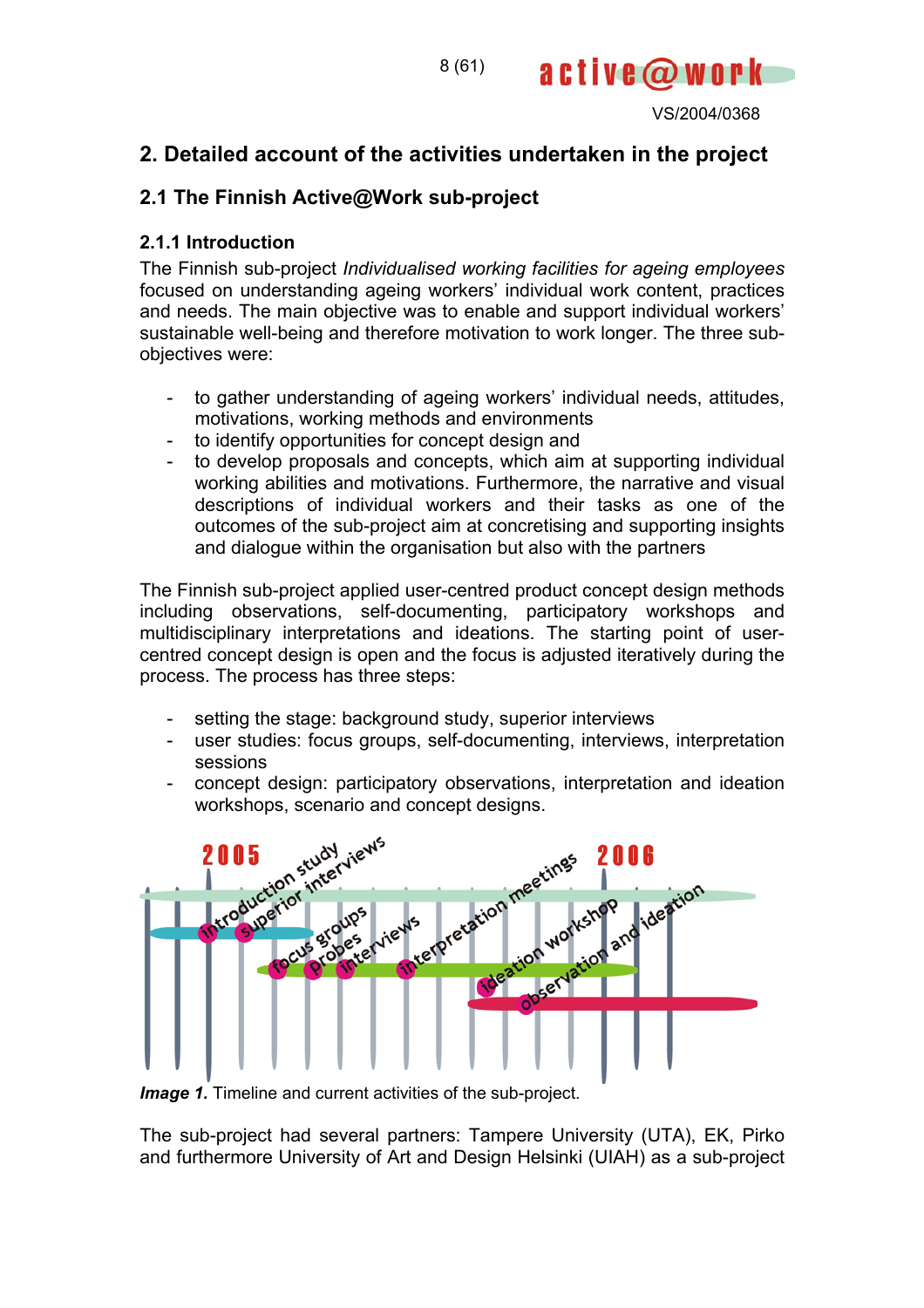

leader and Palmia as the focus organisation. Palmia offers services in catering, cleaning and technical maintenance mainly in the City of Helsinki.

The ageing individuals who were in the focus of the study are Palmia employees. Palmia's concerns are that their working force is ageing. A high number of their employees are between 48 and 59 and as the work is physically hard most of the health problems are caused by joint problems. Furthermore cleaning and technical maintenance is a field that does not attract younger people anymore. Palmia expressed expectations concerning the project such as:

- How to consider age in the planning of the work
- How to profit the long working experience
- How to apply new technology at work
- What kind of ergonomic improvements can be found
- How to support people to work longer
- How to have less sick leaves
- How to improve the atmosphere at work

## **2.1.2 Detailed account of the activities undertaken in the Finnish subproject**

The project began with an extremely open brief: broadly to find new opportunities to develop work. At the beginning of the project very little was known about the phenomena and the direction of the design solutions. There was no explicit need, problem or technology to be addressed. In concept design a wide and fuzzy starting point is typical, and the aims and solutions are developed as well as the focus of the problem-solution space is adjusted iteratively during the process (Keinonen &Takala 2004, Mattelmäki 2006).

To approach these challenges the Finnish sub-project applied user-centred design methods including observations, self-reporting, interviews, participatory workshops, generative tools and multidisciplinary interpretations and ideations (see also Mattelmäki & Lehtonen 2006). Using different methods was seen as a way to narrow the "design space" (Westerlund 2005), to gain a holistic understanding of the individual ageing workers' needs and desires, and to find the most relevant directions for progress. The process had three steps: a) setting the stage, b) user studies and c) concept design. In the following these methods are described in more detail:

a) *Setting the stage phase* aimed at defining the user study plan in more detail, i.e. selecting the most appropriate user study tools and process which suite the aims of the whole project and deciding the most appropriate groups for the study. These decisions were made in collaborative meetings together with UIAH, Palmia and UTA representatives. Target groups, altogether 13 individuals aged 55+ are workers in cleaning maintenance and in technical maintenance.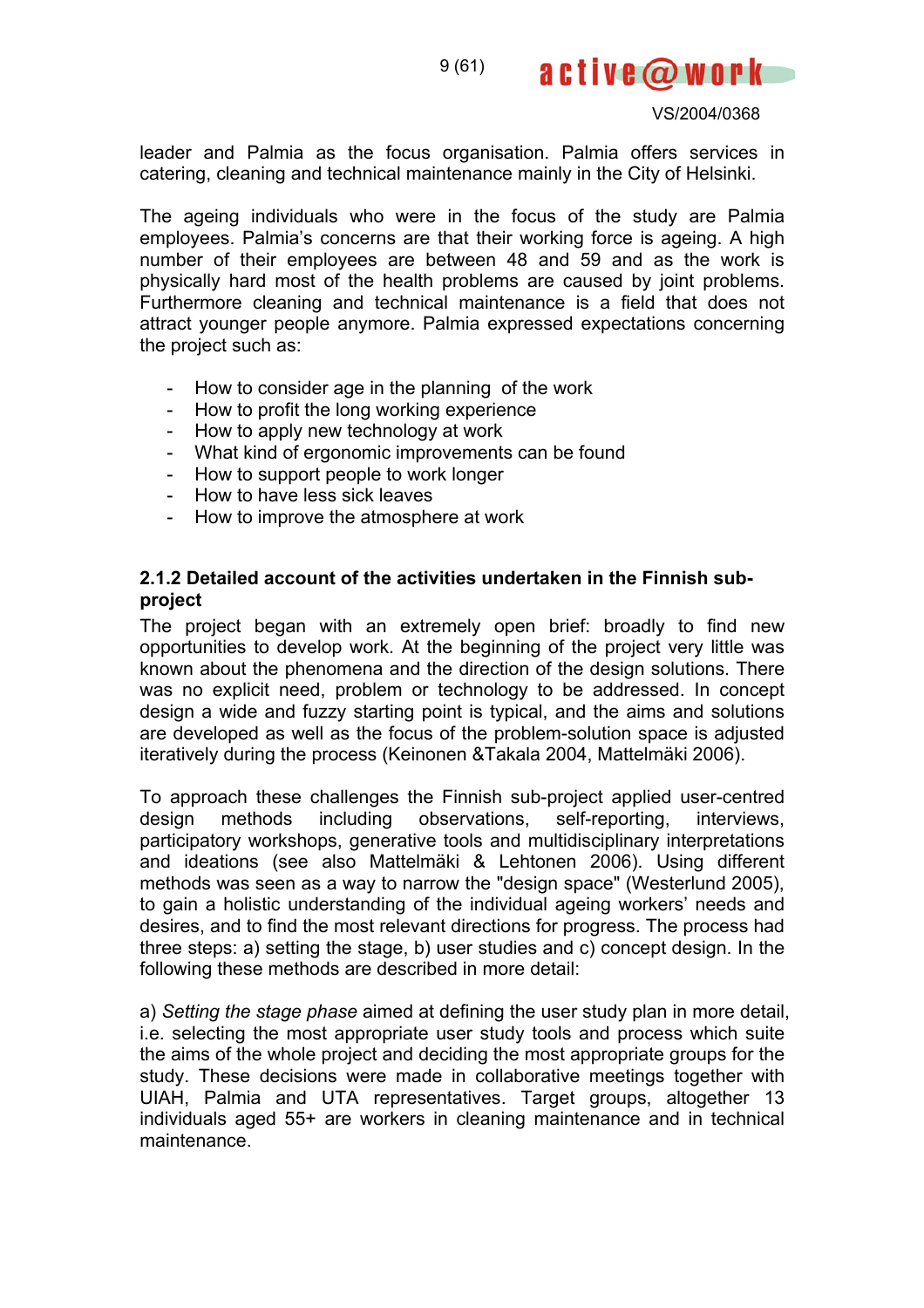

The worker groups were contacted and individuals were recruited in Palmia by division managers with support from the CEO and head of human resources. Project manager from UIAH also gave a short presentation about the project in a seminar organised for Palmia employees.

A national kick-off was organised in UIAH in February 2005 to discuss the plan, to present objectives and preliminary findings and to establish a common ground for the project. Also a literature review that aimed at gaining background understanding about the phenomena of ageing at work was done to support the study. (Annex 1. Jacobson: English summary about the background study February 2005)

Superior interviews were conducted to gain an overview about the flow of work and tasks of the workers. We also wanted to inform the superiors about the study and to get familiar with the field of technical maintenance and cleaning maintenance. During the superior interviews also observations were carried out in the work context. The preliminary findings and visual data were used to plan the following focus groups. A summary about the findings was done and distributed to the head of Palmia, to the relevant superiors and to Palmia communications to be available to interested employees.

b) *User study phase* started with two focus groups which were organised at UIAH, one for the two groups of ageing individuals. The objectives of the focus groups were to introduce the project and the group to each other and to discuss the phenomena of ageing and working. The discussion included topics such as what do they find motivating in their work, what affects negatively to the motivation and what are the things that matter to them when linking work and life.

The data were sorted out to a summary and used to brainstorm and design the self-documenting kits for the following action. This summary was sent to the head of Palmia and all the participants with a possibility to comment the interpretations. These summaries (from superior interviews and focus groups) and preliminary interpretations of problems and possible solutions were presented to the head of Palmia in April 2005. This meeting led to another presentation for Palmia superiors' seminar in which Active@work project and the preliminary insights of the ongoing study were presented and where also one of the ageing workers and one of the superiors of the ageing participants told the audience about their experiences about the project. These activities were part of the awareness rising in the organisation.

To approach the individual context we applied probes self-documenting that aimed at gathering subjective views into the ageing workers' experiences. Probes are custom designed kits of materials and tasks that empower the participants to report on their experiences, as well as express their reactions. The probes were tuned to mapping the ageing workers' characteristics, creating a picture of their everyday life and to identify design possibilities (see Mattelmäki 2006 about probes).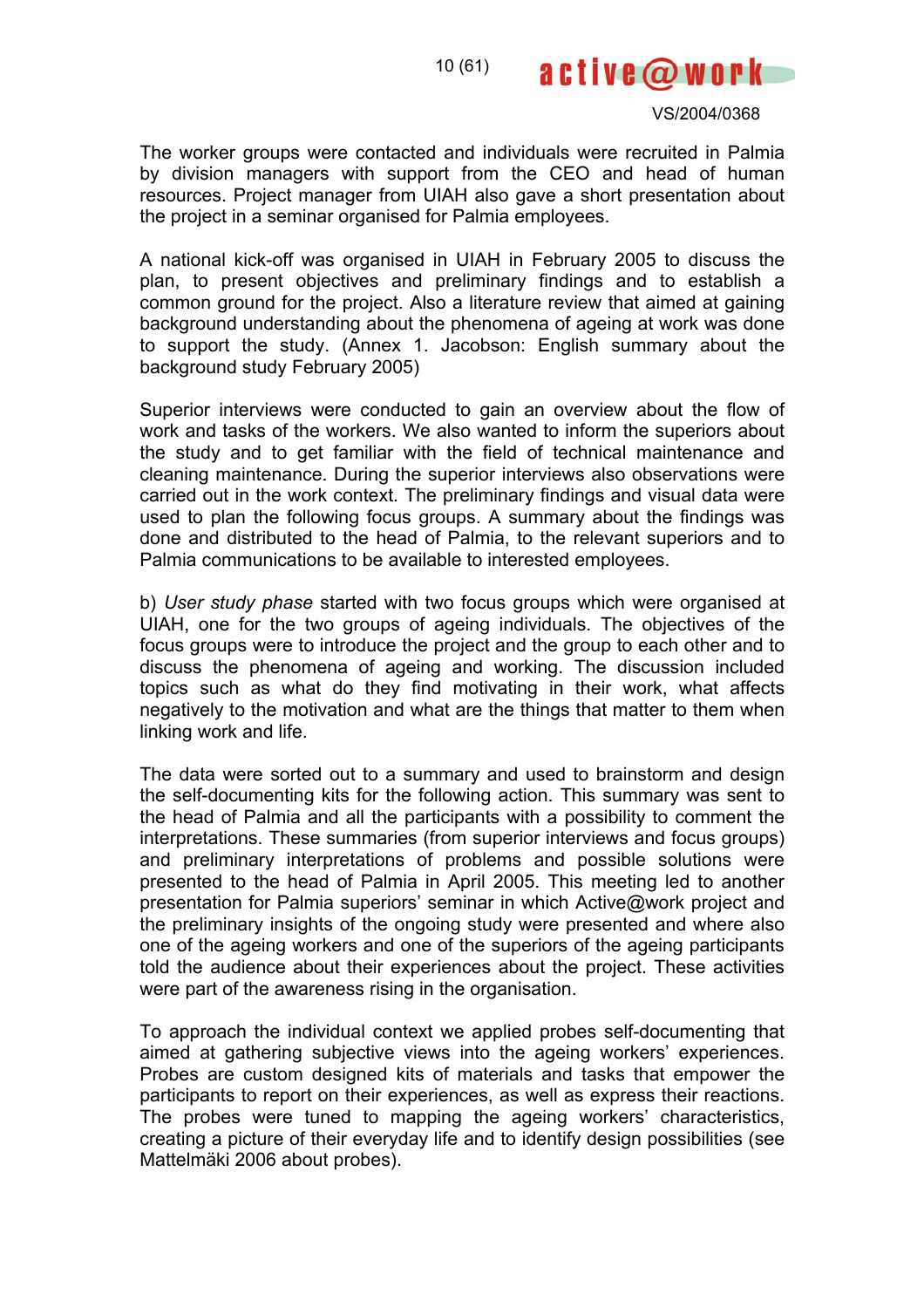

The probes were given to the 15 ageing workers for ten days. The probes kit included a timetable, a map, a camera, a task book and two post cards. With these tools we wanted to get a picture of their work and to gather ideas and opinions inspired by the probes tasks. The probes were complemented with individual interviews.

The data were sorted out and interpreted in several team meetings in UIAH to get more detailed understanding about the phenomena and the individual point of views. Also, into one of these meetings UTA representatives were invited. These interpretations resulted persona descriptions, a summary about ageing, changes and holistic wellbeing (in Finnish), various visualizations and preliminary concept frames to be applied in the following phases. The identified frames included topics such as communication and transfer of knowledge; enhancing community; planning and sizing work; feedback and encouragement; expertise; learning and education; ergonomics and physics, small pleasures and pick ups and listening and engaging the employees. The identified ageing worker characteristics were developed into persona descriptions. The persona descriptions are none of the workers as such but based on their characteristics, tasks and attitudes combined.

In June 2005 two interpretation sessions were organised in UIAH with the two groups of ageing individuals to find out meaningful themes in a participatory manner and to evaluate the drafts of illustrated persona descriptions as well as the first concept ideas. After the session the eight personas were elaborated further into more detailed descriptions.

In September 2005 a workshop for collaborative interpretation and brainstorming for the Finnish partners was organised. The objectives of the workshop were to 1) share and sort out the data and interpretations 2) take into account the partners' visions and interests and 3) to ideate and focus directions for following phases. The participants were sent persona descriptions and pre-tasks to get familiar with the individual personas and then to be able to share their insights with the others. They were asked to interpret the material and present to the others problems and needs, positive aspects and concept design opportunities.

The workshop participants (7 people from Palmia, 2 from UTA, 2 from Pirko and 5 from UAIH) were divided into three groups which focused on three different perspectives which were identified from the user data. During the workshop an intensive brainstorming was carried out and resulted wealth of ideas. The summary of the workshop interpretations and ideas was distributed to the participants.

c) During fall 2005 the user study phase continued linked with *concept design*  activities. Observations were conducted in the work context and generative tools were applied to achieve more concretized, individualized and contextual design frames. To deepen our understanding and to get more relevant ideas for the mobile systems, we gave the ageing workers opportunities to actively participate in the design phase by combining generative make-tools (Sanders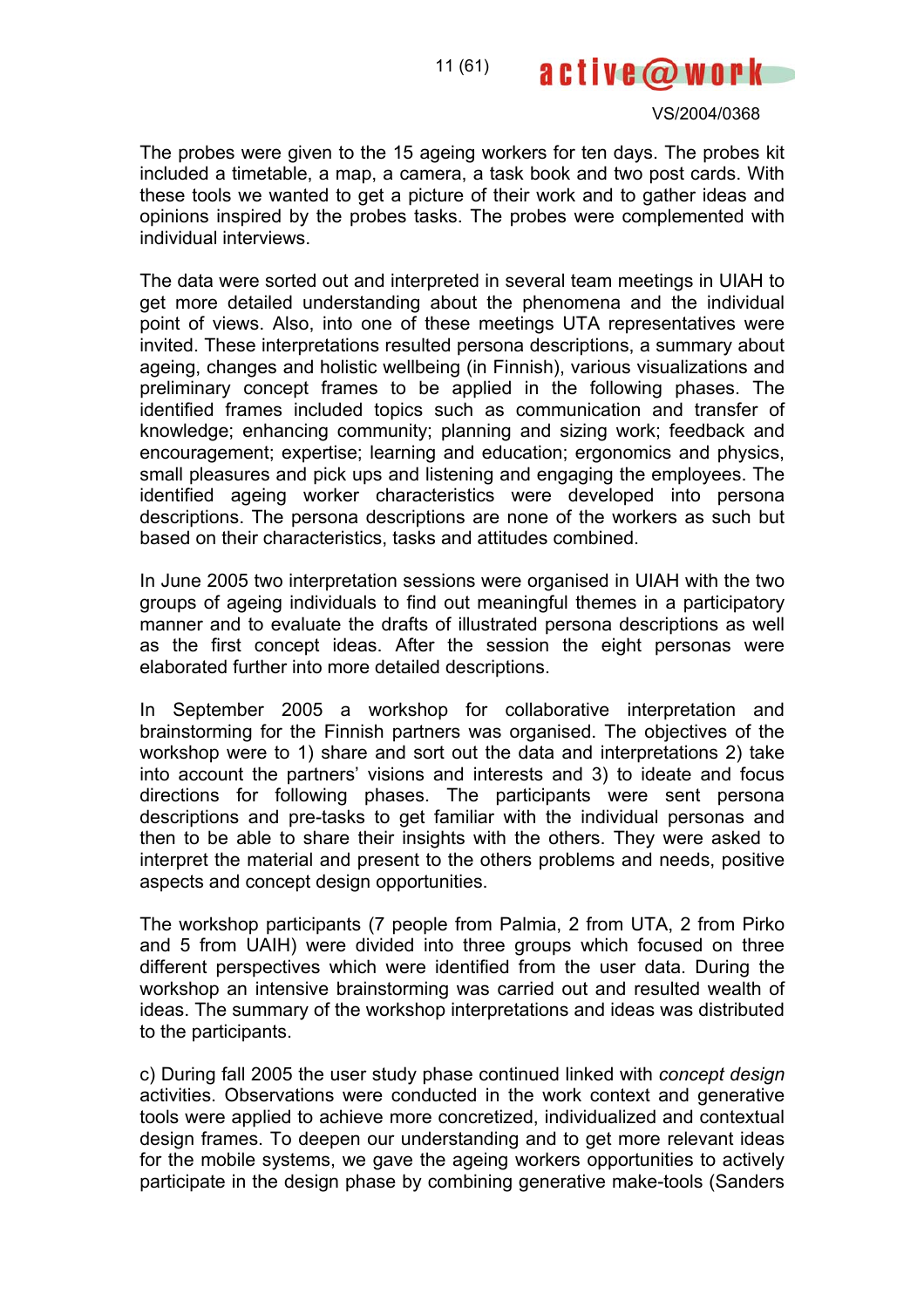active@work

& Dandavate 1999) with video observations. Make-tools are tangible design items which can be used to facilitate ideation and expression of needs. With the help of these "things-to-think-with" the ageing workers imagined possible features and usages for a dream device and acted out some of their ideas. The video material has of use to identify forms of "tacit knowledge" of the ageing workers. Two workshops were organized in spring 2006 to interpret and make sense of the material.

During winter 2006 future visions of improved tools were developed at UIAH inspired by the user study. During spring 2005 design efforts considered an improved working environment for a school attendant and visions for features and uses of future mobile technologies. To support concept design activities literature reviews were done to map well tried practices and get an understanding of adult learning.

March 2006 a collaborative workshop was organized to gain feedback about the concept design ideas and to decide direction for the following activities concerning the mobile technology vision and new educational practices at Palmia. The educational practices development took place in three collaborative workshops during summer 2006 which were lead by Pirko representatives.

The mobile technology vision was further developed in UIAH. The educational practices task was mostly the responsibility of Pirko. This task was also conducted in a collaborative sessions during summer 2006 in which the current state of art and the needs and opportunities at Palmia were mapped and then developed.

A final workshop for the national partners including the head of Palmia and the ageing workers was organized in September 2006 at UIAH. Along with other presentations and discussion in groups the three Palmia directors expressed their experiences of the meaning of the Active@work project to the organization and their visions of next steps.

#### **2.1.3 Towards individual design concept solutions**

The project started with a challenge of developing ideas and solutions focusing on personal well-being at work. The well-being of an individual constitutes of various factors from mental and physical issues to short term and long term experiences. The range of opportunities varied from new or improved products and tools to new organisational processes and practices. All together the amount of ideas created and documented during the project is approximately 165 (see Annex 2. Vaajakallio: Ideataulukko October 2006).The following list shows the most important identified areas to develop solutions for.

Improvement of social well-being could benefit from creating systems and practices for supporting interaction with superiors, for enhancing the belongingness to a worker community, for facilitating social contacts with the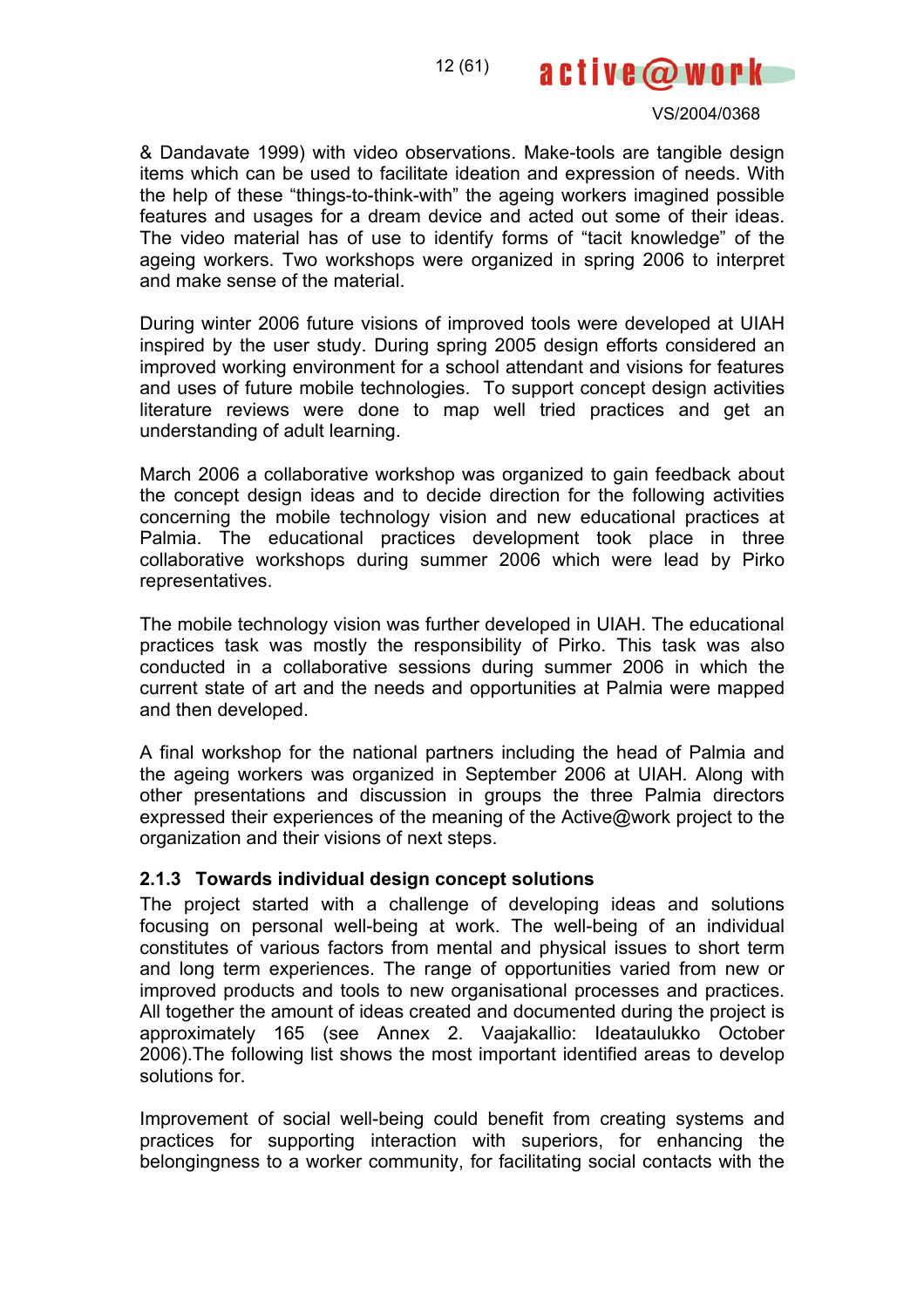

team or with co-workers, who can also be people form other organisations, such as customers that they encounter in their workplace.

The professional well-being could be enhanced by the development of practices in co-ordination, sizing of work, and clarification of a worker's responsibilities. The expertise and experience of the ageing workers could be better appreciated in the management of the work, e.g. through solutions that enable the ageing workers to participate in the work planning. Moreover, the independence of the workers and freedom in work were seen as very important by the ageing workers. Planning participation would empower the workers to gain a greater influence in their work content as well as would increase the interaction between management and workers, which was desired by most of the participating workers. Also, more sensitive gratification policies were desired. This was seen as an important facilitator for increasing the employer's understanding of the value of the ageing workers loyalty to work. The professional well-being could also be developed by creating novel individual career planning and education practices. These practices would consider both physical and cognitive changes through ageing and enhance the sharing of gained skills, knowledge and experience in the organisation. Apart from that new means to collaborative use of resources could be developed.

Cognitive well-being could be improved by introducing novel ICTs that appreciate the abilities of the ageing workers as well as their changed physical capacities. ICTs that would support memory, improve the visual presentation, clarified instructions, interactive work planning, help to automate things, and provide enjoyable atmosphere to work in appropriate conditions. The physical well-being could be improved by developing the tasks and environments (e.g. climbing stairs, lifting). This includes ergonomics but also aesthetic aspect of the workplace. Moreover, the development of physical tools and machines could better appreciate the reducing physical power and

endurance, more rigid body, and personal disabilities.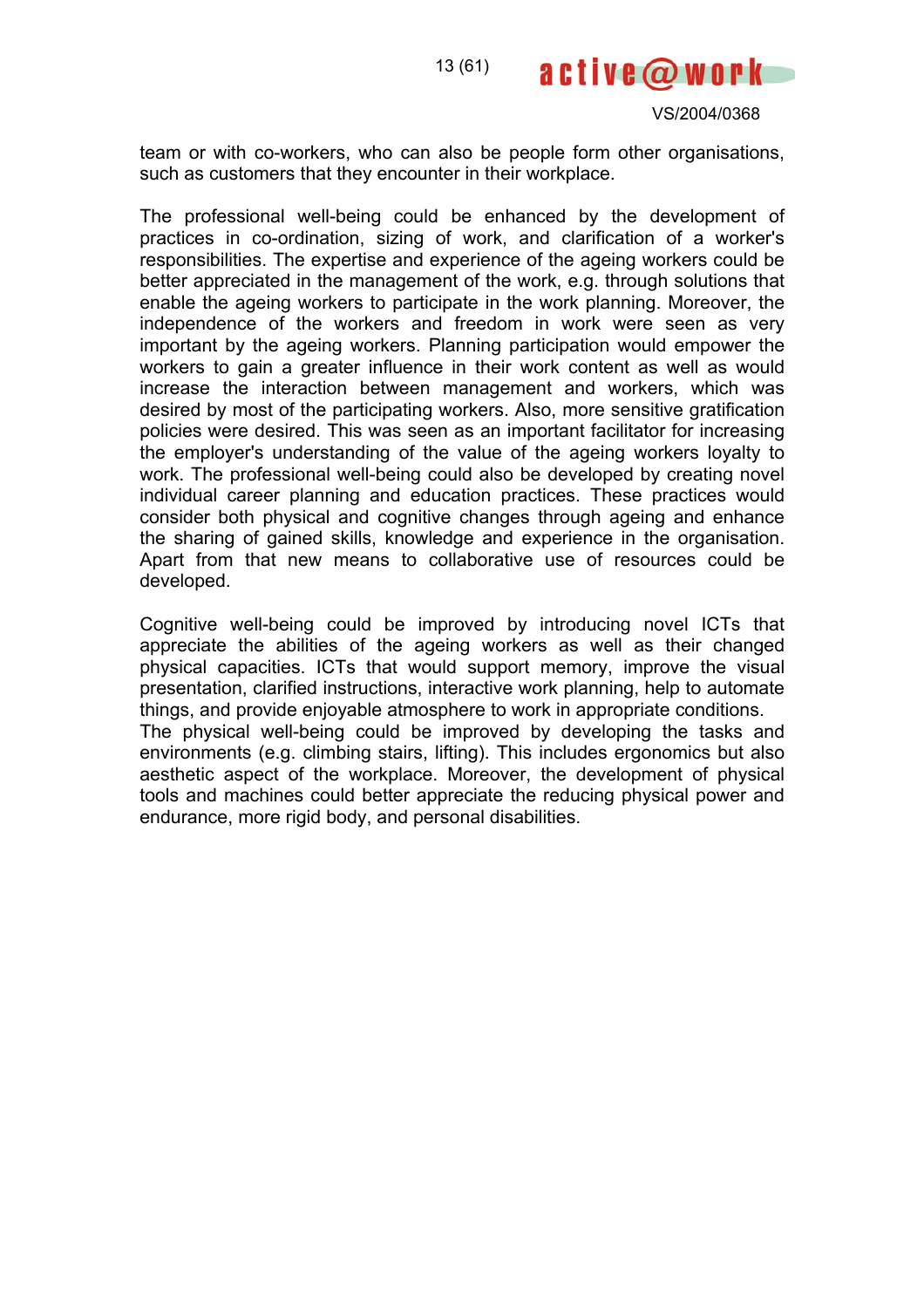

## **2.2 The German Active@Work sub-project**

#### **2.2.1 Introduction**

The objectives of the German Active@Work sub-project *Innovative Strategies and Concepts of Alternative Working Arrangements and Active Ageing* were the

- development of measures and concepts of alternative working arrangements for ageing and older workers in three user organisations
- partial implementation of these concepts on a pilot basis
- evaluation of implementations and implementation process throughout the entire piloting process.

The development work in the project was based on and derived from the specific problem situations in the user organisations.

The different phases of the workplan – including *problem specification*, *concept development* and *implementation and piloting* - are depicted in the following overview:

| <b>Active@Work</b>                                                                       |                                                       |                                                |           |                |  |                                                              |  |  |
|------------------------------------------------------------------------------------------|-------------------------------------------------------|------------------------------------------------|-----------|----------------|--|--------------------------------------------------------------|--|--|
|                                                                                          |                                                       |                                                |           |                |  |                                                              |  |  |
|                                                                                          | <b>Active@Work "Germany"</b>                          |                                                | "Finland" | "Italy"        |  |                                                              |  |  |
| <b>Problem description and</b><br>state-of-the-art in research and implementation 8/2005 |                                                       |                                                |           | Evaluation and |  |                                                              |  |  |
| Continentale                                                                             | Deutsche Bank                                         |                                                |           |                |  | monitoring of the<br>entire project and<br>Its effectiveness |  |  |
| Current situation and<br>Problem specification                                           | <b>Current situation and</b><br>Problem specification | Current situation and<br>Problem specification | 4/2005    |                |  |                                                              |  |  |
| Fields of action &<br>measures                                                           | Fields of action &<br>measures                        | Fields of action &<br>measures                 | 5/2005    |                |  | >9/2005                                                      |  |  |
| Concept                                                                                  | Concept                                               | Concept                                        | 11/2005   |                |  | Evaluation and                                               |  |  |
| Implementation plan                                                                      | 12/2005<br>Implementation plan<br>Implementation plan |                                                |           |                |  | monitoring of<br>concept development<br>and implementation   |  |  |
| Partial implementation: Continentale, Deutsche Bank, SAP<br>>12/2005                     |                                                       |                                                |           |                |  | >9/2005                                                      |  |  |
|                                                                                          | General process model<br>$4/2005 - 9/2006$            |                                                |           |                |  |                                                              |  |  |
|                                                                                          |                                                       | <b>Transnational Dialogue Forum</b>            |           |                |  | >10/2005                                                     |  |  |

The work group of the *German Active@Work sub-project* consists of Empirica as the national facilitator and co-ordinator and SAP, Continentale and Deutsche Bank as pilot user organisations. Concepts of alternative working arrangement for older workers were developed for each of these end-user organisations.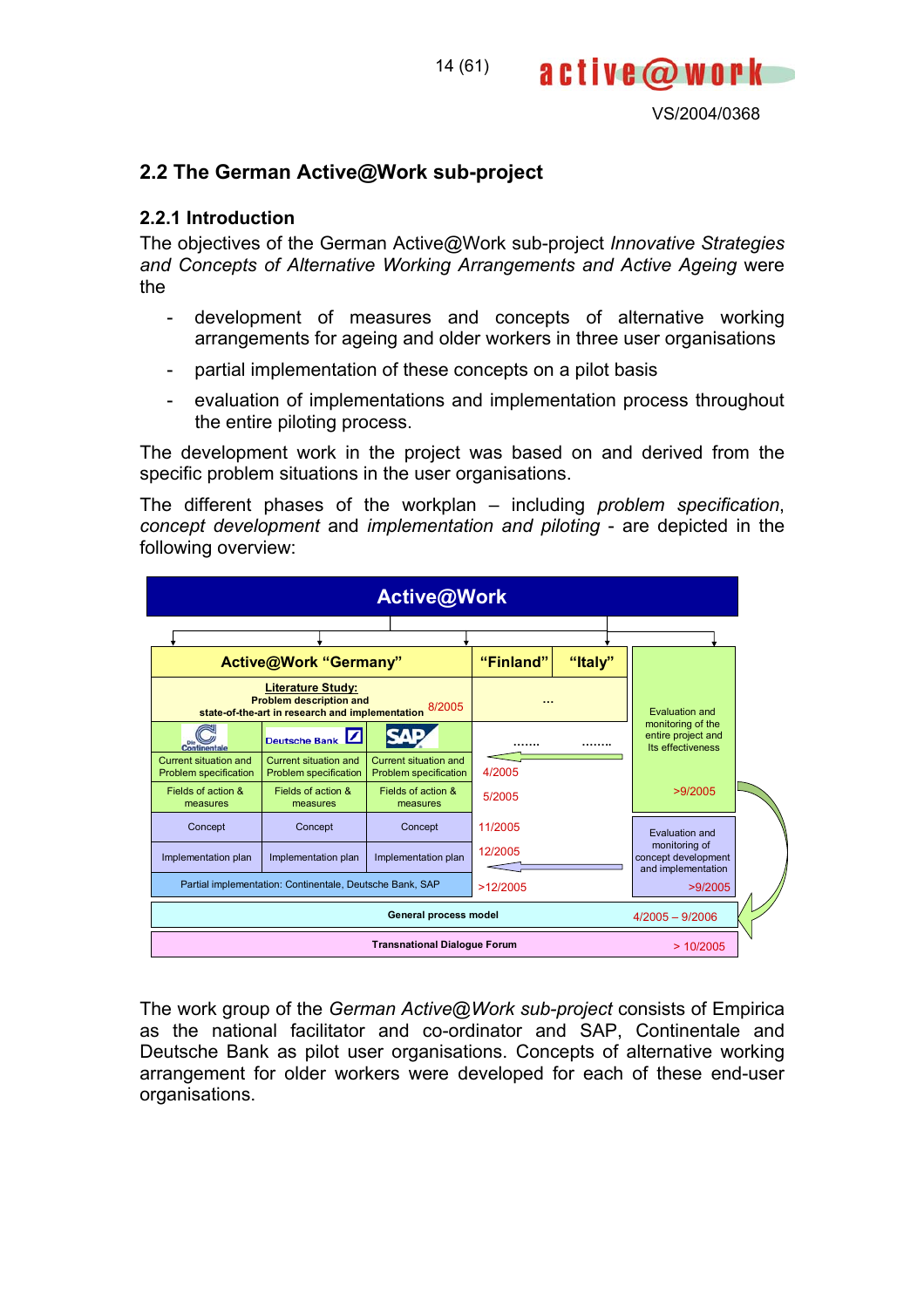

## **2.2.2 Detailed account of the activities undertaken in the German subproject**

The work in the German sub-project started with literature analysis (Annex 3. Literaturanalyse 2006) and with empirical work in three user organisations. The literature study resulted in the identification of organisational challenges and possible fields of action concerning ageing and older workers. An overview of possible fields of action derived from these challenges together with possible actions and instruments is presented in the figure below:



Adaptation re working requirements

The empirical work included the analysis of the current situation in three user organisations. The investigations aimed at a stock-taking of existing activities in the area of "compensation & benefits" used and operated in the user organisations, activities which are addressed and are of relevance to the entire staff and for the employment of an ageing workforce and especially those addressed to older workers.

The investigations were followed by an analysis of the age structure of the workers in these organisations at very detailed levels and differentiated according to many parameters (age, gender, duration of stay with the organisation, fluctuation, sick-leave, engagement in further education etc.) and for all different locations and company units of these organisations. The objective was to identify existing models, instruments and working arrangements offering flexibility to workers and to discover the employer, training and life-long-learning, placements and new orientations related services.

Detailed problem specification work based on these thoroughly developed stock-taking results was carried out subsequently. The analysis work led to the definition of the problem situation, objectives and intended achievements concerning ageing and older workers in the three user organisations.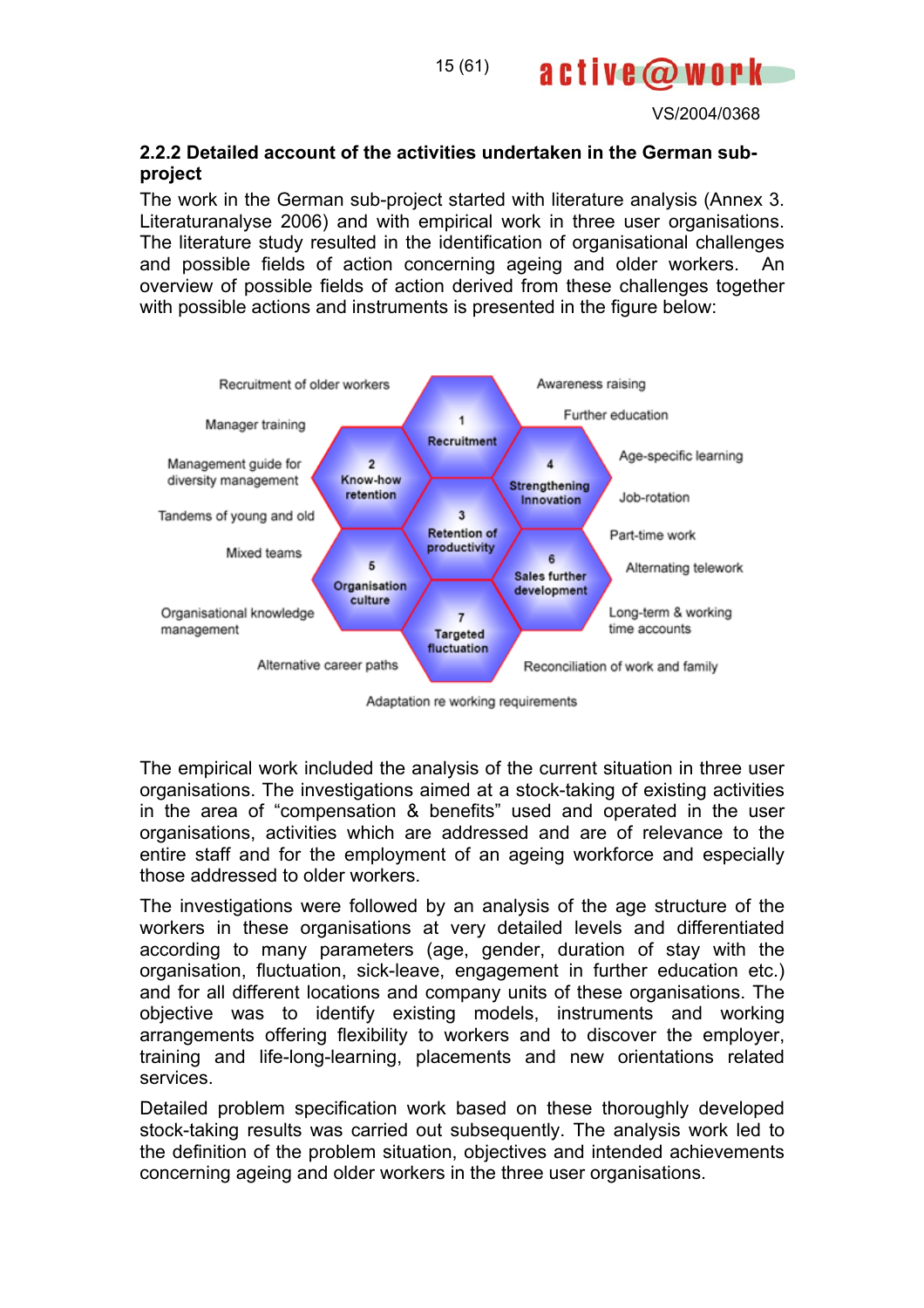16 (61)

#### VS/2004/0368

active@work

In a further step the partners agreed on the different fields of action to be addressed in the different user organisations and for which measures supporting the employment of older workers and an ageing workforce are to be developed. Subsequently work on the development and specification of such measures started. The aim was to integrate the different measures either to separate concepts or an overall concept for the employment of agediverse, ageing and older workforce in the three user organisations. The concepts developed include the description of possible:

- fields of action
- types of measures
- concrete measures and their description
- criteria for the selection of the organisational unit which lends itself best to an implementation of measures
- key actors in the different units necessary for a successful (partial) implementation
- Utility of measures
	- Goal achievement
	- Strategic impact
	- Utility for a) staff, b) company
	- Potential for implementation

and were enlarged by a concrete implementation plan supporting the partial implementation of concepts in the user organisations starting in early 2006.

The measures and concepts developed were validated within the different user organisations in two iterations and (where appropriate) with external experts including the TDF (Transnational Dialogue Forum). The results became available in November 2005 and were used for the further development and refinement work in relation to the measures and concepts for implementation.

Measures foreseen for implementation in these organisations are depicted in the following overview.

| <b>Die</b><br><b>Continentale</b>                                                                                       | Deutsche Bank                                                                                                                          |                                                                                                              |  |  |  |
|-------------------------------------------------------------------------------------------------------------------------|----------------------------------------------------------------------------------------------------------------------------------------|--------------------------------------------------------------------------------------------------------------|--|--|--|
| Continentale                                                                                                            | <b>Deutsche Bank</b>                                                                                                                   | <b>SAP</b>                                                                                                   |  |  |  |
| Annual staff<br>meetings/discussions<br>also for 55+<br>2. Check and adaptation<br>of training centre<br>offers for 50+ | Strengthening of own<br>responsibility for<br>personal development<br>and life-long-learning<br>2. Awareness building<br>workshops for | 1. Sensitation of<br>superiors and staff<br>members for the<br>challenges of<br>demographic change<br>at SAP |  |  |  |
| Targeted information<br>3.                                                                                              | superiors                                                                                                                              | Newsletter Health                                                                                            |  |  |  |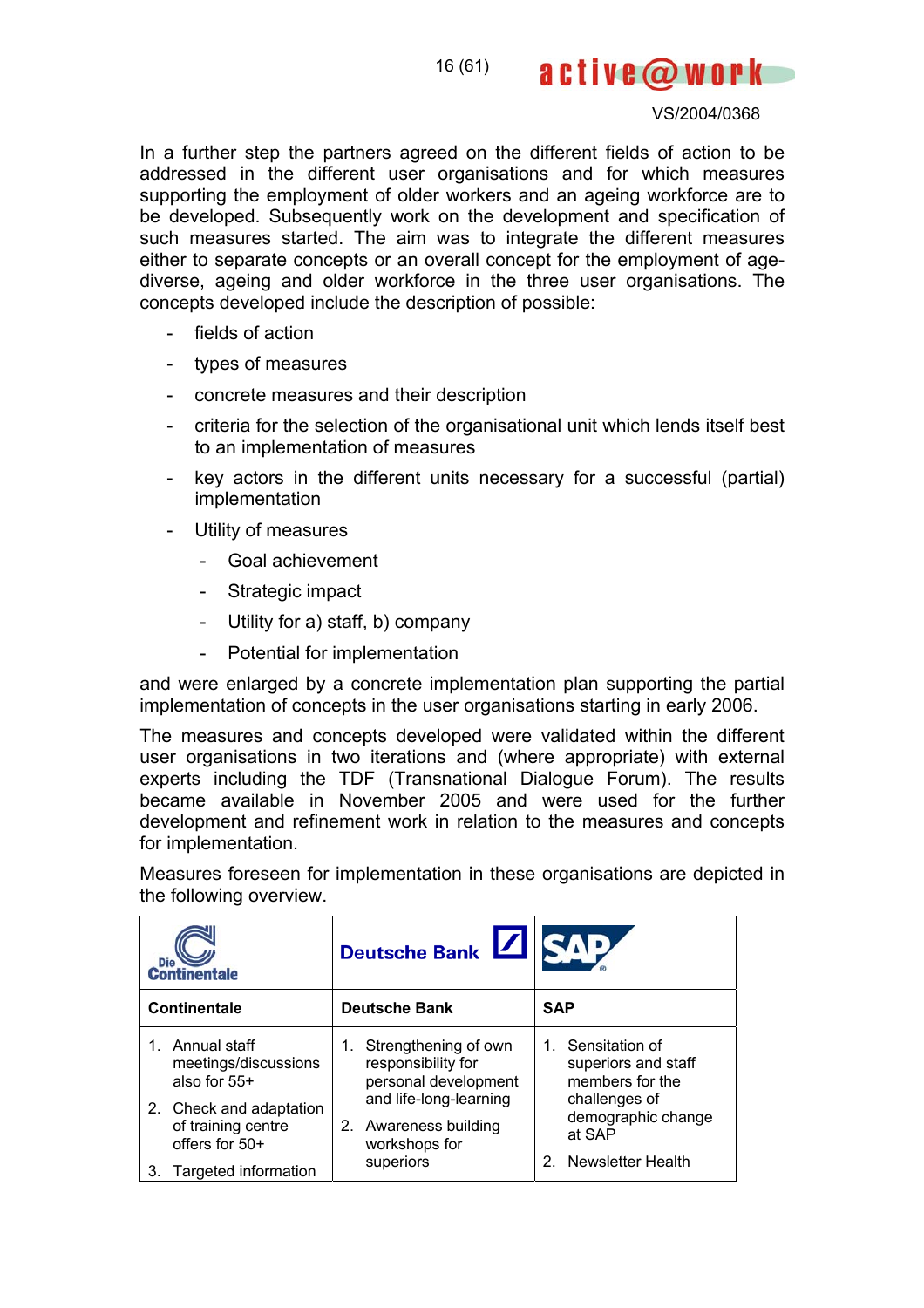B

active@work

| 6. | campaigns re older<br>staff through Intranet<br>4. Superior training<br>seminars to address<br>demographic change<br>implications<br>5. Sensitation of<br>superiors for 50+<br>issues<br>Intensification of<br>absenteeism<br>management   | 3.<br>4.<br>5.<br>6.<br>$7_{\scriptscriptstyle{\ddots}}$ | Superior workshops<br>"Younger manage<br>older staff"<br>Training for "Age<br>Diversity Consulting"<br><b>Personal Development</b><br>Plan also for 45+<br>Anchor<br>, employability' within<br>personnel<br>development<br>Marketing of | 5. | 3. X% Jobs and career<br>models<br>4. Face-to-face<br>knowledge transfer<br>Management of age-<br>diverse groups<br>(management training)<br>6. Working time account<br>as Life working time<br>account<br>7. Workshop Work Life<br>Management for 45+ |
|----|--------------------------------------------------------------------------------------------------------------------------------------------------------------------------------------------------------------------------------------------|----------------------------------------------------------|------------------------------------------------------------------------------------------------------------------------------------------------------------------------------------------------------------------------------------------|----|--------------------------------------------------------------------------------------------------------------------------------------------------------------------------------------------------------------------------------------------------------|
| 8. | 7. Use and targetted<br>extension of health<br>management<br>Support for an active<br>provision for one's old<br>age<br>("Wertguthabenmodel<br>ľ")<br>9. Central contact point<br>for special issues on<br>life situation<br>10. Eldercare | 8.                                                       | employability trainings<br>to increase demand<br>Stronger<br>communication of<br>health programmes                                                                                                                                       |    | 8. Individual coaching<br>9. Wellness checkpoint<br>10. Health care and sports<br>programmes<br>11. Eldercare                                                                                                                                          |

The status of implementation of measures in September 2006 is depicted in the following tables.

| <b>CONTINENTALE</b>                                                            | Die<br>Continentale                                                         |
|--------------------------------------------------------------------------------|-----------------------------------------------------------------------------|
| <b>Measures</b>                                                                | Status of implementation and future                                         |
| 1. Annual staff meetings/discussions<br>also for $55+$                         | offered and to be continued                                                 |
| 2. Check and adaptation of training<br>centre offers for 50+                   | done, completed                                                             |
| 3. Targeted information campaigns re<br>older staff through Intranet           | Deferred to 2007                                                            |
| 4. Superior training seminars to<br>address demographic change<br>implications | offered and to be continued                                                 |
| 5. Sensitation of superiors for 50+<br>issues                                  | offered and to be continued                                                 |
| 6. Intensification of absenteeism<br>management                                | offered, further intensification<br>depends on further demand and<br>supply |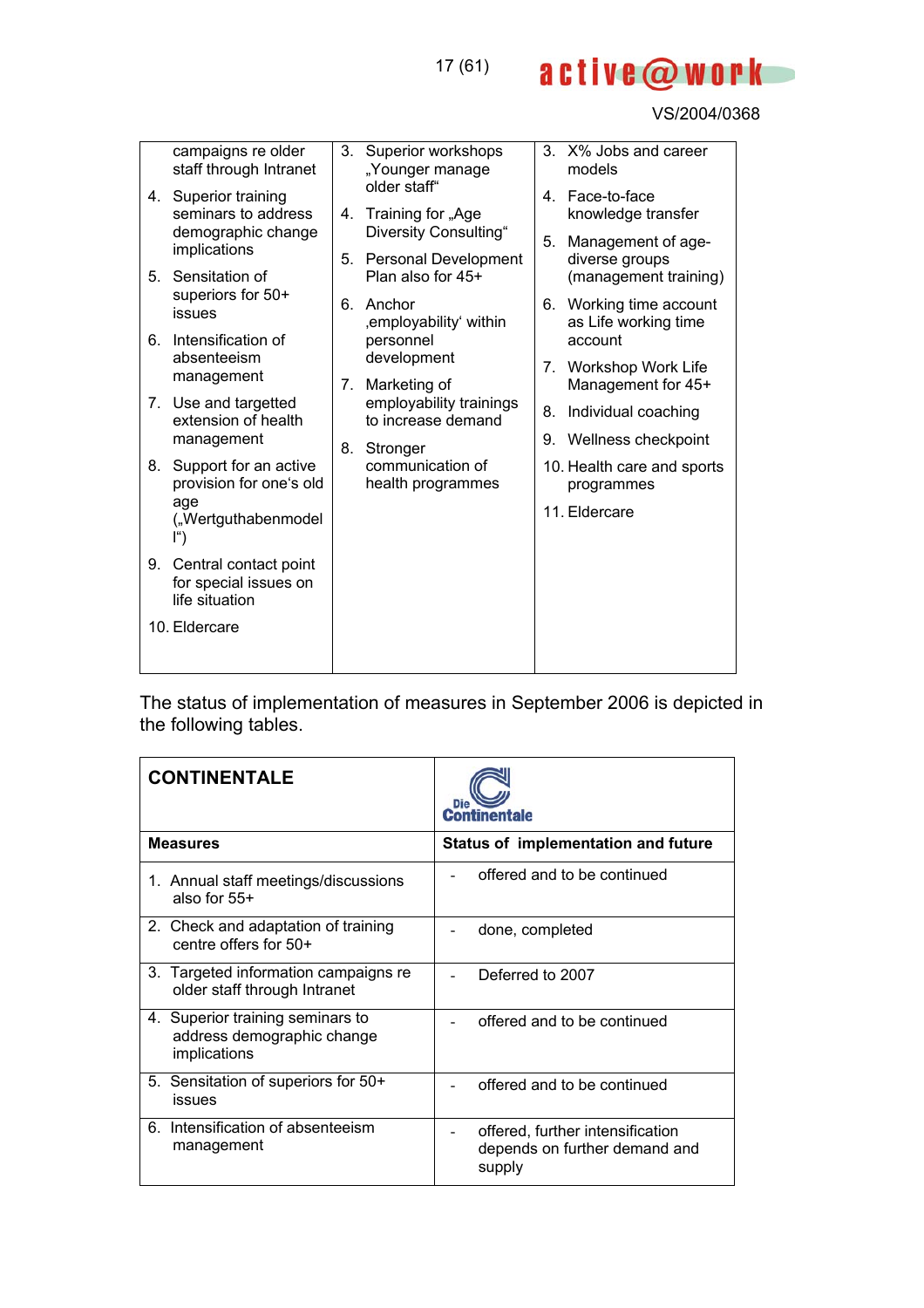

| 7. Use and targetted extension of<br>health management                            | offered and to be continued                                     |
|-----------------------------------------------------------------------------------|-----------------------------------------------------------------|
| 8. Support for an active provision for<br>one's old age<br>("Wertguthabenmodell") | feasibility study completed,<br>implementation deferred to 2007 |
| 9. Central contact point for special<br>issues on life situation                  | offered and to be continued                                     |
| 10. Eldercare                                                                     | first steps completed, further steps<br>deferred to 2007        |

| <b>DEUTSCHE BANK</b>                                  | Deutsche Bank                                                                                                         |  |  |  |
|-------------------------------------------------------|-----------------------------------------------------------------------------------------------------------------------|--|--|--|
| <b>Measures</b>                                       | Status of implementation and future                                                                                   |  |  |  |
| 1. Strengthening of own responsibility                | Implemented as part of the                                                                                            |  |  |  |
| for personal development and life-long-               | initiative "perspective for potentials" and                                                                           |  |  |  |
| learning                                              | employability training for managers                                                                                   |  |  |  |
| 2. Awareness building workshops for<br>superiors      | Integral part of Diversity<br>Management workshops, to be included<br>into regular leadership programs                |  |  |  |
| 3. Superior workshops "Younger<br>manage older staff" | to be implemented and included<br>in leadership program, actually only<br>subject if participants bring up this issue |  |  |  |
| 4. Training for "Age Diversity                        | Pilot for HR, roll-out planned                                                                                        |  |  |  |
| Consulting"                                           | after restructuring phase                                                                                             |  |  |  |
| 5. Personal Development Plan also for                 | Implemented for all employees,                                                                                        |  |  |  |
| $45+$                                                 | measures for 45+ to be identified                                                                                     |  |  |  |
| 6. Anchor , employability' within                     | Implemented as part of our                                                                                            |  |  |  |
| personnel development                                 | initiative "in eigener sache"                                                                                         |  |  |  |
| 7. Marketing of employability trainings               | Part of "in eigener sache", but no                                                                                    |  |  |  |
| to increase demand                                    | age specific communication                                                                                            |  |  |  |
| 8. Stronger communication of health<br>programmes     | Actually, feasibility study in<br>progress, decision not made yet for age<br>specific offers, results in Q4 2006      |  |  |  |

| SAP                                                                                                 |                                                   |
|-----------------------------------------------------------------------------------------------------|---------------------------------------------------|
| <b>Measures</b>                                                                                     | Status of implementation and future               |
| 1. Sensitation of superiors and<br>staff members for the challenges of<br>demographic change at SAP | - offered and to be continued                     |
| 2. Newsletter Health                                                                                | - offered and to be continued                     |
| 3. X% Jobs and career models                                                                        | - offered, further activities<br>deferred to 2007 |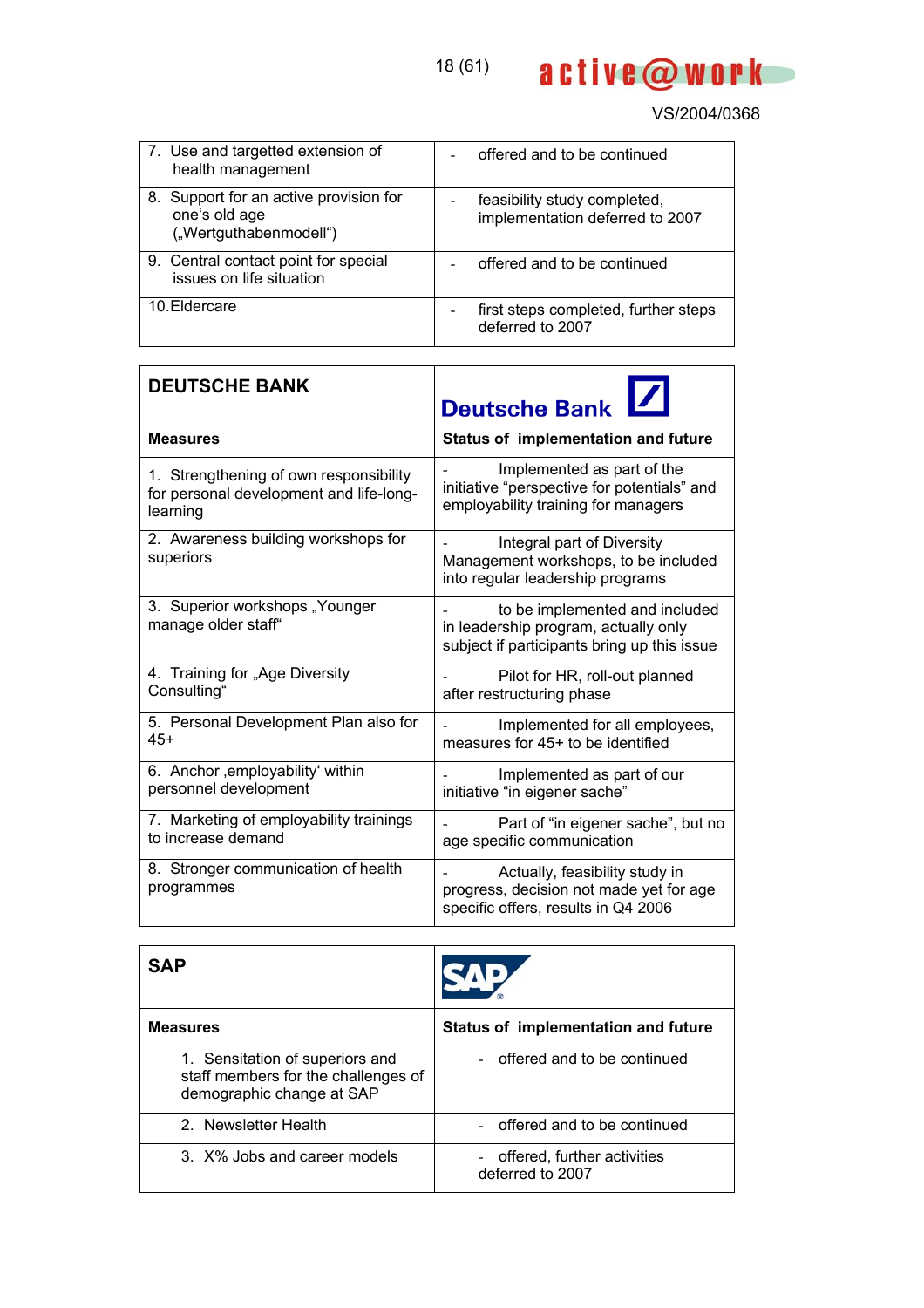

| 4. Face-to-face knowledge<br>transfer                        | done, completed                                                                                 |
|--------------------------------------------------------------|-------------------------------------------------------------------------------------------------|
| 5. Management of age-diverse<br>groups (management training) | offered, further concept<br>development deferred to 2007                                        |
| 6. Working time account as Life<br>working time account      | - offered, need for consultation<br>with works council prior to larger-<br>scale implementation |
| 7. Workshop Work Life<br>Management for 45+                  | offered and likely to be<br>continued                                                           |
| 8. Individual coaching                                       | - offered and to be continued                                                                   |
| 9. Wellness checkpoint                                       | offered and to be continued                                                                     |
| 10. Health care and sports<br>programmes                     | offered and to be continued                                                                     |
| 11. Eldercare                                                | offered and to be continued                                                                     |

It becomes apparent that most of the measures implemented will be continued in the future, others deferred to 2007 where these are likely to be offered again with a revised concept or approach. A third type of measures requires further consultations with the works council before these can be implemented at a larger scale.

Further outputs and results of the project included several dissemination activities and substantial contributions to the project's process model development activities.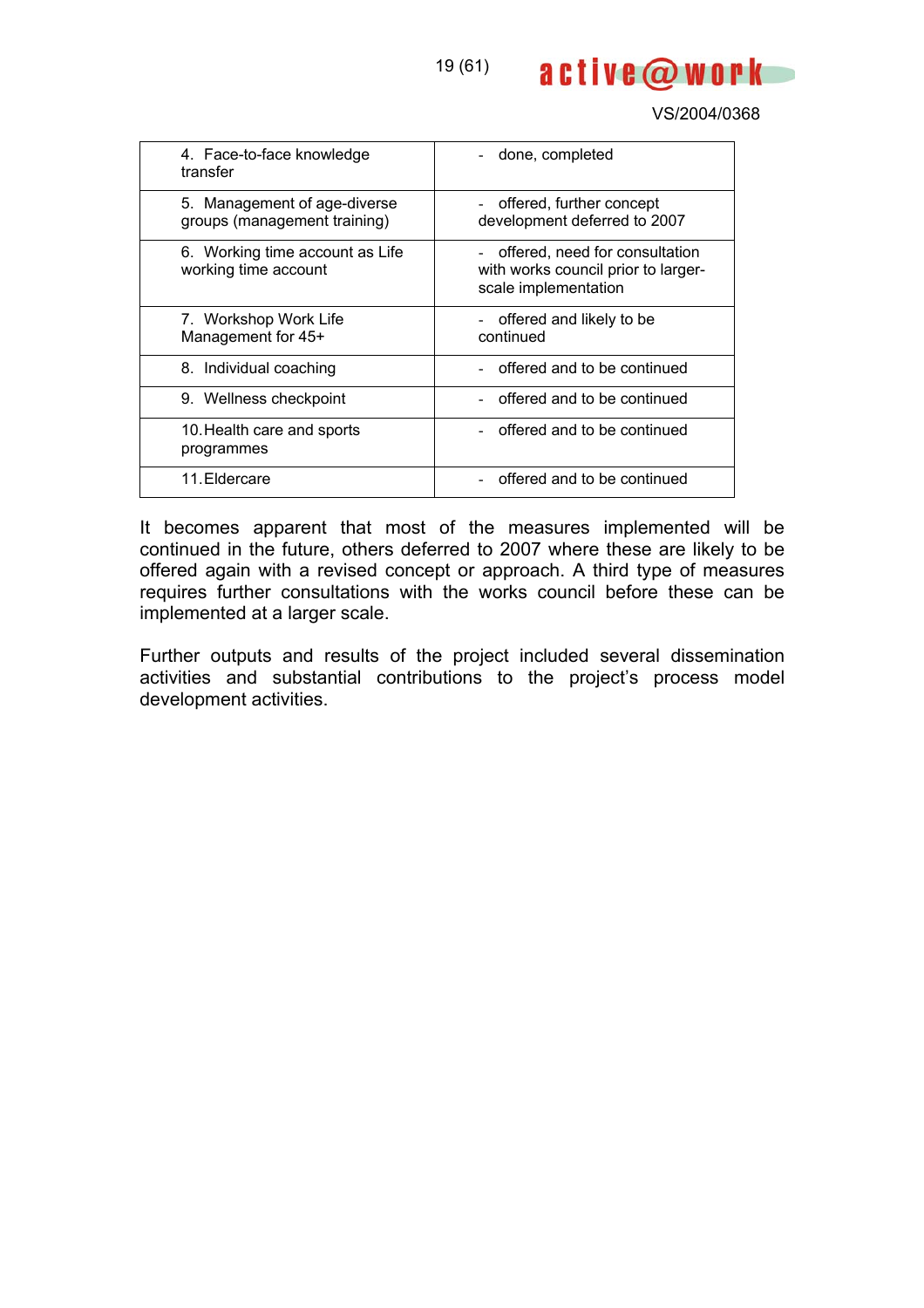

# **2.3. Italian Active@Work sub-project**

## **2.3.1 Introduction**

The Italian sub-project aimed to develop a model of alternative working arrangements for older workers (called Seniority Social Certification) that could be adopted by enterprises to improve the quality of work of elderly employees and to promote active ageing at local level.

The three main objectives of the Italian sub-project were:

- the analysis of the local industrial scenario (the target area is Province of Lecco), of current trends and emerging issues;
- the identification of best practices at national level;
- the planning of a "*Seniority Social Certification*" protocol that should be allocated to the companies that show good practices in the improvement of the quality of work for elderly employees;

Italian sub-project was divided into 3 main macro-areas and in 6 operating actions:

- *Study phase* (Sept. 04 Jan. 05)
	- Action 1: Analysis of the Lecco industrial scenario and literature review;
	- Action 2: Identification of the firms from which to select a group of workers;
- *Enquiry phase* (Jan. 05 Jul. 05)
	- Action 3: Analysis of the selected group of enterprises and set of workers;
- *Project development* (Jul. 05 Oct. 06)
	- Action 4: Identification of and learning from good/best practices in Italy;
	- Action 5: Development of training programs;
	- Action 6: "Social Seniority Certification" Planning.

The *first macro-area* included preliminary meetings with project partners and national stakeholders, the review of national and international literature and the analysis of the Lecco district industrial scenario. The main outcome of this action was to improve the research program and to define the set of workers and enterprises to be included in the enquiry phase.

During the *Enquiry phase*, the Italian workgroup implemented the enquiry system and research procedures. The program used both qualitative and quantitative methods: 160 questionnaires were submitted to a sample of elderly workers expelled from the local job market, while 200 questionnaires were submitted to a check sample, made up by active employees, embedded in the local job market. The research program aimed to collect information on specific work organization measures adopted by local firms.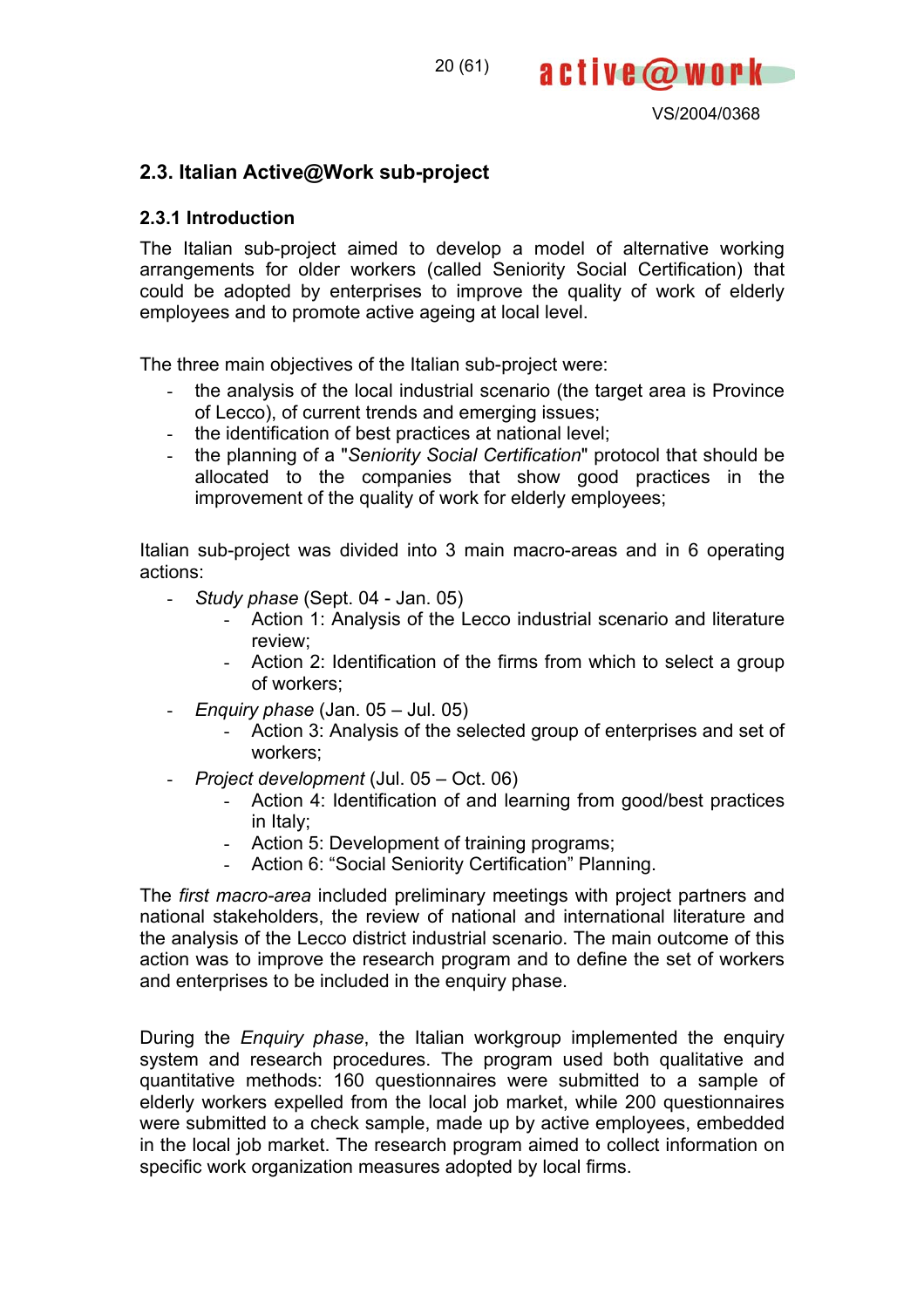21 (61)

VS/2004/0368

active@work

Finally, the *Project development* area included the identification of good/best practices in Italy, the development of training programs and the planning of a *Seniority Social Certification* protocol. The Italian team developed the certification protocol, according to the indications gathered during the previous actions. This phase included also the mainstreaming of program results.

The project team in Italy consisted of four organisations: *Synergia*, a social research, training and consulting firm, operating since 1989 in the field of social and health policy; *Lecco Lavoro*, a public agency born in 2000, whose mission is the improvement of working conditions and human resources valorization in the Province of Lecco; the *Province of Lecco*, in particular the department for training, education and labour market, with the role of coordination of the training activities on the territory and *Network Occupazione*, an association that contributes to the development of work policies in the Lecco Province, made up by *Unione Industriali* (Association of Industrial entrepreneurs), *Associazione Costruttori edili* (Association of builders), *Associazione Piccole Medie Imprese* (Association of little and middle-sized enterprises), *Cgil* (Labor Union), *Cisl* (Labor Union), *Uil* (Labor Union), *UPAL - Unione Artigiani lecchesi* (Provincial Craftsmen Union), *ASCOM - Unione Commerciati* (Traders Union), and other local stakeholders. It is possible to consider Network Occupazione as the end user of the entire project.

All national partners were responsible for the leadership and the administration of the tasks assigned to them. In particular, Synergia had the leading role in the sub-project whereas Lecco Lavoro was in charge of the coordination of the relationships with local partners (as they work in the same area -Province of Lecco- and there is a consolidated cooperation experience among these organizations) in order to ensure a better administration of the local activities.

## **2.3.2 Activities undertaken in Italian sub-project**

The first activity was to make an analysis of the Lecco industrial scenario and to conduct a literature review. The analysis is available in a chapter of the final publication. The purpose of these actions was to refine the Italian program phase, with the inclusion of local stakeholders' suggestions and indications from the literature as well as to choose useful methods and criteria for the collection of data and the selection of cases to include in the other workpackages.

The next task was to define the features of the sample to consider in the inquiry phase. The purpose was to identify criteria (i.e. the sample) and tools (i.e. questionnaires) to be used in the survey.

Two samples were chosen:

1. a group of *employees expelled from the local labour market* (and for this reason included in the employment agency list). The subjects included in this sample were divided, for research purposes, into two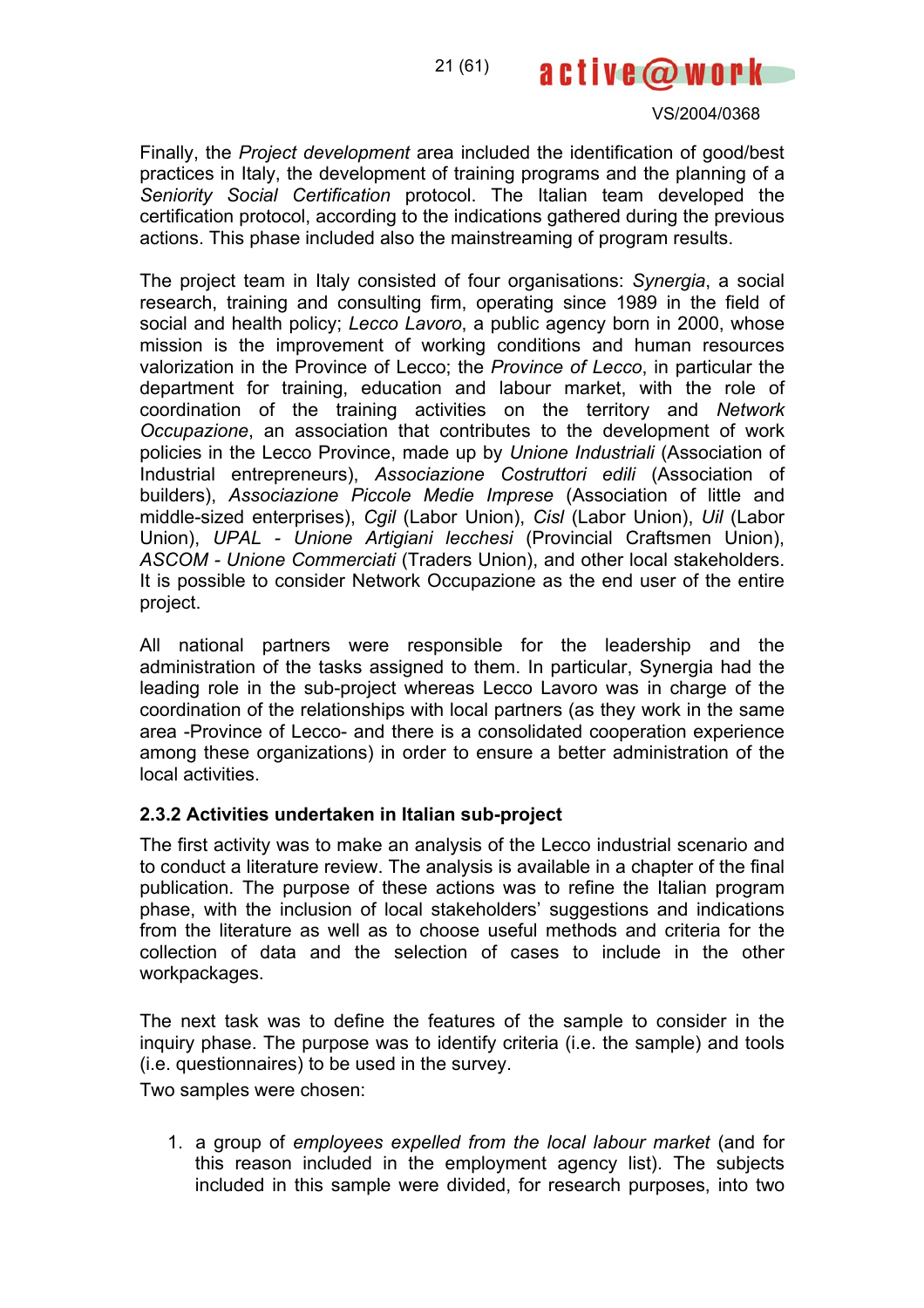

groups: employees between 40 and 45 years old (first group) and over 45 (second group);

2. *a "check sample"* composed by *employees embedded* in the local labour market. This sample was divided into the same age groups.



The sampling system adopted for the "check sample" was an "optimal allocation" system, which considers the same proportion of cases, in order to balance the characteristics of the surveyed group. The check sample was composed by 200 persons, while the interviews with the target subjects were 160.

Synergia and Lecco Lavoro devloped two questionnaires (Annex 4 and 5) and other tools useful to implement the enquiry system. For instance, the questionnaire for employed elderly, was made up by 23 items. The questions were ideally divided in eight areas: 1) Identification information and professional curriculum; 2) Information about the last work done; 3) Job satisfaction; 4) Critical events (work accidents, contrast with direction, dismissals, family problems, …); 5) How the employees reacted to the critical events; 6) Questions about professional and future ambitions; 7) Questions about ageing; 8) Questions about possible policies to be implemented in the enterprises.

*The Analysis of the selected group of enterprises and set of workers* started with the "field" work of the survey: the unemployed elderly were interviewed at the moment of registration to the employment agency list, where an "help desk" of Active@Work project was organized (200 questionnaires were filled in). Concerning the "check sample", Synergia and Lecco Lavoro cooperated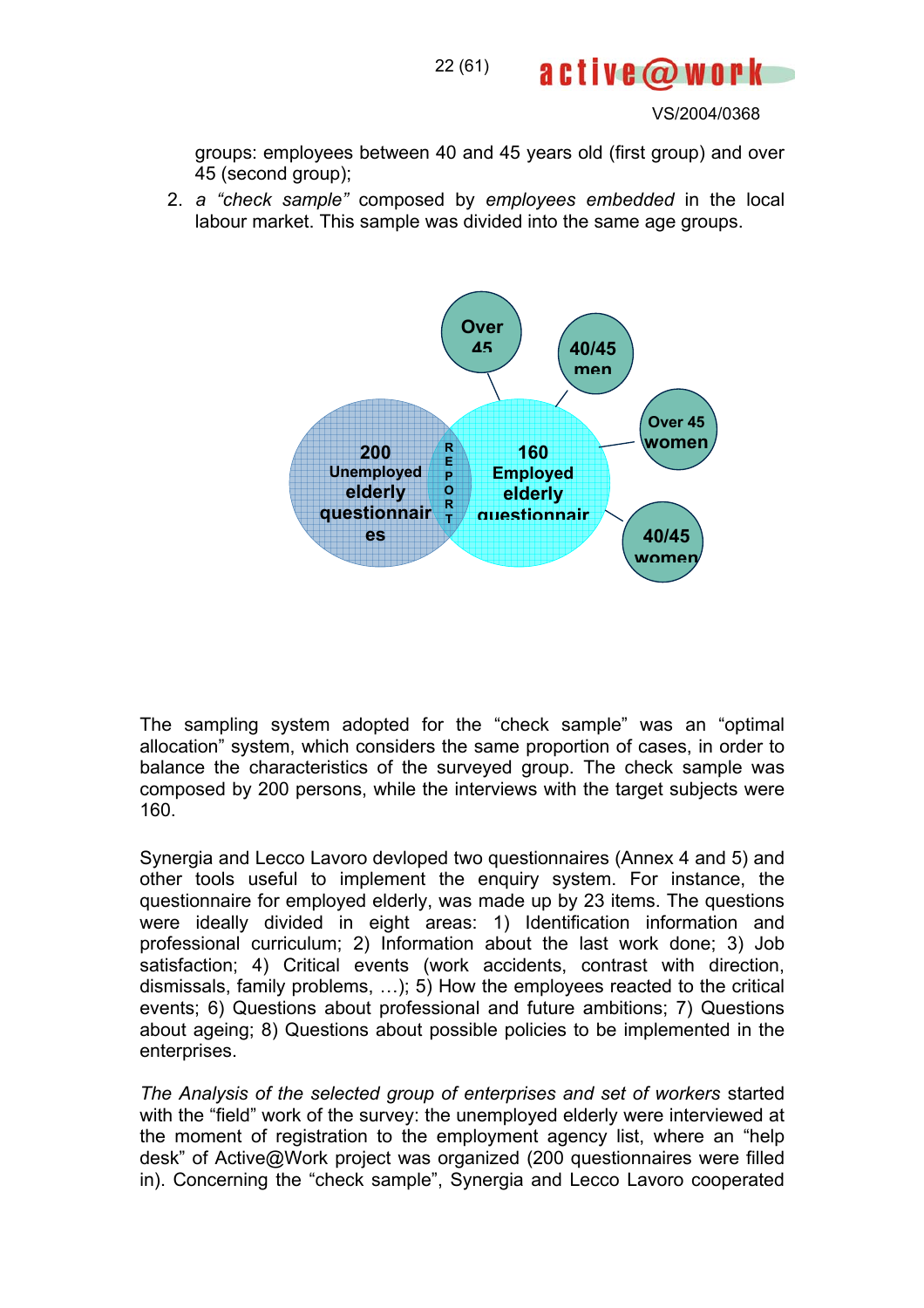23 (61)

VS/2004/0368

active@work

with Network Occupazione -in particular with trade unions- who entered in touch with the employees directly in the factories, for the face to face interviews. Trade union members who cooperated in the field work, had previously taken part in a training session led by Synergia.

Once finished the field work, Synergia researchers have:

- collected the questionnaires;
- inputted them and created a database, using an Access System program;
- analyzed the results obtained, using an SPSS System program.

The report with graphics, tables and comments has been inserted in the final publication as an autonomous chapter. Here only some parts of the report are presented as an example:



#### *1. Education of employed and unemployed workers*

## *2. Who does the labour market favour the most?*

|                                            |                 |                   | Why the young workers?                                 | Employed<br>(%) | Unemployed<br>(%) |
|--------------------------------------------|-----------------|-------------------|--------------------------------------------------------|-----------------|-------------------|
| Who does the labour<br>market favour most? | Employed<br>(%) | Unemployed<br>(%) | Because they're "less expensive"                       | 63.9            | 61,6              |
| The young workers                          | 78,7            | 78,9              | Because they accept precarious and temporary contracts | 56.6            | 21,9              |
| The elderly workers                        | 6.5             | 5, 9              | Because they're more educated and competent            | 23,8            | 13.0              |
| I don't know                               | 14.8            | 15.1              | Because they learn fastly                              | 15.6            | 6,8               |
|                                            |                 |                   | Others                                                 | 0,8             | 2,7               |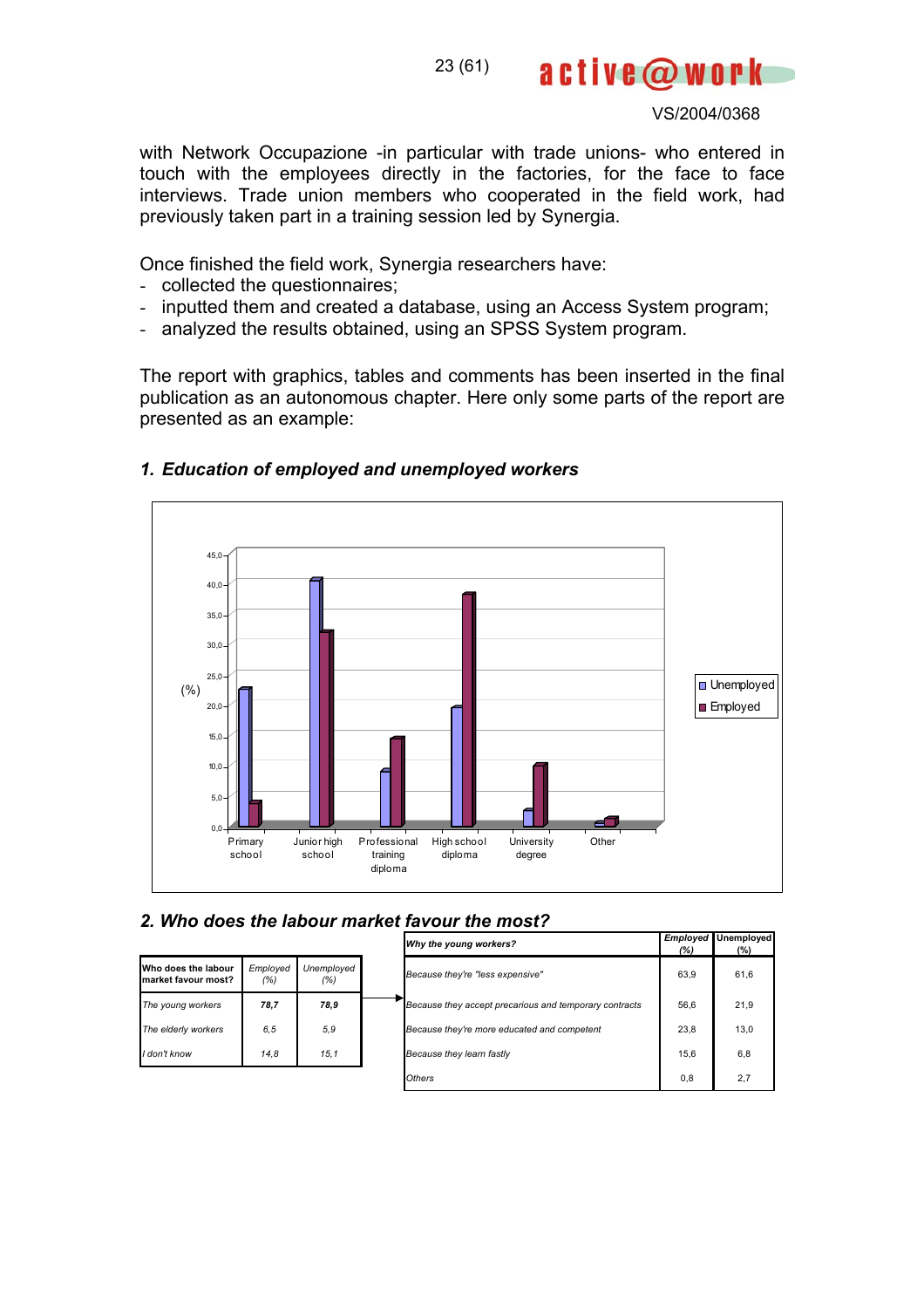



## *3. Perception about ageing: "Is the age a limit for the jobseeking?"*

| If you should be dismissed, in how much time do you<br>think you'll be able to find another job? | Over 45 | 40-45 years | Total |       |
|--------------------------------------------------------------------------------------------------|---------|-------------|-------|-------|
| Few weeks                                                                                        | N       | 11          | 20    | 31    |
|                                                                                                  | $\%$    | 14,7        | 27,8  | 21,1  |
| <b>Few months</b>                                                                                | N       | 17          | 27    | 44    |
|                                                                                                  | $\%$    | 22.7        | 37,5  | 29.9  |
| More than one year                                                                               | N       | 5           | 5     | 10    |
|                                                                                                  | $\%$    | 6,7         | 6,9   | 6,8   |
| Maybe I'd have some difficulties to find it                                                      | N       | 42          | 20    | 62    |
|                                                                                                  | %       | 56,0        | 27,8  | 42,2  |
| <b>Total</b>                                                                                     | N       | 75          | 72    | 147   |
|                                                                                                  | $\%$    | 100,0       | 100,0 | 100,0 |

#### *5. Perception about risks*

| The reason for elderly workers' problems has to be | <b>Employed</b> | <b>Unemployed</b> |
|----------------------------------------------------|-----------------|-------------------|
| found in:                                          | (%)             | (%)               |
| the international trade market crisis              | 39,1            | 54.5              |
| the local companies' choices                       | 58.3            | 42.4              |
| lothers factors                                    | 2,6             | 3,0               |

## *6. Perception about potential policies*

| <b>Policies</b>                                       | Employed | <b>Unemployed</b> |
|-------------------------------------------------------|----------|-------------------|
|                                                       | (%)      | (%)               |
| Mentoring                                             | 58,1     | 55.2              |
| Part-time contract as transition to retirement        | 36.9     | 38.7              |
| Redeployment                                          | 35.0     | 37,6              |
| Taking part to training programs                      | 28,1     | 26.5              |
| Benefits linked to the development of new competences | 23.1     | 18.2              |
| Teleworking                                           | 5,6      | 8,3               |
| Senior workers association                            | 3,1      | 7,2               |
| <b>Others</b>                                         | 0,0      | 5,0               |

The "enquiry phase" also included two Focus Groups with the "key informants": human resources personnel, entrepreneurs association members, Chamber of Commerce, Public employment agency, trade union activists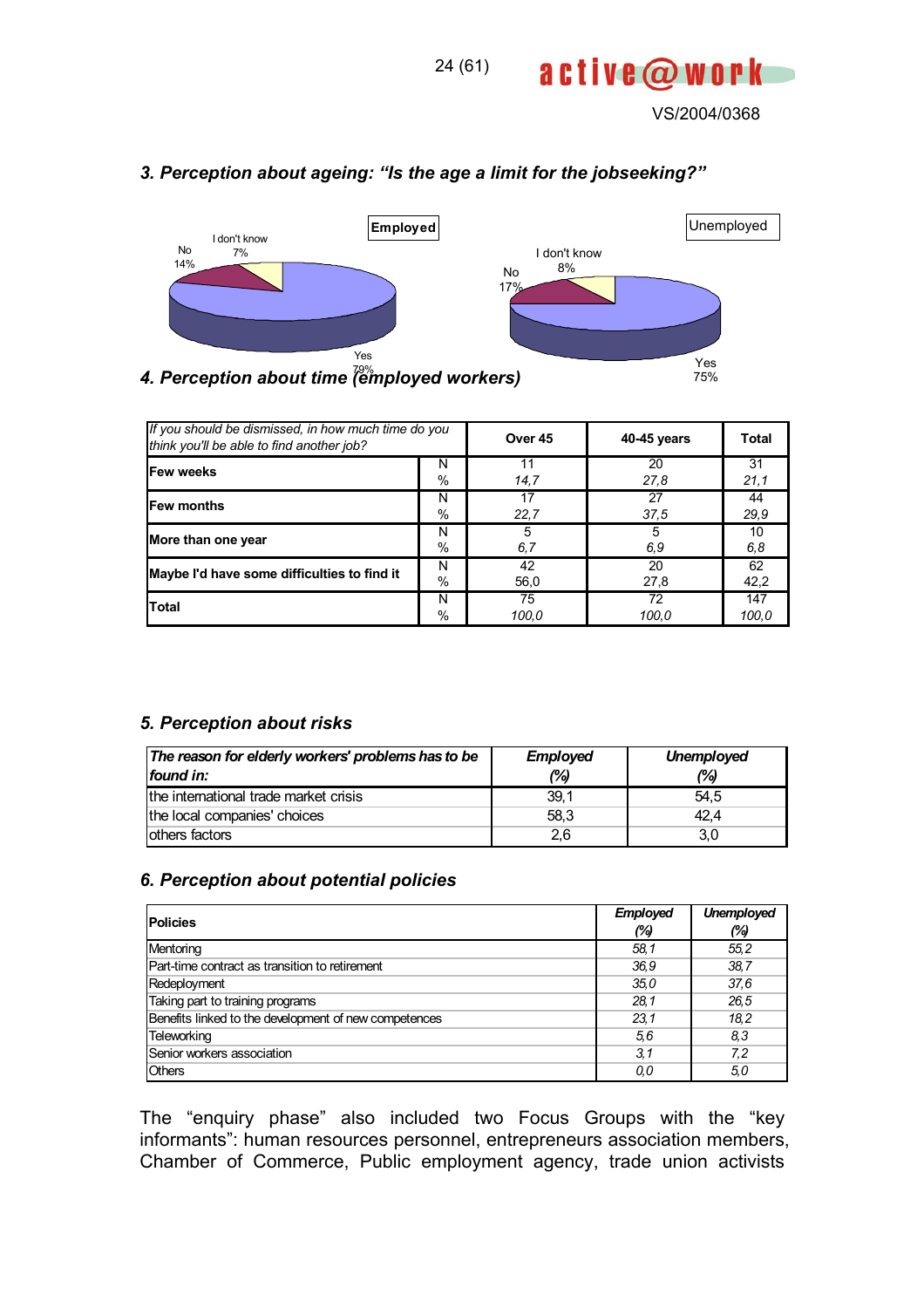VS/2004/0368

(CGIL, CISL, UIL), and other institutional representatives. The purposes of the Focus Groups were:

25 (61)

- to compare and validate the results of the survey with the opinions of other "key informants" (the questionnaires were addressed only to the workers, while the Focus group also to the other actors of the market):
- to collect more information about active ageing in the local context;
- to define new policies and innovative strategies.

A third Focus Group (a kind of workshop) was organized in November, in order to present the final results of enquiry phase to the stakeholder previously engaged in the Italian phase.

The research program aimed to collect information on specific work organization measures adopted by local firms. The evaluative conclusions has provided guidelines for the development of other actions.

The purpose of the action *Identification of and learning from good/best practices in Italy* was to analyze, describe and collect relevant documentation concerning best practices adopted at national level by Small ad Middle Sized Enterprises in order to improve the conditions of work of elderly employees and to prevent early retirement of elderly employees. The best practices review includes policies like redeployment, e-working, job sharing, mentoring, coaching, job rotation, outplacement, outsourcing, change to non-profit, etc. The Italian workgroup created a format for the documentation collected, regarding specific cases and good practices of alternative working arrangements. The best practice review is also included in a chapter of the final publication.

In the beginning of the best practices analysis, the Italian workgroup developed the set of indicators that were later adopted as guidelines for the Seniority Social Certification.

The actions *Development of training programs* and *"Social Seniority Certification" Planning* were strictly connected. The training package developed aims to introduce the culture of "active ageing measurement" in a group of enterprises involved in the project at local level. So, the training package includes the necessary tools for the transference of the SSC guidelines in these companies, in order to test the model itself.

The package consisted of:

- a *workshop* with the representatives of Network Association organizations (responsible of the test in their enterprises), in order to present the work done, the tools and the aims of the process;

- a *training session* with the enterprise certification referee led by Network Occupazione;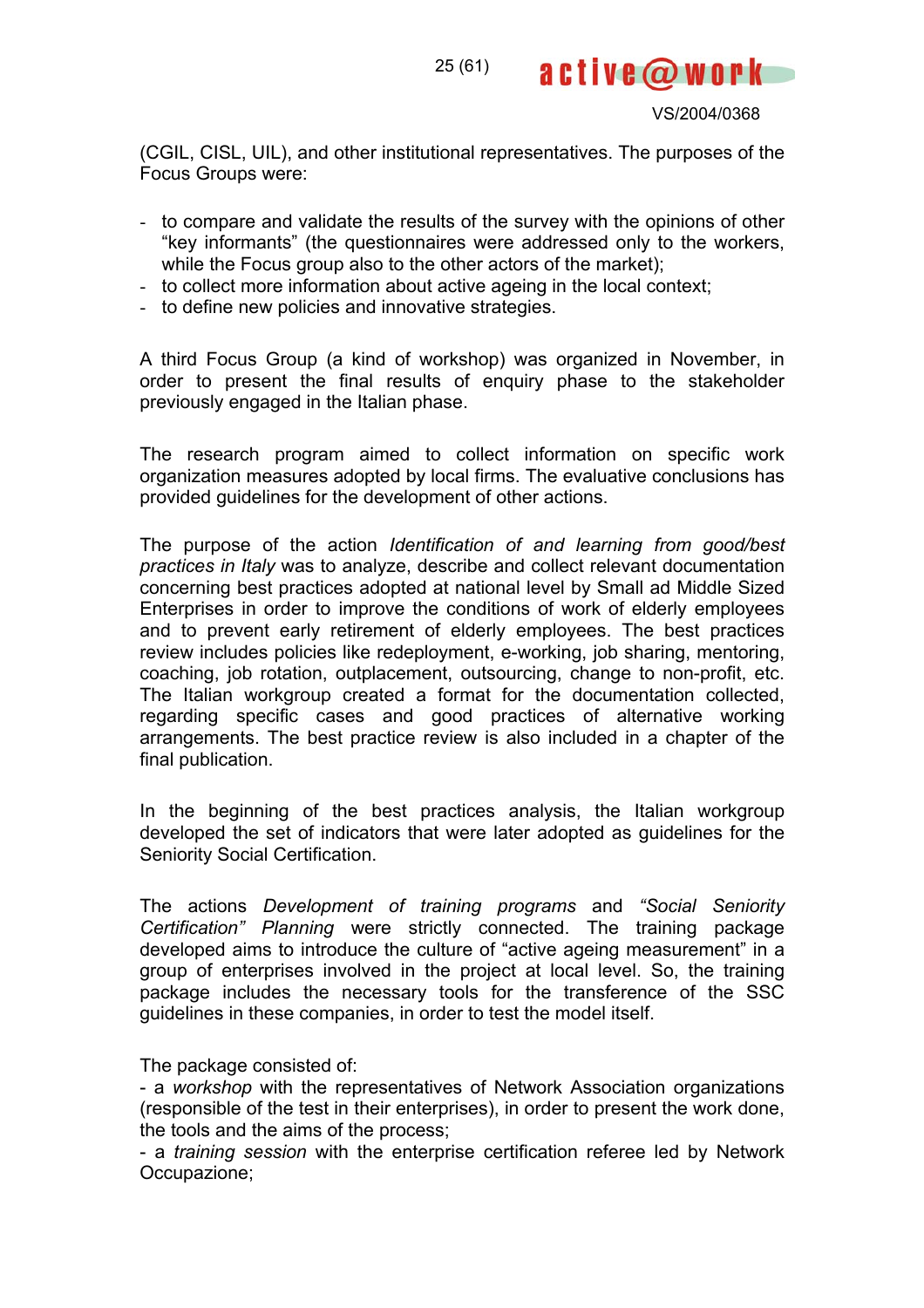

active@work

- the *list of performance indicators* and a paper able to clarify their meaning and usage;

- a *CD-rom* with relevant documentation about active ageing policies.

Network Occuazione members were involved in the definition of the set of indicators in SSC model which was experimented and evaluated in a group of enterprises with the cooperation of the Network itself. Within this framework, training represents the context where the structural elements of the certification model were identified. On the methodological side, the involvement of stakeholders (identified with Network Occupazione) represents the opportunity for the development of the model of SSC to guarantee the suitability of the model to the local context and a true sharing of the model.

During the project period *Synergia* and *Lecco Lavoro* defined the Seniority Social Certification protocol. It stems from an analysis of CSR (Corporate Social Responsibility) model and was developed in several brainstorming sessions with Network Occupazione experts who validated the set of indicators elaborated by *Synergia* and *Lecco Lavoro*.

Seniority Social Certification (that isn't a certification, at the moment) represents a **self evaluation tool** that companies can voluntarily use to estimate their performances in the promotion of active ageing and to facilitate the development of new policies for enterprise management.

It is based on a voluntary approach because it concerns the basic purpose, orientations and choices (policies) of enterprises, which cannot be statutory or imposed: the SSC model can be considered a kind of map, a common reference framework for the enterprises at local level. This map is made up of a modular and flexible set of indicators, organized in a framework divided in:

- 1. *Dimensions*: dimensions of enterprises organization, i.e. Staff, Turnover and Administration;
- 2. *Categories*, thematic areas monitored by groups of indicators. There are 5 categories in the quantitave section: Human resources, Turnover, Training, Working schedule and Absences. Each of them is composed by indicators or groups of indicators. The 6 categories in the qualitative section are Turnover, Training, Incentive policies, Health and safety, Policies and Awareness.
- 3. *Indicators*, can be quantitative (in the quantitative form) and qualitative (in the quality form). The 74 indicators provide information concerning specific aspects of enterprise organization.

The model is composed by a "quantitative" and a "qualitative" section, strictly linked (Annex 6). The first form (tab. Nr. 1) represent a quantitative measurement table, able to define an empirical scenario of enterprises: the features of employees, the type of contract, the turnover flows, the number of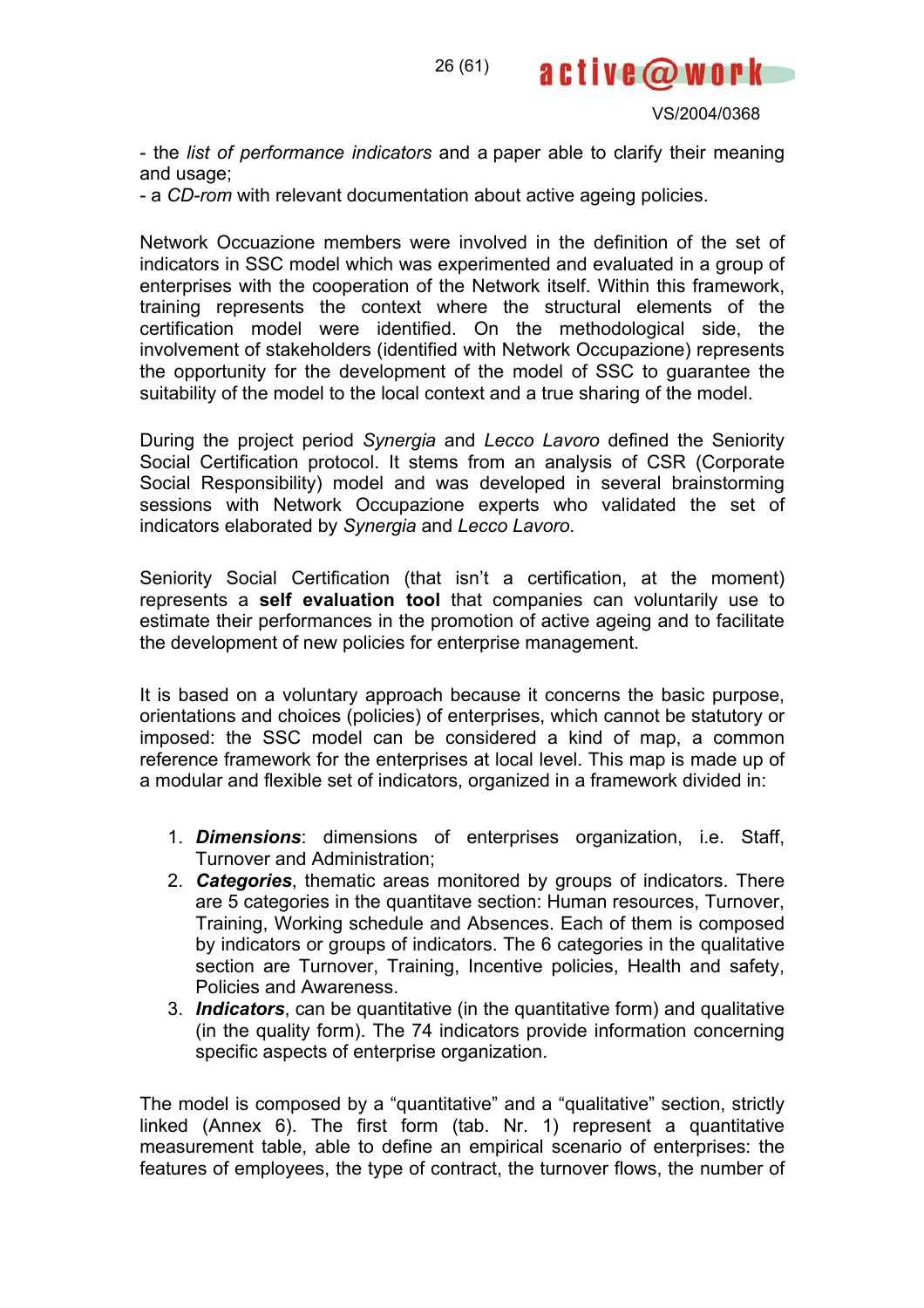active@work 27 (61)

VS/2004/0368

contract cessations, the training, are some of the items included in this table. On the other side, the qualitative form (tab. Nr. 2) asks companies the level of application of some policies in the enterprises context: i.e. the type of training implemented, Incentive typologies supported by the company, the health promotion activities adopted, the staff employment policies (like mentoring, outplacement, tele-work, the outsourcing, etc.).

|                   | <b>DIMENSION 1: STAFF</b> |                                      |                                  | <b>Total</b> |   | of whom<br>Over 45 |   |
|-------------------|---------------------------|--------------------------------------|----------------------------------|--------------|---|--------------------|---|
|                   |                           | <b>CATEGORIES:</b>                   |                                  | M            | F | M                  | F |
| 1                 |                           | <b>Human resources</b>               |                                  |              |   |                    |   |
|                   | 1                         | Category                             | Number by category               |              |   |                    |   |
|                   |                           |                                      | factory workers                  |              |   |                    |   |
|                   |                           |                                      | office employees                 |              |   |                    |   |
|                   |                           |                                      | Managers                         |              |   |                    |   |
|                   | 2                         | <b>Nationality</b>                   | Nr. By nationality               |              |   |                    |   |
|                   |                           |                                      | Italian                          |              |   |                    |   |
|                   |                           |                                      | European Community               |              |   |                    |   |
|                   |                           |                                      | Extra-European Community         |              |   |                    |   |
|                   | 3                         | Type of contract                     | Nr. For type of contract         |              |   |                    |   |
|                   |                           |                                      | Employees with no time limit     |              |   |                    |   |
|                   |                           |                                      | of whom part time                |              |   |                    |   |
| <b>INDICATORS</b> |                           |                                      | Fiixed-term employees            |              |   |                    |   |
|                   |                           |                                      | of whom part time                |              |   |                    |   |
|                   |                           |                                      | Consultants                      |              |   |                    |   |
|                   |                           |                                      | Temporary                        |              |   |                    |   |
|                   | 4                         | <b>Educational</b><br>qualifications | Nr. by educational qualification |              |   |                    |   |
|                   |                           |                                      | Primary school                   |              |   |                    |   |
|                   |                           |                                      | Secondary/junior high school     |              |   |                    |   |
|                   |                           |                                      | Professional qualification       |              |   |                    |   |
|                   |                           |                                      | High school                      |              |   |                    |   |
|                   |                           |                                      | Ba/Bsc                           |              |   |                    |   |

|  |  |  | Tab. Nr. 1 – Quantitative form |
|--|--|--|--------------------------------|
|--|--|--|--------------------------------|

|             | <b>DIMENSION 2:TURNOVER</b> |                       | <b>Total</b>                                                 |   | of whom<br>Over 45 |   |  |
|-------------|-----------------------------|-----------------------|--------------------------------------------------------------|---|--------------------|---|--|
|             |                             | <b>CATEGORIES:</b>    |                                                              | М | F                  | М |  |
| $\mathbf 2$ |                             | Turnover              |                                                              |   |                    |   |  |
|             | 1                           | <b>Entrance flows</b> | Number of hirings in the last five years                     |   |                    |   |  |
|             |                             |                       | Employees with no time limit                                 |   |                    |   |  |
|             |                             |                       | Fiixed-term employees                                        |   |                    |   |  |
| NDICATORS   |                             |                       | Other                                                        |   |                    |   |  |
|             |                             |                       | factory workers                                              |   |                    |   |  |
|             |                             |                       | office employees                                             |   |                    |   |  |
|             |                             |                       | Managers                                                     |   |                    |   |  |
|             | າ                           | <b>Exit flows</b>     | Number of exits in the last 5 years,<br>retirements excepted |   |                    |   |  |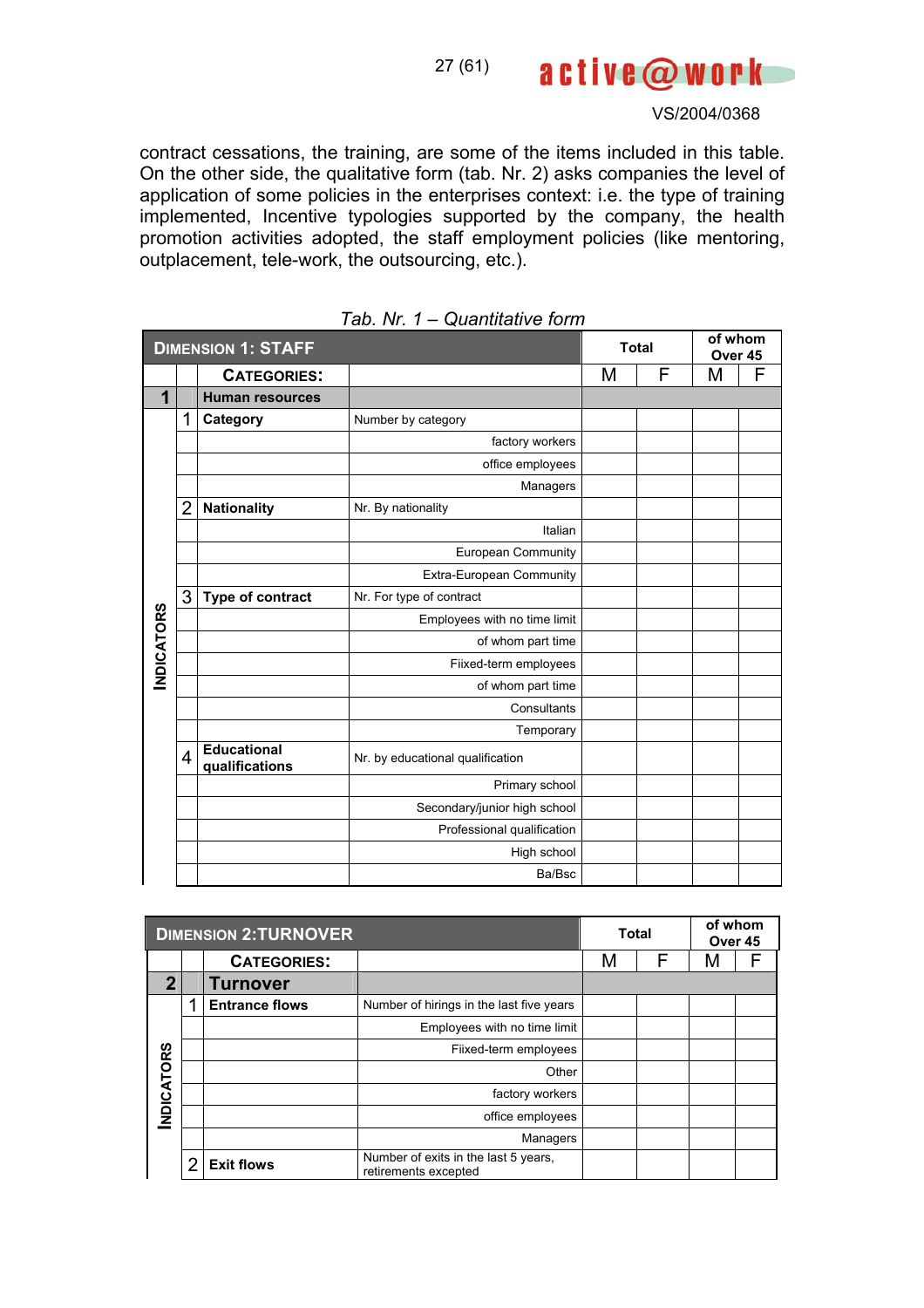

|   |                                  | Employees with no time limit  |  |  |
|---|----------------------------------|-------------------------------|--|--|
|   |                                  | Fiixed-term employees         |  |  |
|   |                                  | Other                         |  |  |
|   |                                  | factory workers               |  |  |
|   |                                  | office employees              |  |  |
|   |                                  | Managers                      |  |  |
| 3 | Number of contract<br>cessations | Number of exits by retirement |  |  |

|                | <b>DIMENSION 3:ADMINISTRATION</b> |                                         | <b>Total</b>                                         |        | of whom<br>Over 45 |   |   |
|----------------|-----------------------------------|-----------------------------------------|------------------------------------------------------|--------|--------------------|---|---|
|                |                                   | <b>CATEGORIES:</b>                      |                                                      | F<br>M |                    | M | F |
| 3              |                                   | Training                                |                                                      |        |                    |   |   |
|                | 1                                 | Nr. of training hours<br>by category    | Overall hours per year net of<br>compulsary training |        |                    |   |   |
|                |                                   |                                         | Factory workers                                      |        |                    |   |   |
| <b>NDICATO</b> |                                   |                                         | Office Employees                                     |        |                    |   |   |
| 83             |                                   |                                         | Managers                                             |        |                    |   |   |
| 4              |                                   | Working<br>schedule                     |                                                      |        |                    |   |   |
|                | 1                                 | <b>Overtimes</b>                        | Average overall hours per year by<br>category        |        |                    |   |   |
|                |                                   |                                         | Factory workers                                      |        |                    |   |   |
| <b>NDICATO</b> |                                   |                                         | Office Employees                                     |        |                    |   |   |
| RS             |                                   |                                         | Managers                                             |        |                    |   |   |
| 5              |                                   | <b>Absences</b>                         |                                                      |        |                    |   |   |
|                |                                   | of<br>absence/<br><b>Days</b><br>reason | Number of absences due to                            |        |                    |   |   |
| <b>NDICATO</b> |                                   |                                         | <b>Illness</b>                                       |        |                    |   |   |
|                |                                   |                                         | Accident                                             |        |                    |   |   |
| RS             |                                   |                                         | Other                                                |        |                    |   |   |

# *Tab. Nr. 2 – Qualitative Form*

| Which staff recruitment criteria are preferred by the  <br>company? | not at all | a little | enough | a lot |
|---------------------------------------------------------------------|------------|----------|--------|-------|
| Experience/ Expertise                                               |            |          |        |       |
| Labour cost                                                         |            |          |        |       |

| Which are the training typologies adopted by the<br>company for older workers?                                                                 | not at all | a little | enough | a lot |
|------------------------------------------------------------------------------------------------------------------------------------------------|------------|----------|--------|-------|
| Has the company started training paths for (technical<br>and technological) skill maintenance in the last<br>vear?                             |            |          |        |       |
| Has the company started in the last year training<br>paths for specific skill development among<br>indvidual workers or categories of workers? |            |          |        |       |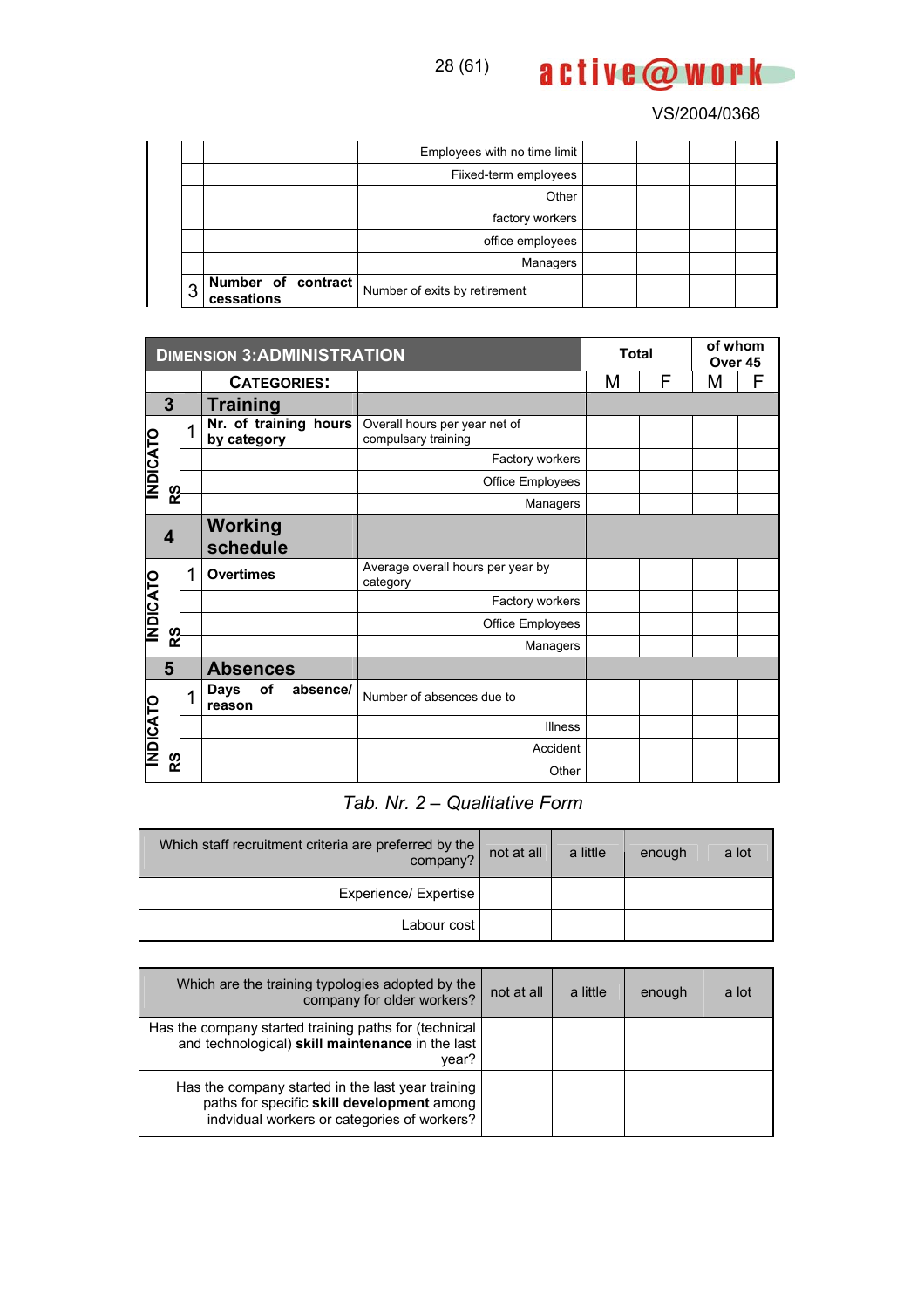## VS/2004/0368

| Has the company started training paths for the<br>acquisition of new skills by individual workers or<br>categories of workers in the last year? |  |  |
|-------------------------------------------------------------------------------------------------------------------------------------------------|--|--|

| Which are the Incentive typologies supported by the<br>company?                                                                                                                 | none | up to<br>$10\%$ of<br>staff | up to<br>$25%$ of<br>staff | over 25%<br>of staff |
|---------------------------------------------------------------------------------------------------------------------------------------------------------------------------------|------|-----------------------------|----------------------------|----------------------|
| Does the company offer one-off <b>economic</b><br>incentives (money awards, extra allowances over<br>minimum pay, etc.), whose allocation is based on a<br>seniority criterion? |      |                             |                            |                      |
| Does the company offer <b>company perks</b> (inside<br>parking, recognitions, inconsumable incentives etc<br>) whose allocation is based on a seniority<br>criterion?           |      |                             |                            |                      |
| Are there predetermined career development<br>(level upgrade, loyalty agreements, recognition,<br>rank) systems, based on a seniority criterion?                                |      |                             |                            |                      |

| Which forms of health promotion and protection<br>for over 45 are adopted (except for obligations<br>stated in act 626)?                                                                                                               | none | sometimes | company<br>policies<br>under<br>development | provided<br>for by<br>company<br>policies |
|----------------------------------------------------------------------------------------------------------------------------------------------------------------------------------------------------------------------------------------|------|-----------|---------------------------------------------|-------------------------------------------|
| Does the company offer forms of health and/or<br>social care for workers over 45<br>(screenings/check-ups, medical-specialistic<br>agreements)?                                                                                        |      |           |                                             |                                           |
| In the last three years, has the company<br>realized actions for health promotion and<br>maintenance for over 45? (agreements with<br>gyms, promotion of healthy behaviours,<br>ergonomics fitting of offices/work instruments,<br>etc |      |           |                                             |                                           |

| has the company adopted in the last 5 years some<br>of the next staff employment policies?       | I don't<br>know it | I know it<br>but it's<br>not used | sometimes<br>use it | It's part of<br>the<br>company's<br>policies |
|--------------------------------------------------------------------------------------------------|--------------------|-----------------------------------|---------------------|----------------------------------------------|
| telework                                                                                         |                    |                                   |                     |                                              |
| Job shared by 2 workers - Job sharing                                                            |                    |                                   |                     |                                              |
| switching to part time                                                                           |                    |                                   |                     |                                              |
| Support activity for the professional growth of a<br>usually younger worker - Mentoring/Coaching |                    |                                   |                     |                                              |
| Worker's employment in a new job inside the same<br>company - Inside mobility/Redeployment       |                    |                                   |                     |                                              |
| Flexible Schedule                                                                                |                    |                                   |                     |                                              |
| Worker's switch to consulting, even though linked<br>through a consultant contract               |                    |                                   |                     |                                              |
| Outplacement (of workers in excess)                                                              |                    |                                   |                     |                                              |
| Outsourcing (of production activities - goods and<br>services)                                   |                    |                                   |                     |                                              |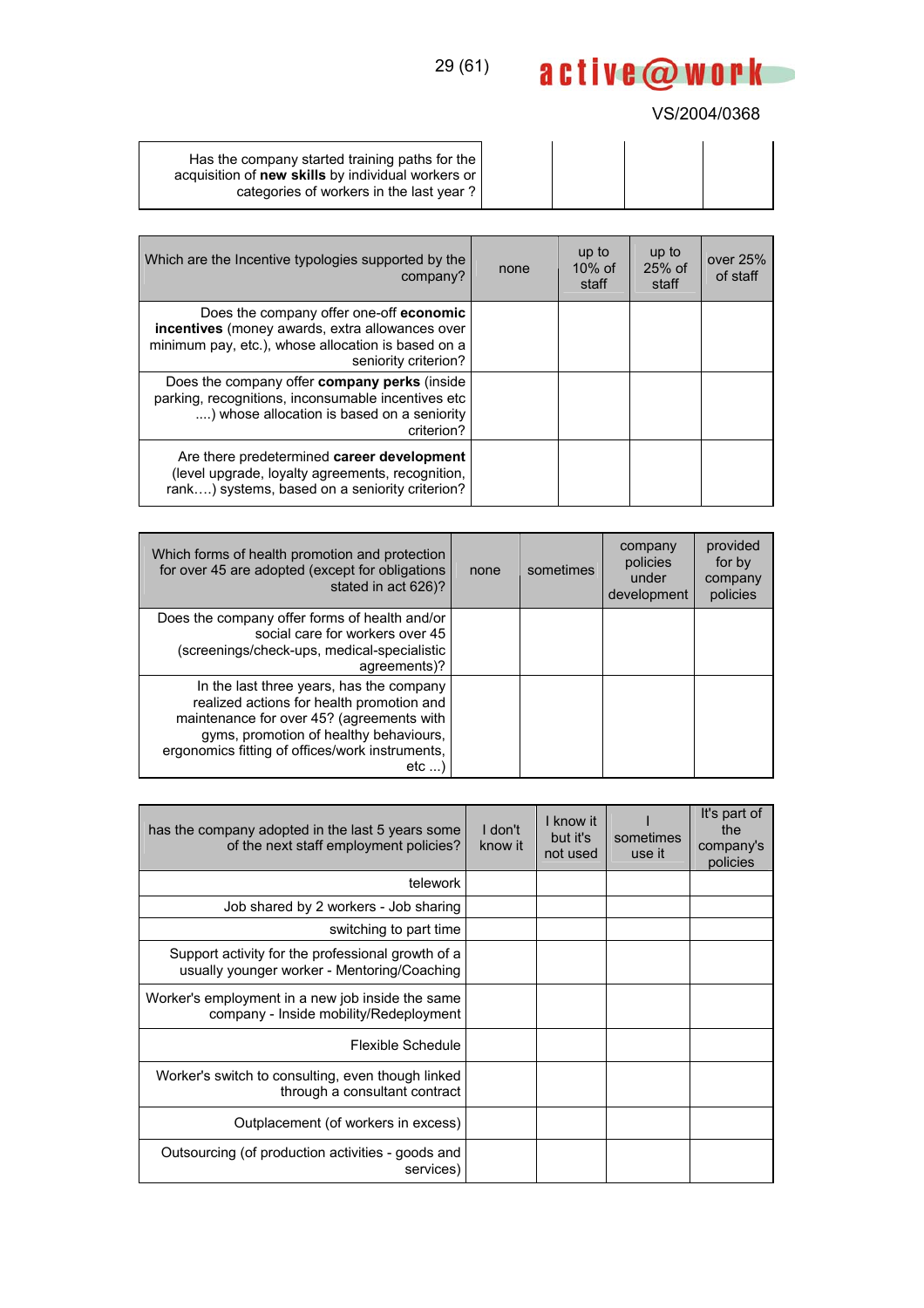## 30 (61)

#### VS/2004/0368

active@work

| Structured transition to non-profit fields (in<br>Company Foundations etc ) |  |  |  |
|-----------------------------------------------------------------------------|--|--|--|
|-----------------------------------------------------------------------------|--|--|--|

| What knowledge has and which tools does the<br>company use with regards to its over 45<br>workers' situation:                                                                                                                        | none | sometimes | company<br>policies<br>under<br>development | provided<br>for by<br>company<br>policies |
|--------------------------------------------------------------------------------------------------------------------------------------------------------------------------------------------------------------------------------------|------|-----------|---------------------------------------------|-------------------------------------------|
| Does the company consider the involvement of<br>senior workers in the management of staff<br>policies through questionnaries and discussion<br>tables, in order to gain a better understanding of<br>age-related professional needs? |      |           |                                             |                                           |
| Are there any forms of associationism among<br>workers over 45 inside the company?                                                                                                                                                   |      |           |                                             |                                           |
| In order to develop maintenance policies related<br>to elderly workers, does the company know the<br>number of years of contribution of its workers?                                                                                 |      |           |                                             |                                           |

| <b>Filled in by</b> |  |
|---------------------|--|
| Did you have any    |  |
| problems in filling |  |
| in the              |  |
| questionnaire? If   |  |
| yes, can you        |  |
| explain?            |  |

When the enterprise responsible has filled the two questionnaires, the program (at the moment SSC model is hosted on an excel file) will automatically elaborate the data. The calculation matrix and the method used to elaborate the data of the tables (weights and indicators measurement system) are reported and described in the file attached (Annex 7).

The final output of the system is represented by a synoptic table (tab. Nr. 3) able to summarize the elaborated data, giving as a feed-back a synthesis of enterprise situation concerning the dimensions previously considered (turnover, training, incentives to maintenance, etc.), divided by gender and staff typology. The different colors of each cell illustrate the enterprise strengths and the elements of complexity: while the blue and the green color con be considered indicators of a good level of application of the policies considered (in relation with the incidence of over 45 employees), the yellow and the red color suggest that some problems are present in the management of over 45 employees.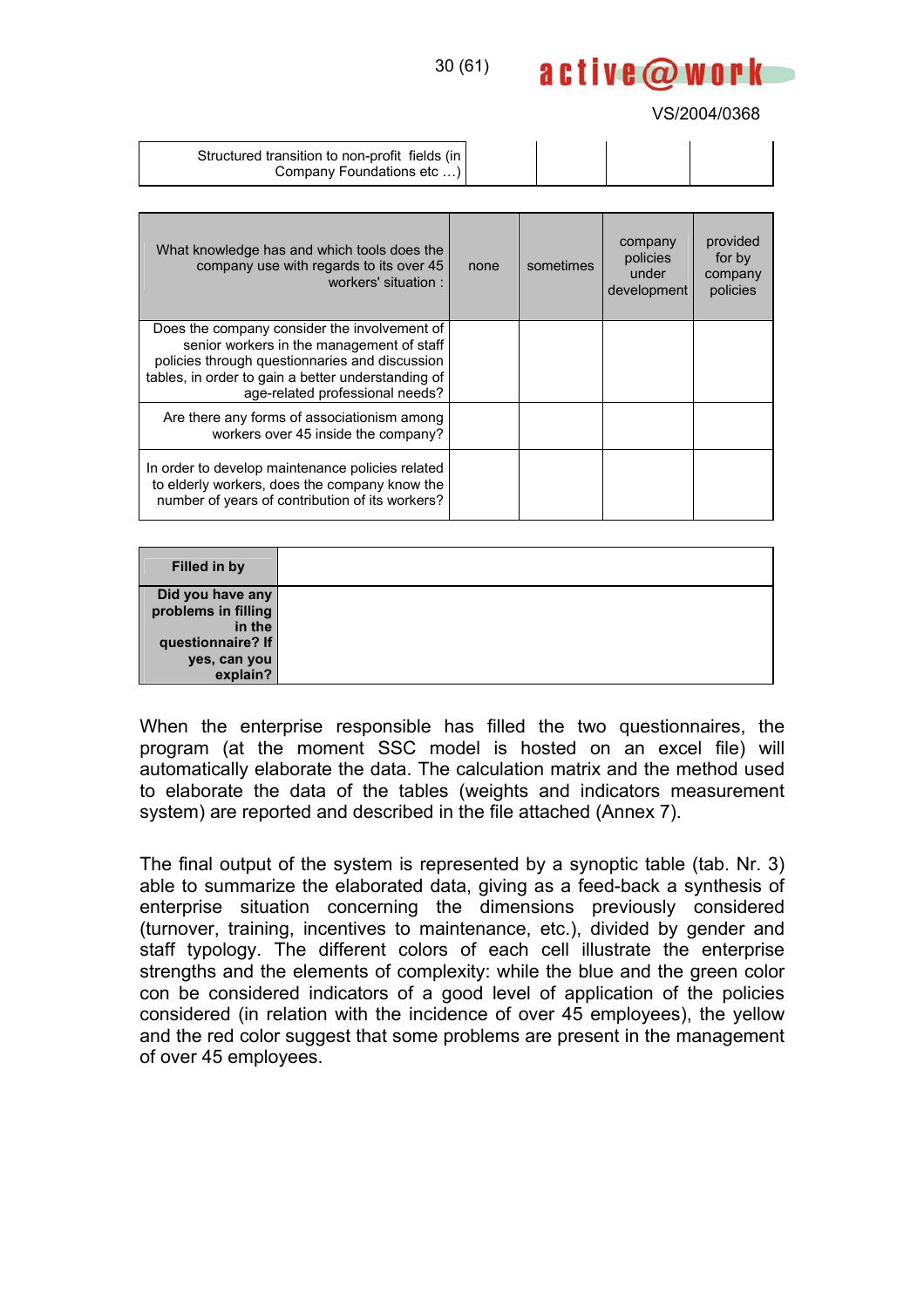VS/2004/0368



*Tab. Nr. 3 – Final output (an example)* 

Other graphics and tables can be generated by the program. Some examples are reported in attachment (excel sheets named "qt graph" and "ql graph").

Once defined the model and shared it with Network Occupazione members, SSC was tested in ten enterprises of the Lecco district<sup>1</sup>, with the support of Network Occupazione. The experimentation forms are collected in Annex 8.

The pilot test allowed to assess a series of information concerning the SSC plan as a whole, with particular reference to the set of indicators. The following elements were discussed:

- how relevant they are with reference to the notion of SSC;
- how easy they are to understand by enterprises;
- how easy is to produce the information functional to indicators determination;
- how to collect and measure data;

 $\overline{a}$ 

- how enforceable is the protocol, in respect to different types of enterprises.

<sup>&</sup>lt;sup>1</sup> The enterprises involved in the Pilot tests were: Aldeghi Luigi (metal and mechanics sector); Charles River (Chemical sector); Fimi S.p.a. (metal, mechanics and system sector); Fiocchi (metal and mechanics sector); Fonderia Mapelli (metal and mechanics sector); Gilardi Costruzioni (building field); I.me.co S.p.a. (building field); Mapelli Salvi (metal and mechanics sector); Officine Colombo (metal and mechanics sector); Tecnottica Consonni (ophthalmology field).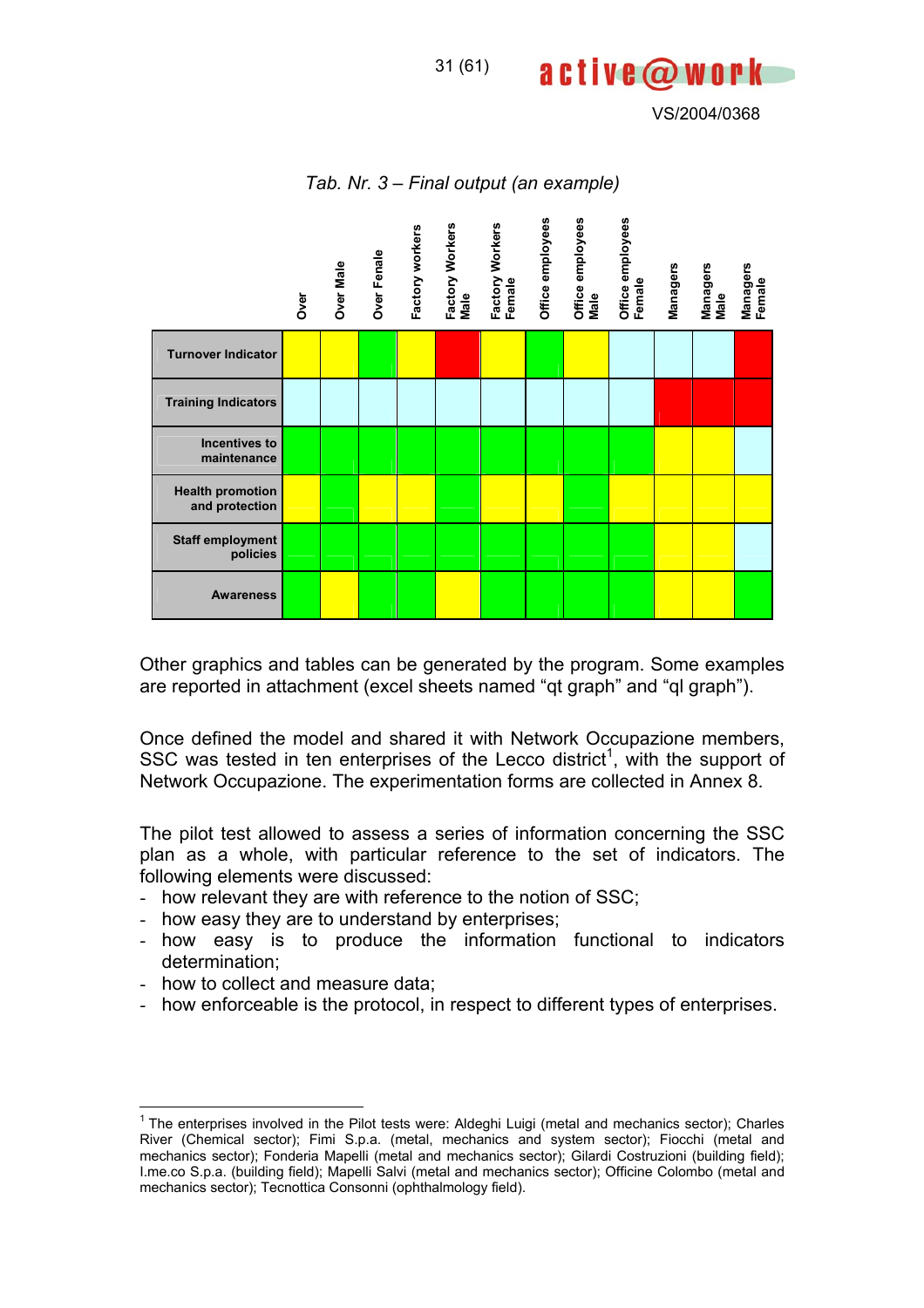32 (61)



#### **2.3.3 Future perspective**

A part of the last meeting with local stakeholders in Lecco on 14 of September 2006 was dedicated to the discussion about futures perspectives of development of SSC in local context.

Moreover, during the last months of activities, other public subjects (the Departments of Work of other Lombardy Provinces) have shown interest in the application of the SSC protocol: at the moment, they are considering the possibility to engage in a new pilot test a bigger sample of enterprises. This action could contribute to improve the theoretical and the methodological basis of SSC model, moreover concerning the attribution of measures and the weight of indicators.

As previously underlined, at the moment the model represents a self evaluation protocol, based on a self-benchmark of the enterprises: starting from its structural features (surveyed by the "quantitative form"), a company is able to evaluate its own performances and to understand which are the elements of complexity. If the experimentations will be extended, more data will be collected (of different sized enterprises and located in a different geographical area) and it will be possible to create a common framework that will make possible a proper benchmark.

Another future perspective of the project refers to the development of a software system (instead of the excel program) able to better support the calculation matrix and to obtain a better output, i.e. a dedicated software able to solve the bugs evidenced by the excel program.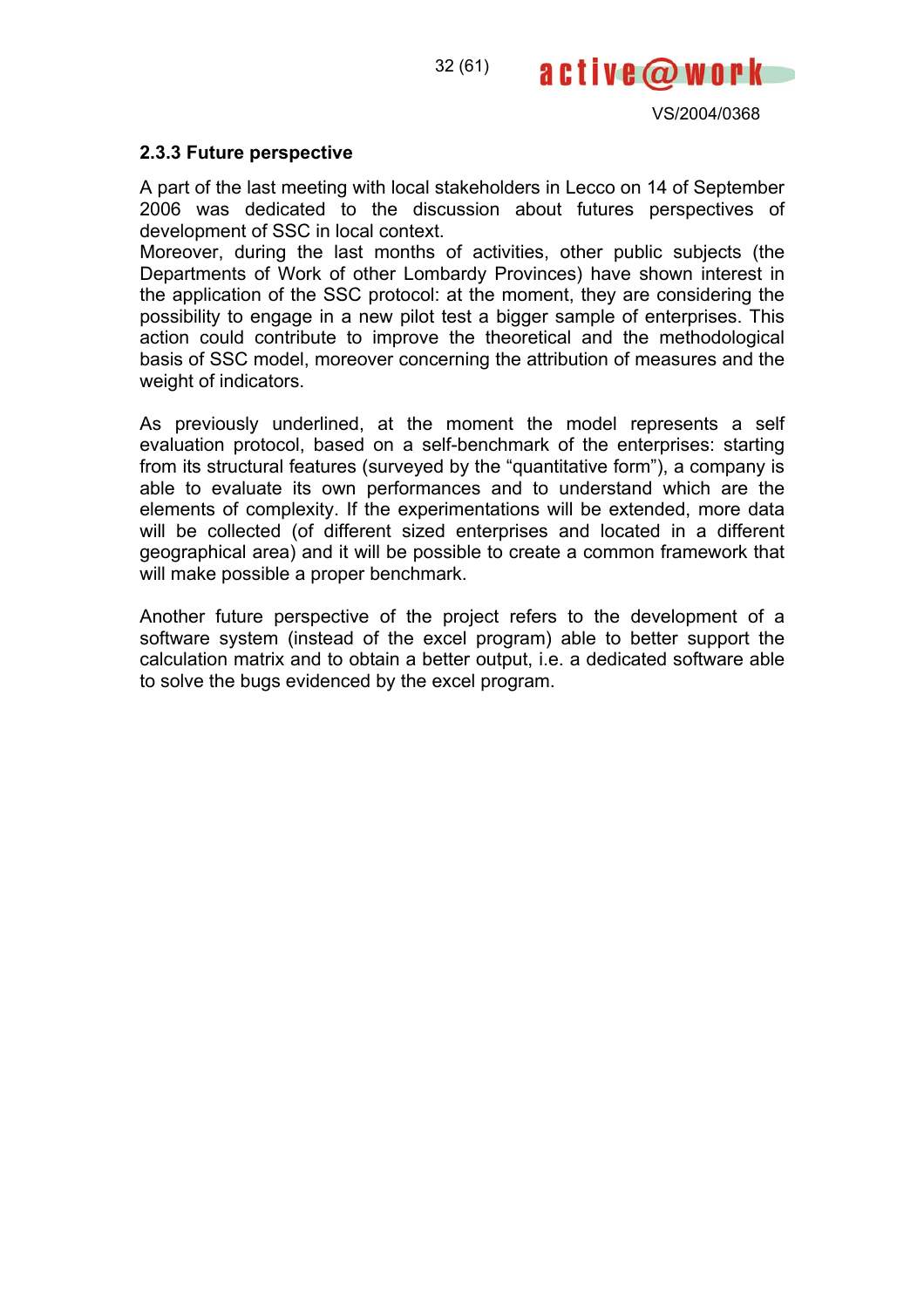

# **2.4 Dialogue Forums and Process Modeling**

#### **2.4.1 Introduction**

Different kinds of Dialogue Forums were established in the project to intensify discussion concerning alternative work arrangements for aging work force. In addition to project partners, representatives from external organizations that is to say other stakeholders in each partner country e.g. national/local social partners, experts in the area of ageing workforce were represented in the Dialogue Forums which acted at two level, at transnational and at national level. The figure below describes the components of the Dialogue Forums.

33 (61)



## **Components of TDF**

The members of the Dialogue Forums played an active role in the project by expressing their views and expectations about the progress and results of the project. The main function of the forums were to act as evaluation panels. The evaluative tasks of them included assessment of the generalisation and transfer potential of the results of the national sub-projects and of the process model which was developed by the project partners. The evaluation activities in phase 6, On-going monitoring and Evaluation, and in this phase were very closely connected. The main activities of the phase 4 are described in the figure below

#### **Main Activities in Phase 4**

| <b>Transnational</b><br><b>Dialogue Forum</b>                                                                                                                                              | <b>National</b><br><b>Dialogue Forum</b>                                                             | <b>Project Partners</b>                                                            |
|--------------------------------------------------------------------------------------------------------------------------------------------------------------------------------------------|------------------------------------------------------------------------------------------------------|------------------------------------------------------------------------------------|
| - to assess the transfer<br>and generalisation<br>potential of results of<br>the three sub-projects<br>- to assess the transfer<br>and generalisation<br>potential of the<br>process model | - to assess the transfer<br>and generalisation<br>potential results of the<br>respective sub-project | - to model the<br>implementation<br>process of alternative<br>working arrangements |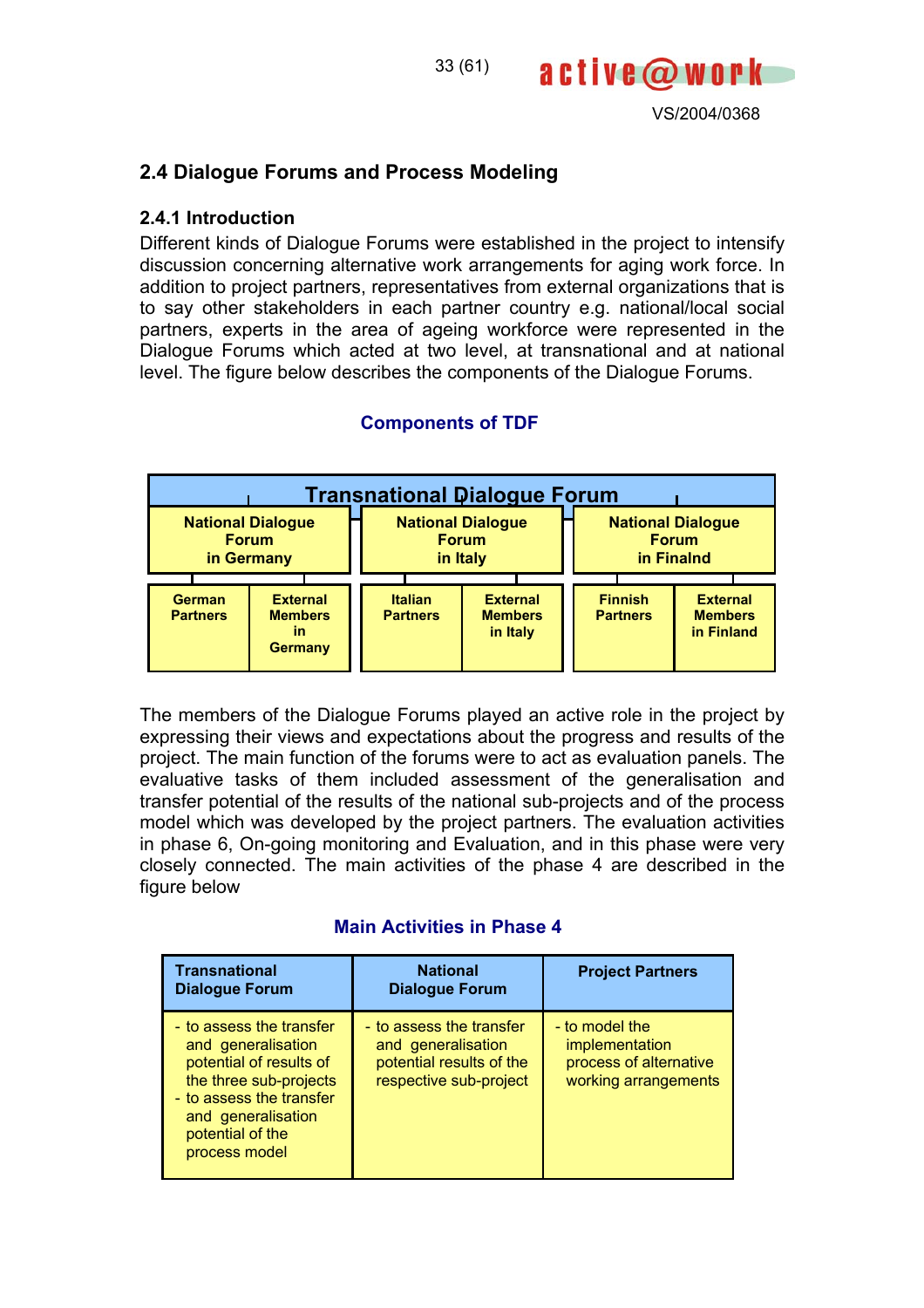

During the lifetime of the project there were three transnational dialogue forums which each was an open session where the external participants were invited by the hosting organisation. The dialogue methods used in the transnational forums were chosen by the hosting organisation and in national dialogue forums the most appropriate tools and methods adopted were chosen by National Facilitators including mainly meetings and workshops.

#### **2.4.2 Activities undertaken**

The first open transnational dialogue forum session, a half day session, was held in Lecco in Italy in October 2005 having twenty four participants. The forum's debate was preceded by an overview presentation about the Active@Work project and sub-project presentations including descriptions of experiences and results gained so far in the sub-projects. The topics of the discussion did not just limit to the results of the sub-projects, but the external members of the forum were also very interested in the grounding and starting points of the sub-projects like how the employees involved in the Finnish subproject have been chosen or if there are any social partners involved in the German and Finnish sub-projects or if it is difficult to involve older workers to development projects in Germany and in Finland.

The second transnational dialogue forum was held at Continentale in Dortmund on 3 April 2006. The meeting was participated by a group of 31 persons from partner organisations and from some German external organisations. The objective of the forum was to present the three Active@Work sub-projects to the partcipating experts and to obtain their feedback and recommendations. The third and last transnational dialogue forum was arranged in Tampere in Finland in September 2006. It was attended by around 25 participants. The morning session consisted of presentations about Active@Work project and its sub-projects which were followed by 4 workshops about the dissemination and generalisation potential of the outputs and results of the project. A memo describing the discussion in each transnational dialogue forum was written afterwards.

The work of national dialogue forums started in Germany and in Italy in the first project year. The evaluative task of each national dialogue forum was to asses the main outputs or components of the output of the respective national sub-project. The main output and it's components were defined by the subproject leaders who also had assessed the transfer and generalisation potential of them during the 2 enquiry rounds included in the phase 6.

The main output of the German sub-project is concepts for innovative forms of employment for elderly workers and related necessary actions addressed to the ageing and workforce 50+ at Continentale, Deutsche Bank and SAP. The evaluative work of ten external experts in Germany started in September 2005 including validation of the measures and concepts (where appropriate) developed in German sub-project. They were also validated within the different user organisations in two iterations.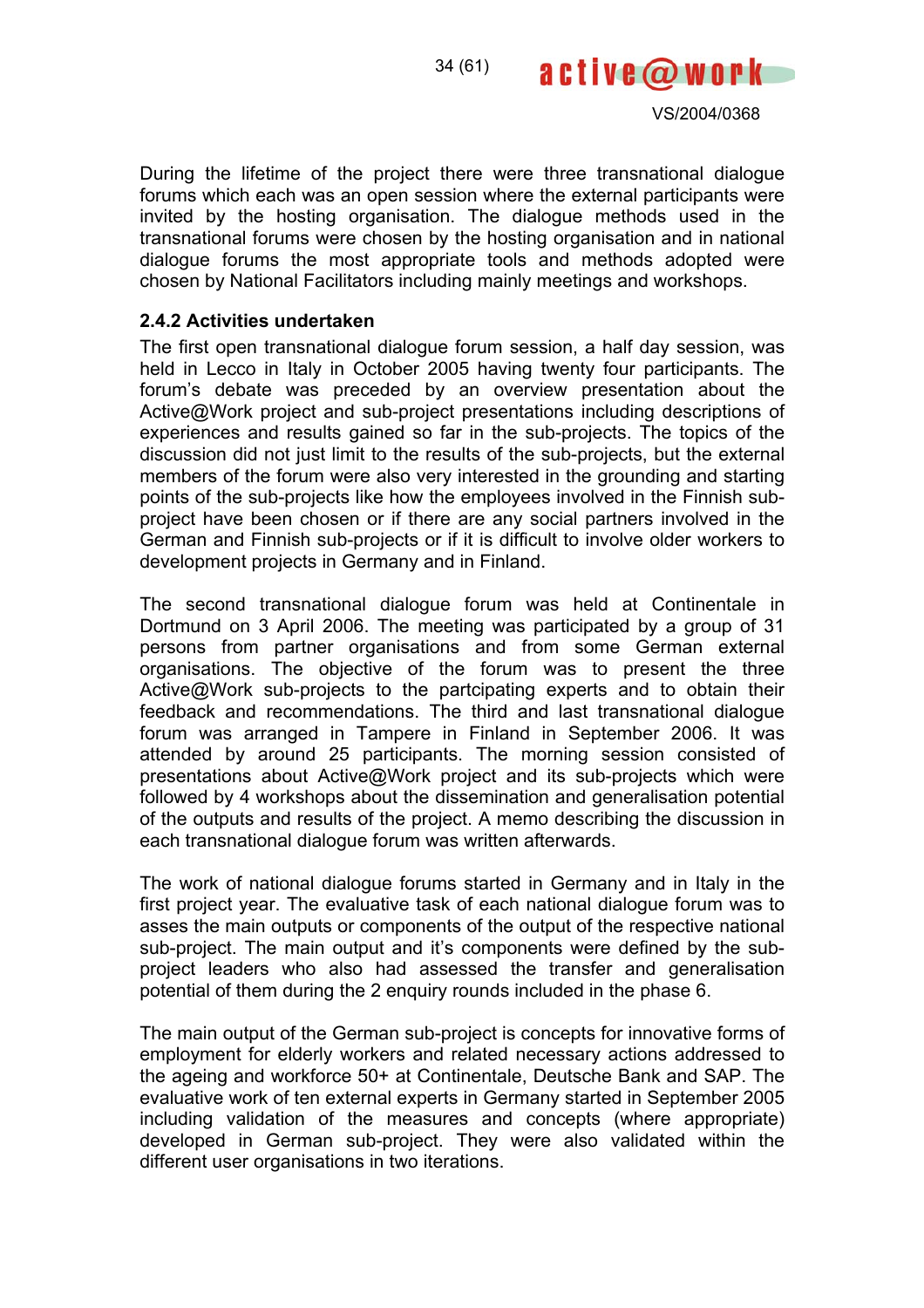35 (61)



#### VS/2004/0368

The experts received the full documentation of measures and concepts developed for the three user organisations and an overview of the implementation plans for those measures to be implemented within the duration of the project and those foreseen for implementation afterwards together with the literature study developed for evaluation and commenting. They made extensive use of this and several of their recommendations could be considered and incorporated into the implementation plans. These also included those recommendations given at the international TDF workshop held on 3 April 2006 at Continentale in Dortmund.

The main output of the Italian sub-project is Seniority social certification. During the whole project life-time the Italian work group has inaugurated an important dialogue with the stakeholders embedded on the territory and which are active in work policy and the job market. *Synergia* and *Lecco Lavoro* included *Network Occupazione* members in several brainstorming sessions to finalize the definition of the SSC model during the previous months. The meetings with the experts took place during January, February and March, for a total of 5 workshops and a final meeting for the summary of the results.

The group of experts validated the set of indicators elaborated by *Synergia* and *Lecco Lavoro*. A suitable analysis has been done for each indicator. The elements that have been discussed are:

- how relevant they are with reference to the notion of SSC;
- how easy they are to understand by enterprises;
- how easy the information functional to indicator determination is to produce;
- how to collect and measure data;
- how enforceable is the protocol, in respect to different types of enterprises.

During these workshops, the Seniority Social Certification has been defined.

The main output of the Finnish sub-project is concept and solution suggestions in Palmia. The Finnish national dialogue forum was arranged in the end of March 2006. The method applied in this session was a learning café type method. The topics of the dialogue focused on three outputs of the Finnish sub-project: self-documenting kits, persona descriptions and the concepts developed in the sub-project by that time. The main discussion topics were as follows:

- How do you think the output can be utilized?
- Which features of the output can complicate the generalisation and transfer potential? How can you develop the output to increase the generalisation and transfer potential?
- Which features of the output are innovative?
- Do you think the output can be utilized in other kinds of operational environments?
- Which features of the output contribute the transnational generalisation and transfer potential?

The session was attended by 17 participants, seven of them were not involved in the project implementation. A memo in Finnish describing the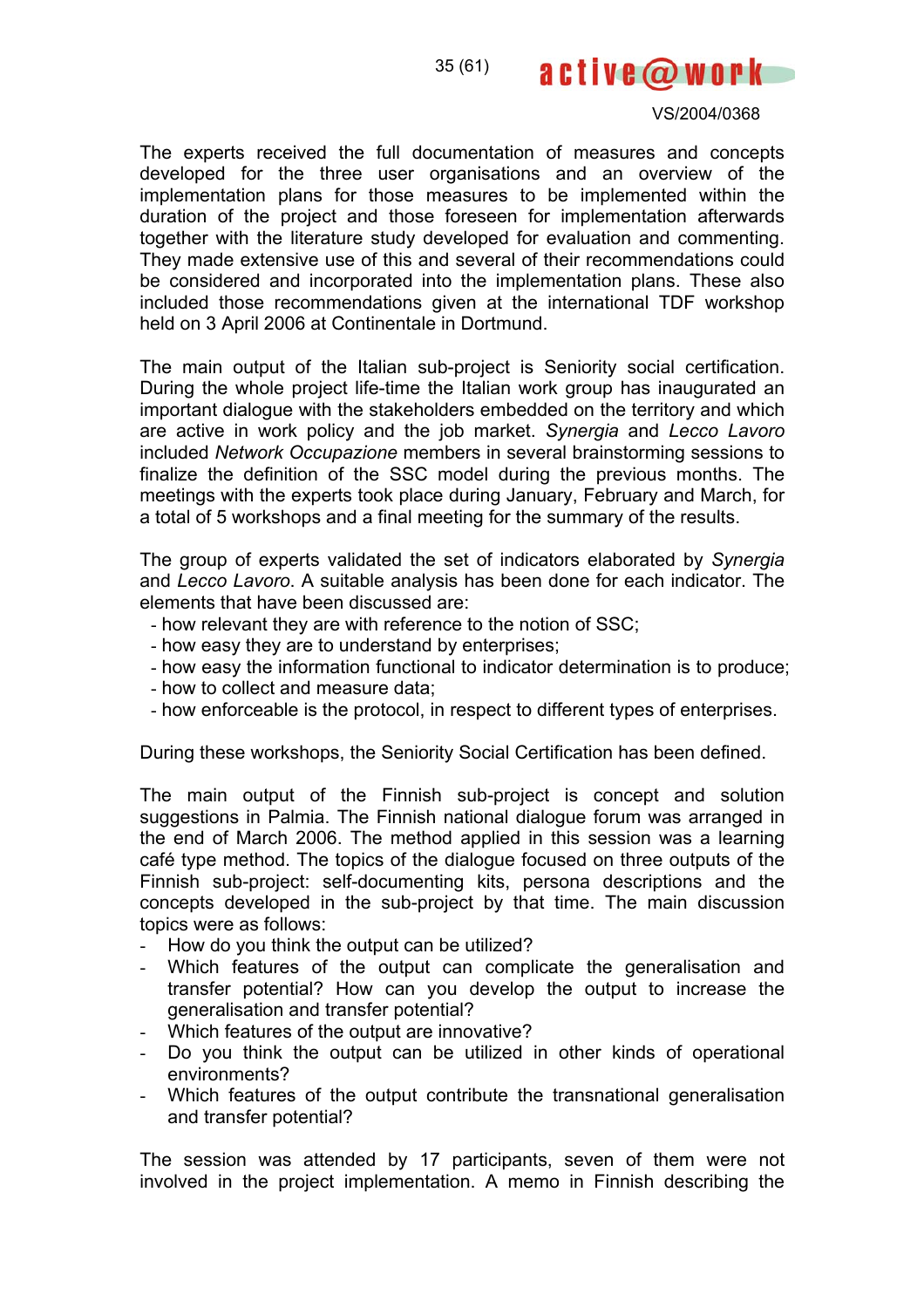

dialogue in the session was written and delivered to the participants afterwards.

As one output of the project the enterprises has been provided with a model of implementation of alternative work arrangements for ageing and older workers. The Active@Work process model divides the promoting of active ageing at work into four clear phases and activities in order to help planning and implementing improvements in working conditions. Furthermore, the model provides practical tools and examples for development, implementation and evaluation of measures for active ageing at work.

The first tentative process model was drafted in Kick off meeting containing six steps. The next meeting dedicated to the modelling work was a half-day workshop organised in Lecco in October 2005 with fourteen participants. Some homework preceded the workshop. The purpose of the workshop led by University of Tampere was to exchange and to learn from each others experiences and to examine the implementation process in an enterprise context. During the workshop the participants worked partly individually and partly in two groups. The work shop resulted in two process models of implementing alternative work arrangements in enterprise context. A memo describing the activities and results of the workshop was written afterwards.

The concrete development of the process model of implementing alternative working arrangements was a shared task of the project partners so a work team of six persons was established in the end of the year 2005 including partners from Italian, German and Finnish partner organisations. The first results of the group's development activities were presented in the open session in Dortmund. The model and the publication which the model was originally planned to be included in were discussed more intensively next day by project partners. The partners agreed that it will be more useful to have the model in the web in hypertext format than to have it in printed publication. In addition to the hypertext format, the partners decided to provide a brochure (Annex 9) presenting the model in brief. The model in hypertext format is available in Active@Work website:

 *http://www.uta.fi/tyt/kkp/projektit/activeatwork/processmodel/index.php*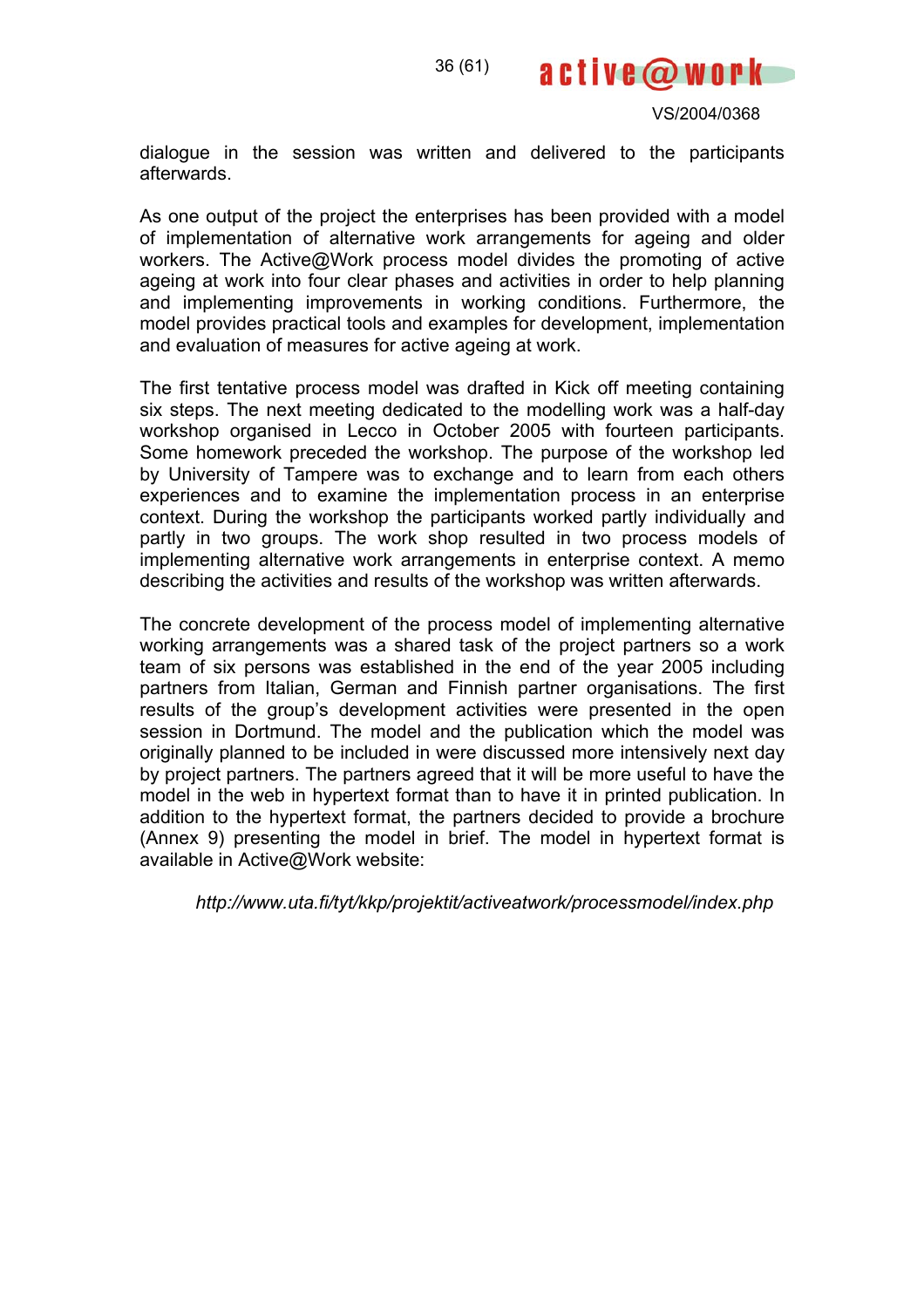



## **2.5 Detailed account of the dissemination and mainstreaming activities undertaken in the project**

## **2.5.1 Introduction**

University of Tampere acted as Phase Leader in Dissemination and Mainstreaming phase. The Dissemination and mainstreaming plan for the project was created during the first reporting period. The document defined the overall goals, target audiences, activities and schedules of dissemination and mainstreaming.

The goal of dissemination in Active@Work was to facilitate the utilisation of the results of the project by providing regular information on the project progress, outputs and results to external target audiences. There are several levels of dissemination as dissemination for awareness, dissemination for understanding or dissemination for action. Dissemination in Active@Work can be defined to be dissemination for awareness and dissemination for understanding among our external audiences.

The external target audiences of Active@Work consist of employers' and workers' unions, researchers and experts working with development of working life, industry and business associations, public authorities at local, regional or national level and enterprises interested in promoting active ageing. These organisations and communities can act not only as multipliers of project results but also as disseminators of the results via the use of their current information networks and vehicles. The specification of a relevant target audience have been done separately to each dissemination activity.

Dissemination activities have been implemented during the whole project duration. The implementation was divided into four six months periods and the plans were updated during each period. Active@Work was a transnational project thus dissemination activities took place in three countries and were run by National Facilitators. Each dissemination activity required a separate communication strategy including the specification of a target audience and the message.

## **2.5.2 Shared activities during the project life-time**

During the start period of the project, dissemination activities focused mostly on announcing the launch of Active@Work project to external audiences. Partners carried out this in the context of their normal activities and professional networks using their current channels of communication and information.

The project website was set up with it's own domain name for two years ( http://www.activeatwork.net ) providing access to internal and external sources. University of Art and Design was involved in the design of the structure and visual appearance of the website. In addition to UIAH, empirica and Synergia were also involved in developing the content of the websites.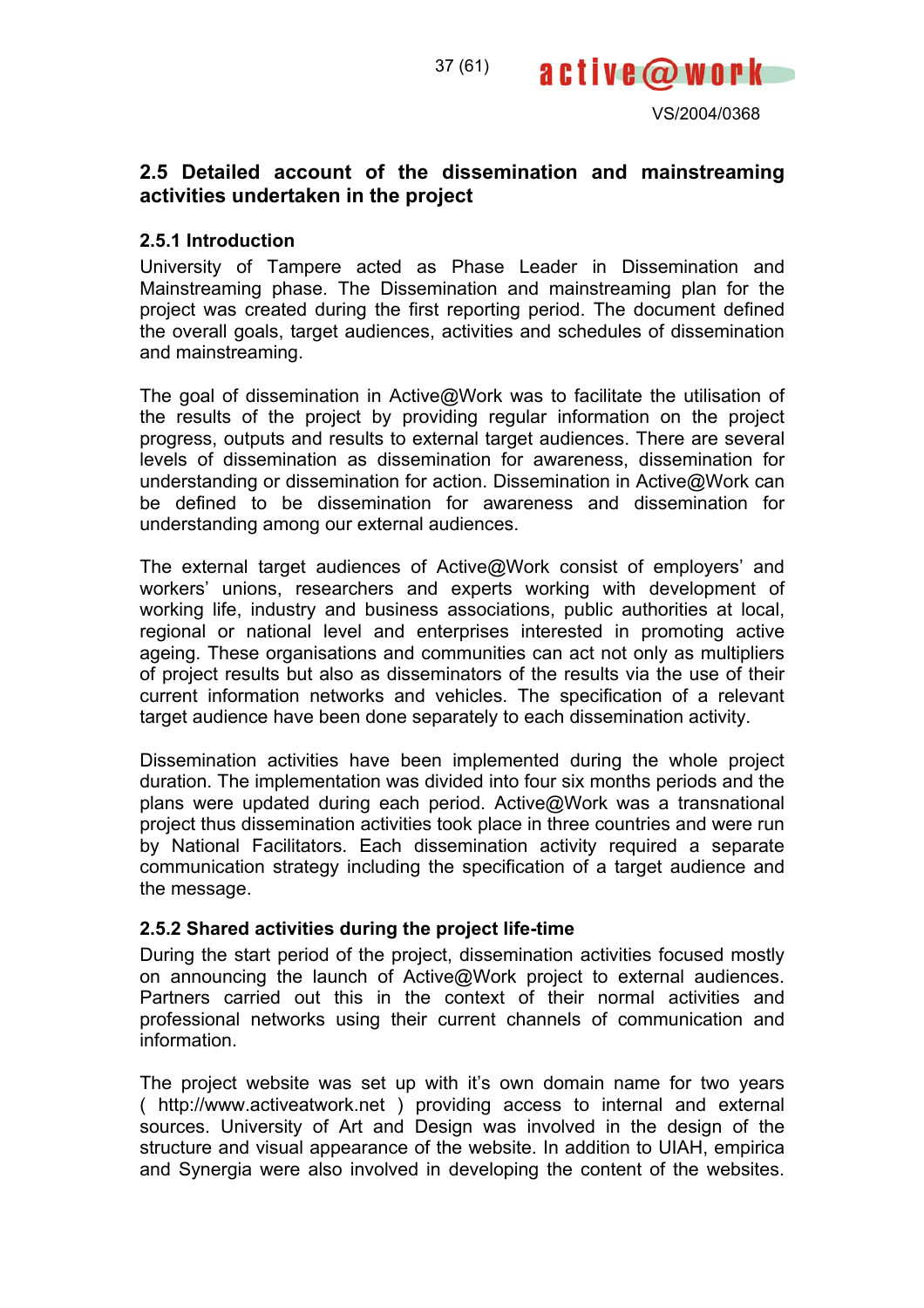

University of Tampere was responsible for the technical implementation of the project website. The site includes a database which facilitates the maintenance of it. University of Tampere was responsible for the maintenance work including the updates of the content of the sites - new links and project documents about the progress made in Active@Work had been added every now and then during the project lifetime. The process model for development, implementation and evaluation of measures for active ageing at work was also published in hypertext format. The website will be available for two years after the end of the project in the server of Univeristy of Tampere.

In addition to web-site activities information on the project has been disseminated in other ways, too. Project material was available in the Employment Week, which took place on 5 - 6 June 2007 in Brussels The project has also designed and visualised leaflets and brochures to support the dissemination activities and they have been of good use both in Finland and abroad e.g. Furthermore, Active@Work participated in two panel discussions, the first one held in the last Seminar of ESF Art.6 Project Promoters in October 2006 and the second in the conference on Senior Policy in Copenhagen in November 2006.

## **2.5.3 Activities undertaken in Germany**

The major external dissemination activities in Germany started later in 2006 after successful implementations had been achieved. However, some external dissemination activities were implemented and carried out earlier, too. These included the provision of information at key events relating to the topic of the project and some brief presentations in events organised by MEPs in the European Parliament but also the inclusion of articles in newsletters such as the one of the "Silver Economy Network of European Regions" in August 2005.

The German Active@Work project was invited to and attended the European Parliament "Intergroup on Ageing" events on:

- "Opportunities and perspectives on Ageing in the EU: the impact of future Cohesion and Research Policies", 3 May 2005, Brussels
- "The Impact of Ageing on Demographic Change in the European Union", 29 June 2005, Brussels
- "Employment of Older Workers: examples of good practice", 20 September 2005, Brussels.

The project partners agreed on a dissemination strategy at the beginning of the project. This strategy was constantly refined and updated with several important achievements further described below which occurred in the lifetime of the project. These included the publication of project results in a key publication and a presentation of project results at a national key event:

 Publication in Personalführung 3/2006: "Älterwerden im Beruf bei SAP, Deutscher Bank und Continentale. Das Projekt active@work sucht Antworten auf das Altern der Belegschaften". Authors: Volker Hempel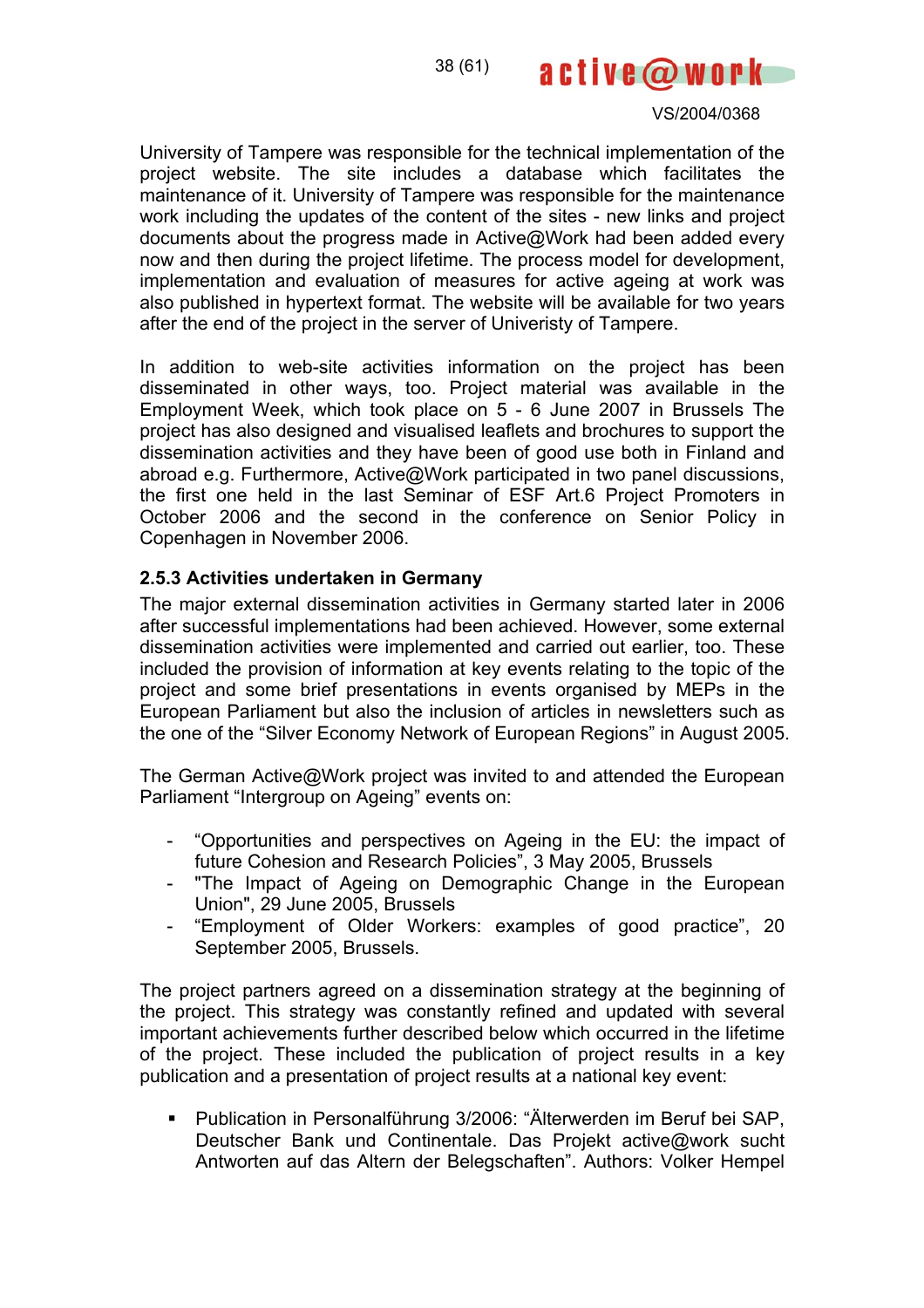

(Continentale), Norbert Kordey (empirica), Hermann Maaß (Deutsche Bank), Gabriel Wiskemann (SAP)

- The Active@Work project was presented with a keynote speech at the national conference on "Accept the Demographic Challenge" which took place from 6 - 7 April 2006 at the Ludwig Erhard Haus in Berlin. The keynote speech was entitled: "High Tech and High Age - Diversity in the Organisation of the Future. Why a »Young Organisation« Will Soon Have to Care for the »Older«" by: Dr. Gabriel Wiskemann, Head of Compensation & Benefits Germany, Human Resources, SAP AG und Heidrun Kleefeld, HR Compensation and Benefits, Shared Services Germany, SAP AG.
- **Regular publications in company newsletters and other publications at** SAP and Continentale.

Further publications and presentations at events are planned for after the lifetime of the project in addition to the overall project publication.

In addition, a German TV station has approached the project to identify possibilities for developing a TV spot for an economics magazine in which the approach and results of the German sub-project will be communicated.

Also Bosch-Siemens and the truck manufacturer MAN have approached the project asking whether they could join in and participate in the project. After some discussions, an agreement has been reached with them that they are now exchanging experiences with one of the three German active@work user organisations which are likely to help them in developing appropriate measures for an ageing workforce on their own.

## **2.5.4 Activities undertaken in Italy**

Concerning dissemination and mainstreaming activities, the Italian workgroup has developed some actions which aim to make the project results more widely known to the public at local and national level and to better involve the local stakeholders into Active@Work activities.

## *The dissemination activities of the Sub-Project that have been developed include:*

- 1. announcing the launch of Active@Work project in Synergia monthly newsletter (named "Mutamento Sociale") in order to reach potential new stakeholders (public agencies and private companies). Mutamento Sociale mailing list includes more than 2.900 mail addresses;
- 2. announcing the launch of Active@Work project also in Synergia website (www.synergia-net.it);
- 3. the presentation of the SSC model to other public agencies (i.e. Labour policy agency of Province of Milan);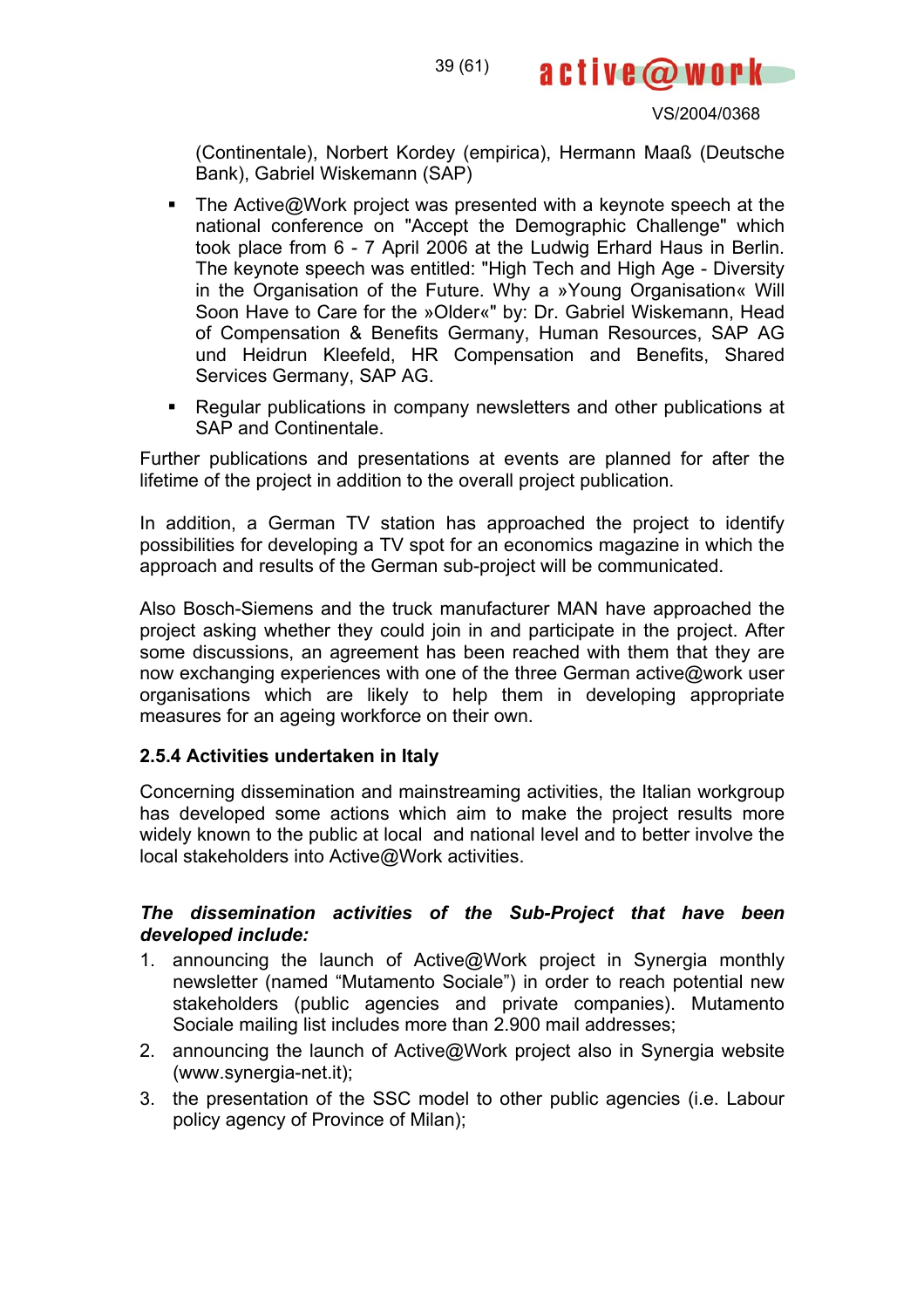40 (61)

VS/2004/0368

active@work

- 4. the participation of Network Occupazione members to the TDF in Italy (on  $3<sup>rd</sup>$  of October 2005) and in Finland (on  $26<sup>th</sup>$  of September 2006): the open TDF aimed to better involve local partners in the project;
- 5. the participation of local stakeholders in the final workshop in Lecco on 14 of September 2006;
- 6. the publication of a book ("Active@Work. La certificazione Sociale di Anzianità Aziendale in Provincia di Lecco") in print form with FrancoAngeli editor.

The book includes an overview of Active@Work project (Finnish and German partners have cooperated in the first chapters), a description of ageing policies in national context, an overview of Province of Lecco labor market, the outputs of the survey conducted in Lecco Province and the model of SSC. This is the book index hypothesis $2$ :

## *"Active@Work" La certificazione Sociale di Anzianità Aziendale in Provincia di Lecco*

Introduzione. Il Fondo Sociale Europeo, l'articolo 6 e Active@Work (*by Maritta Harjunpää*, University of Tampere)

- 1. Strategie innovative e Accordi di Lavoro Alternativi per i Lavoratori Anziani, una Forza Lavoro di Età diversa e la promozione dell'invecchiamento attivo. (by *Werner B. Korte*, Empirica, Bonn)
- 2. Agevolazioni lavorative individualizzate per il personale che invecchia (by Tuuli Mattelmäki, Kirsikka Vaajakallio and Salu Ylirisku, University of Helsinky)
- 3. Le politiche di Active Ageing nel contesto italiano: buone pratiche a confronto (by Alessandro Pozzi e Giuliano Paterniti)
- 4. Lavoratori anziani tra strategia europea e politiche territoriali (by *Paola Cambiago*)

- 5. L'invecchiamento attivo nel mercato del lavoro lecchese: i risultati delle rilevazioni (by *Rebecca Zanuso* e *Giovanni Viganò*)
- 6. Il Modello di Seniority Social Certification (by *Maurizio Betelli* and *Rocco Briganti*)

 $\frac{2}{1}$ An agreement with the editor has already been reached and the book will be finished in the next few days.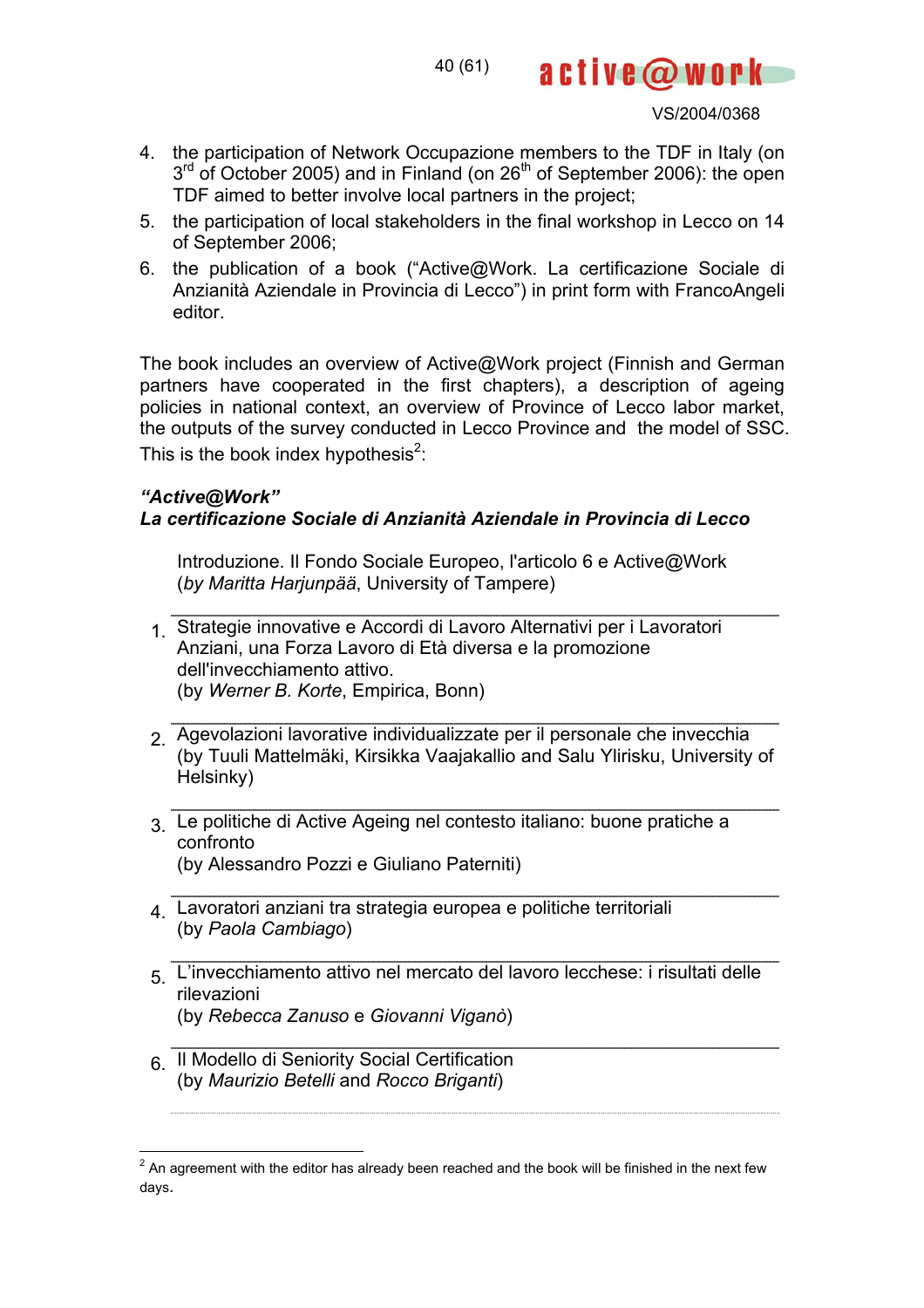



The book will be printed in 300 copies and will be distributed among the partners. Mainstreaming will also include a distribution of the book to the Department of work of various Italian Provinces.

## **2.5.5 Activities undertaken in Finland**

The first Active@Work seminar in Finland was arranged in May 2005. The theme of the seminar was chosen to be "Ikä on voimavara työelämässä – Use It or Lose It!" (Age is a Resource in Working Life – Use It or Lose It!). It was a half-day event with 6 speakers and gained totally 63 participants. The second Active@Work seminar (Työ iän tasalle! - Age-fitting Work!) in Finland was held in September 2006 and gained around 35 persons. The half-day event was Active@Work closing seminar where the main results of the project were presented. The main results were also presented in an inter-organisational event by University of Tampere in November 2006.

During the spring 2006 University of Tampere organized series of four lectures. The main theme of the lectures was challenges of ageing in working life from an idividual`s and organisation`s point of view including concrete, practical speeches by experts about developing working conditions.

Finnish Active@Work partners have also attended seminars, conferences and other events, the topics of which were related to the content of Active@Work. Tuuli Mattelmäki attended the international *Include* conference in Helen Hamlyn Institute at Royal College in London in April 2005. The conference was an opportunity to network and gather insights about studies and methods related to Active@work objectives. Mattelmäki's article, which was written together with Maarit Wiik from Sito Consultants, is titled "Inclusive suburbs – a case from real life" and it was published in conference proceedings ( available in

http://www.hhrc.rca.ac.uk/programmes/include/2005/proceedings/pdf/mattelm wiik.pdf ). Furthermore, the UIAH team has presented the project and the approach in three different settings at Helsinki city organization. It has also been presented in companies and in various seminars and lectures given by Mattelmäki and Ylirisku to audiences in Helsinki and abroad e.g. in the University of Southern Denmark in September. In August 2006 Tuuli Mattelmäki and Kirsikka Vaajakallio (née Lehtonen) presented their article titled Designing alternative arrangements for ageing workers at global audience in *Participatory design* conference in Italy. (The article is available in http://designresearch.uiah.fi/img/publib/mattelm%E4ki&lehtonen\_pdc\_fin.pdf) In October 2006 Tuuli Mattelmäki defended her doctoral thesis titled Design probes. Both the book and the defense discussion included examples from the Active@work –project. (The book is available in

http://www.uiah.fi/page.asp?path=1866,1919,4461,6561,6566,25872 )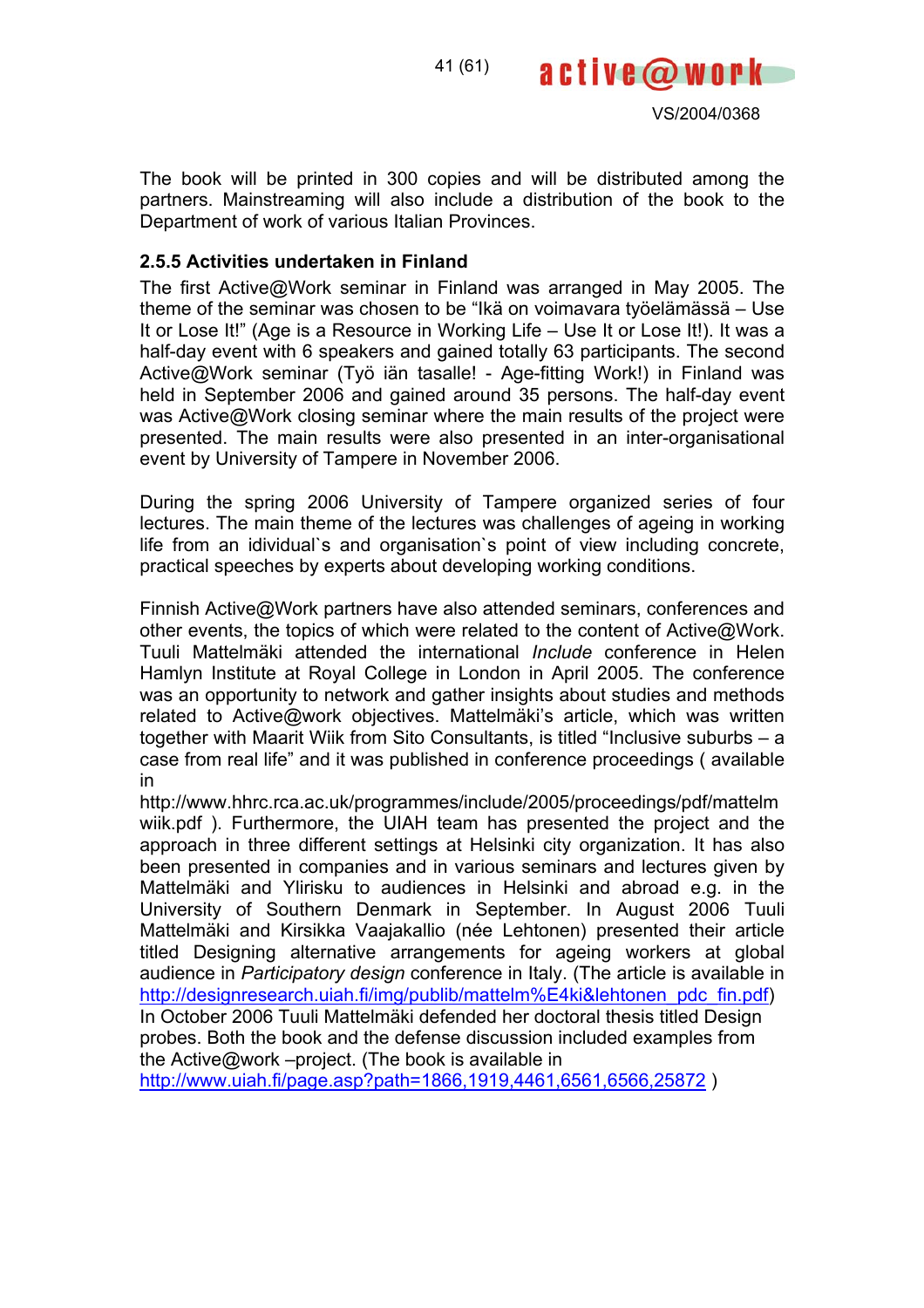



## **2.6 Project management and co-ordination**

#### **2.6.1 Introduction**

The leader of the phase was the Promoter, University of Tampere. The objective of the phase was to produce an integrated project partnership among the co-operating organizations and groups involved in the project to efficiently and effectively achieve the project goals. The project promoter and the partners agreed on the correct management structures for dialogue and decision-making in the Partnership Agreement which was signed by all partners during the first project months.

The strategic direction and supervision of the project was taken care by the Steering Committee consisting of the representatives of all project partners. The Steering Committee held five meetings during the project life.

The Executive Team in Active@Work was composed of the Promoter and Sub-Project leaders. Sub-project leaders were empirica in Germany, Synergia in Italy and University of Art and Design (UIAH) in Finland. It took care of the preparatory work for the Steering Committee, the execution of its decisions and ongoing monitoring of the technical implementation of the project. The Executive Team didn't have any meetings during the lifetime of the project because most issues were well taken care via email discussions.

A National Facilitator organization nominated in each participatory country to act as a contributor and national contact point. The Facilitator organizations were empirica in Germany, Synergia and Lecco Lavoro in Italy and University of Tampere (UTA) in Finland. National activities in each country were coordinated by the National Facilitators. National Facilitators could also act as an interface between the partners located in the same country and the Promoter e.g. the partners in Germany made such an agreement.

Sub-project Leaders were responsible for the implementation of the subproject and monitoring of its progress. The project had also four phases that did not have the status of a sub-project. Those phases were lead by Phase Leaders who had similar responsibilities as the Sub-project Leaders so they carried responsibility for steering the work in their respective project phase, consolidate reports and encourage collaboration between partner organizations involved in the project phase.

The main activities in the phase can be summarized to have been

- To conduct the Steering Committee meetings to agree upon the project work plan and the detailed work plans of its seven phases, to assess progress, track time-lines and discuss upcoming activities.
- To prepare the six-monthly reports to the Commission<br>- To take care of the transfer of the Commission r
- To take care of the transfer of the Commission payments to the partners and to monitor the cash contribution payments of the partners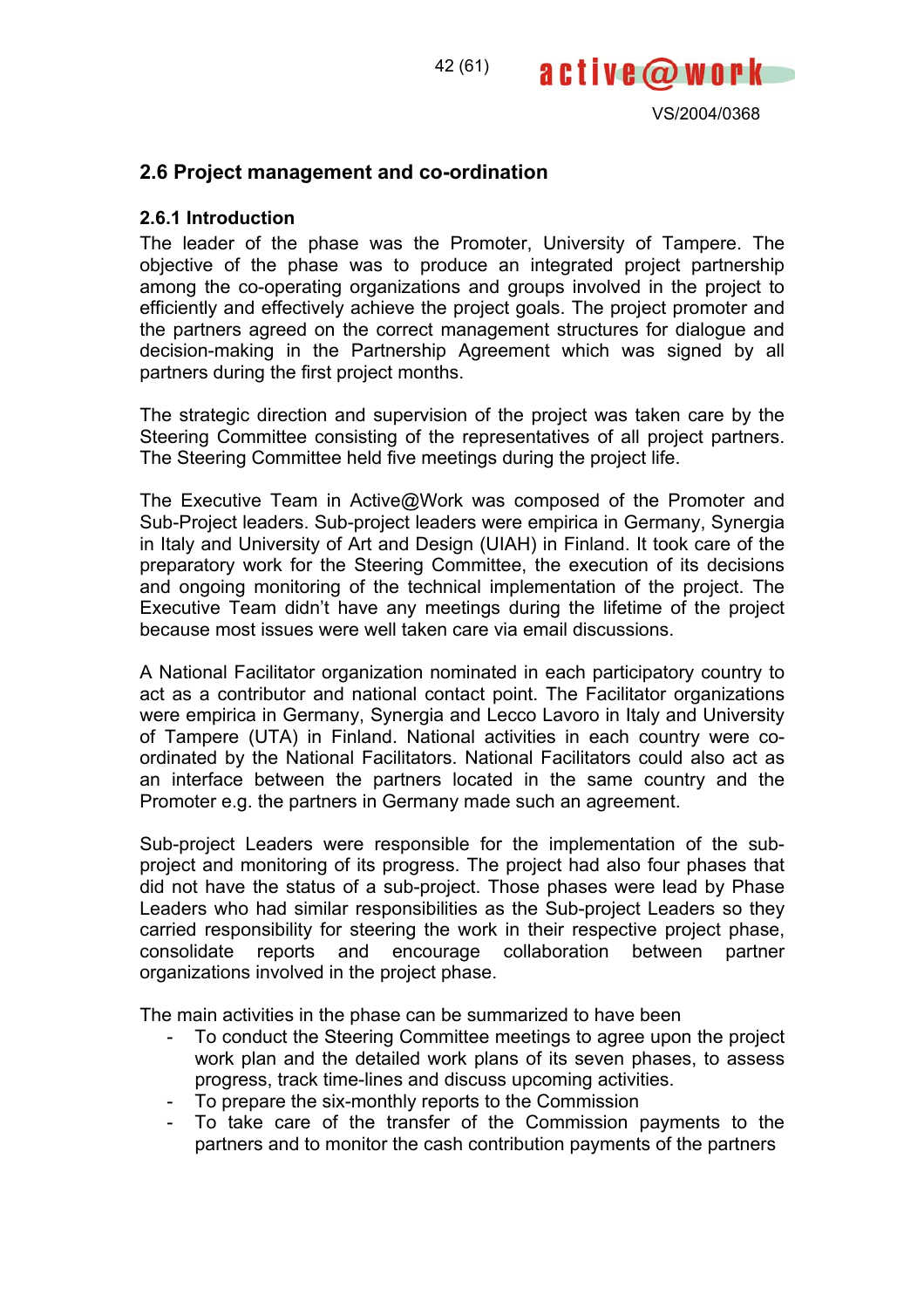

- To work with National Facilitators, Sub-project and Phase Leaders to assure project co-operation and implementation
- To communicate with the Commission in case the project experiences problems

## **2.6.2 Undertaken activities during project lifetime**

The Active@Work-project had five Steering Committee meetings. The project kick-off was organized in Finland in December 2004. The purpose of the twoday meeting was to get to know each other and to define the work plan of Active@Work. An additional Steering Committee meeting with five participants, a telephone conference, was held in June 2005. The main reason for the meeting was the need to change the project internal reporting timetable. The third Steering Committee meeting was held in Lecco, in Italy in October 2005 and the next meeting in Dortmund in Germany in April 2006. Summaries of upcoming activities of the seven project phases were gone through in the meetings to establish the project work plan for the next six months and to asses the progress made in the project. The last meeting was in Tampere in Finland in September 2006. The main objective of the meeting was to confirm the results of the project. The parners spent also time discussing the plans for further dissemination activities and continuation of the collaboration after the project life as well as the lessons learnt in the project. The minutes of the five Steering Committee meetings have been approved by the Steering Committee.

The project has provided the Commission with the six-monthly reports which have been approved by the Steering Committee. The promoter has accomplished also tasks related to the payments. The promoter transferred Commission's first and second pre-financing payments to the partners. The balance payments took place in January 2007. The cash contribution payments have been taken care of by each project partner.

At the sub-project and phase level the leaders of them where in control of implementation of the activities included in the respective phase or subproject. Methods were selected by the phase/sub-project leaders according to the needs of the respective sub-project and phase.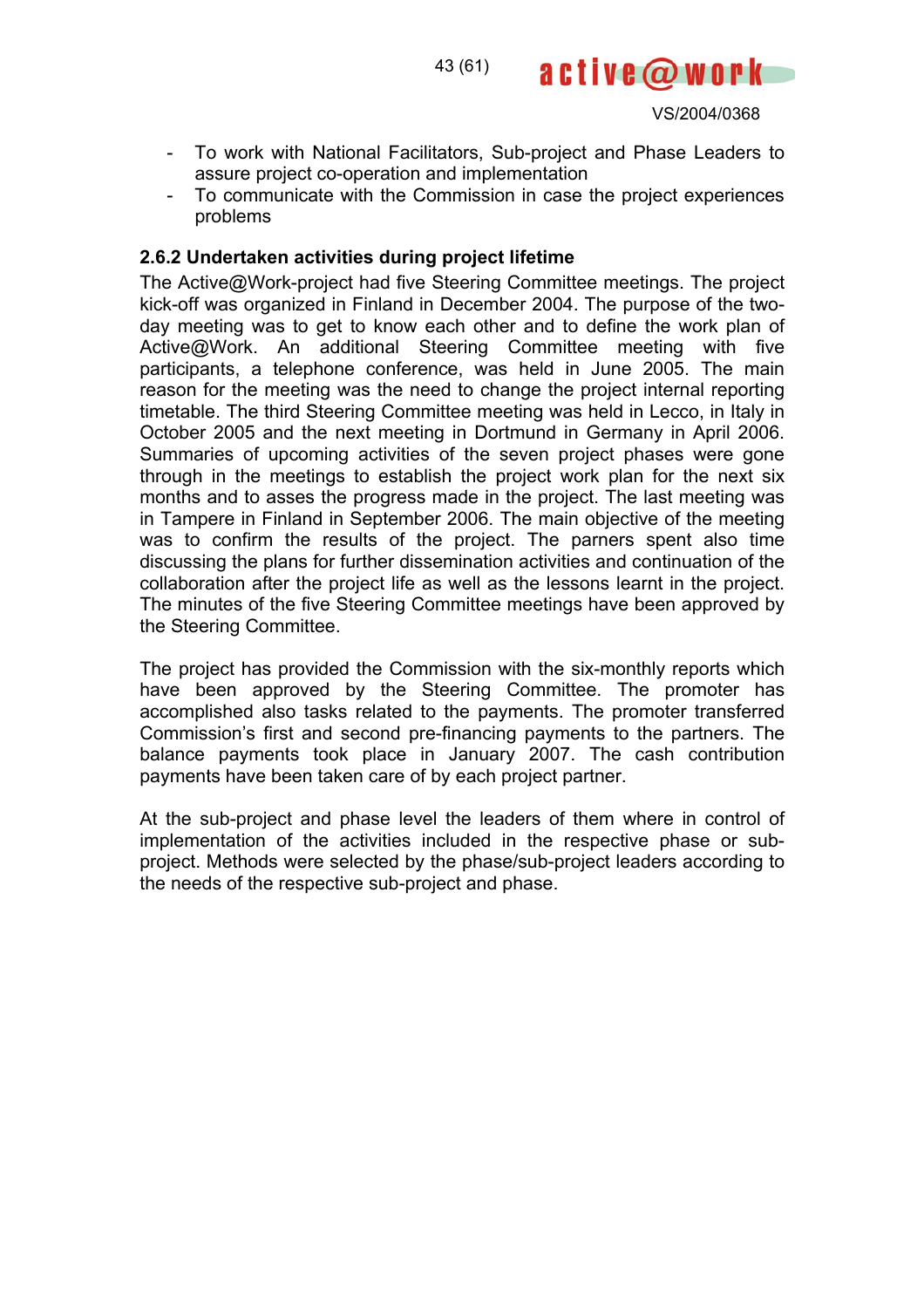



## **3. Account of the on-going monitoring and evaluation**

The general objective of the Phase 6 On-going Monitoring and Evaluation was to pro-actively assess and assure the advancement and results of the project. The evaluation was implemented in the participative convention: all partners produced data for overall project evaluation and were involved in the drawing of evaluative conclusions in Transnational Dialogue Forum and/or National Dialogue Forum. The evaluation took place in national and transnational level and project consisted of two parts:

- 1. On-going monitoring of the project performance
- 2. On-going effectiveness evaluation of the project

## **3.1 On-going monitoring of the project performance**

#### **3.1.1 Monitoring of the implementation of the detailed implementation plan of the project**

The objective was to ensure the relevance, timeliness and efficiency of the project activities. Phase-specific, organ-specific and partner-specific task assignments, milestones and scheduling were monitored both in national and in transnational level. Methods of the on-going monitoring of the project performance were financial reporting, monitoring of the implementation of the detailed implementation and plan updates of the detailed implementation plan. Many of the tasks related on the monitoring of the implementation of the detailed implementation plan took place continuously almost on daily basis.

In **sub-project level** all partners took care of continuous monitoring of their own activities and produced and recorded data for overall project evaluation and reporting. Phase/Sub-project leaders were on the control of overall implementation of the tasks included in the respective Phase/Sub-project. All sub-projects ran on schedule and according the work plans approved by the Steering Committee, there were no crucial delays or other difficulties to report.

In the **transnational level** the monitoring was based on the work plans of all project phases and reporting requirements set by the Commission. National facilitators and the promoter monitored that the country-specific responsibilities related to transnational activities were taken care. The experiences gained from the monitoring were twofold: activities within the subprojects took place timely and only minor adjustments to the time-scale were needed. All partners took care of the sub-project tasks assigned to them and usually within the budget frame. Few partners exceeded their budget, but they increased their own investment to the development work accordingly. Meanwhile, during the early project life activities common to all partners (such as contractual documents, evaluation documents and financial reporting documents) were sometimes incomplete or submitted after the dead line. This caused some delays in project performance, especially in phase 7 Management. However, these problems were solved and thus the common activities ran smoothly later during the project life.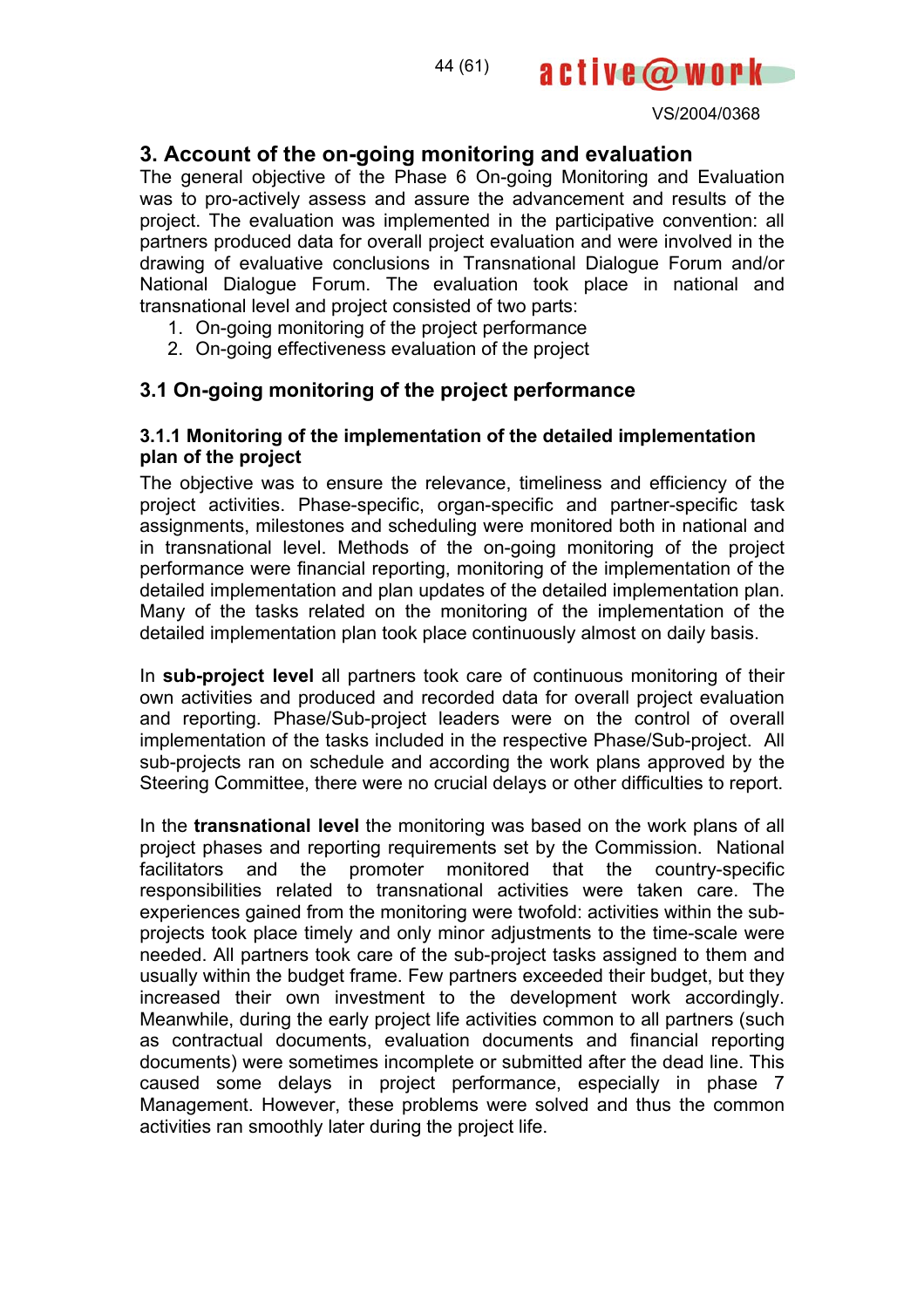## **3.1.2 Monitoring of the factors that advance the use, maintenance and sustainability of the project outputs and results after the project period**

The objective was to promote the exploitation and sustainability of the project´s outputs and results after the project period. Data collection focused on the main outputs of the sub-projects<sup>3</sup> and consisted of three enquiry rounds. The first questionnaire round took place in the beginning of year 2005, the second round took place a year later and the final round at the end of the project life. The questionnaire covered 5 sets of factors: institutional factors, economic factors, social and cultural factors, upkeep and maintenance and choice of technology related to the outputs and results of the project. Subproject leaders and representatives of the end-user organisations answered the questionnaire separately. The respondents assessed in which extent the propositions in each set of factors were true with the main output of the subproject. The scale of the answers was from 5 = Completely to 1 = No relevance. The charts presenting the propositions and the comparison of the answers are in Annex 10.

Institutional factors such as distribution of responsibilities and involving target groups to planning, decision-making and implementation were quite clear to project partners since the beginning of the project and the number of "completely" or "mostly" answers even increased towards the end of the project life. The same kind of increase happened with the proposition about assuring the participation of interest groups that produced some "not at all/I don´t know" answers in the beginning of the project.

The economic factors concerning long-term use of the outputs such as longterm costs and source of financing were not as clear as institutional factors to the respondents. The most common answer in early project life was "Somewhat" and none of the respondents answered "Completely". User organisations were more aware of economic factors than the sub-project leaders. However, the knowledge about the long-term costs caused by the outputs increased as the development process of the outputs got closer to the completion.

The propositions in social and cultural factors concerned issues like approval by the target and interest groups, communication with target and interest groups and consideration of gender roles. Just like with the institutional factors, propositions concerning the involvement of interest groups caused most uncertainty. On the other hand, the social and cultural factors related to

 $\overline{a}$ 

 $3$  The main outputs selected by sub-project leaders:

German sub-project: Concept for innovative forms of employment for elderly workers and related necessary actions addressed to the workforce 50+ at SAP, Concept for innovative forms of employment for elderly workers and related necessary actions addressed to the workforce 50+ at Continentale and Concept for innovative forms of employment for elderly workers and related necessary actions addressed to the workforce 50+ at Deutsche Bank

Italian sub-project: Seniority Social Certification

<sup>-</sup> Finnish sub-project: Concept and solution suggestions in Palmia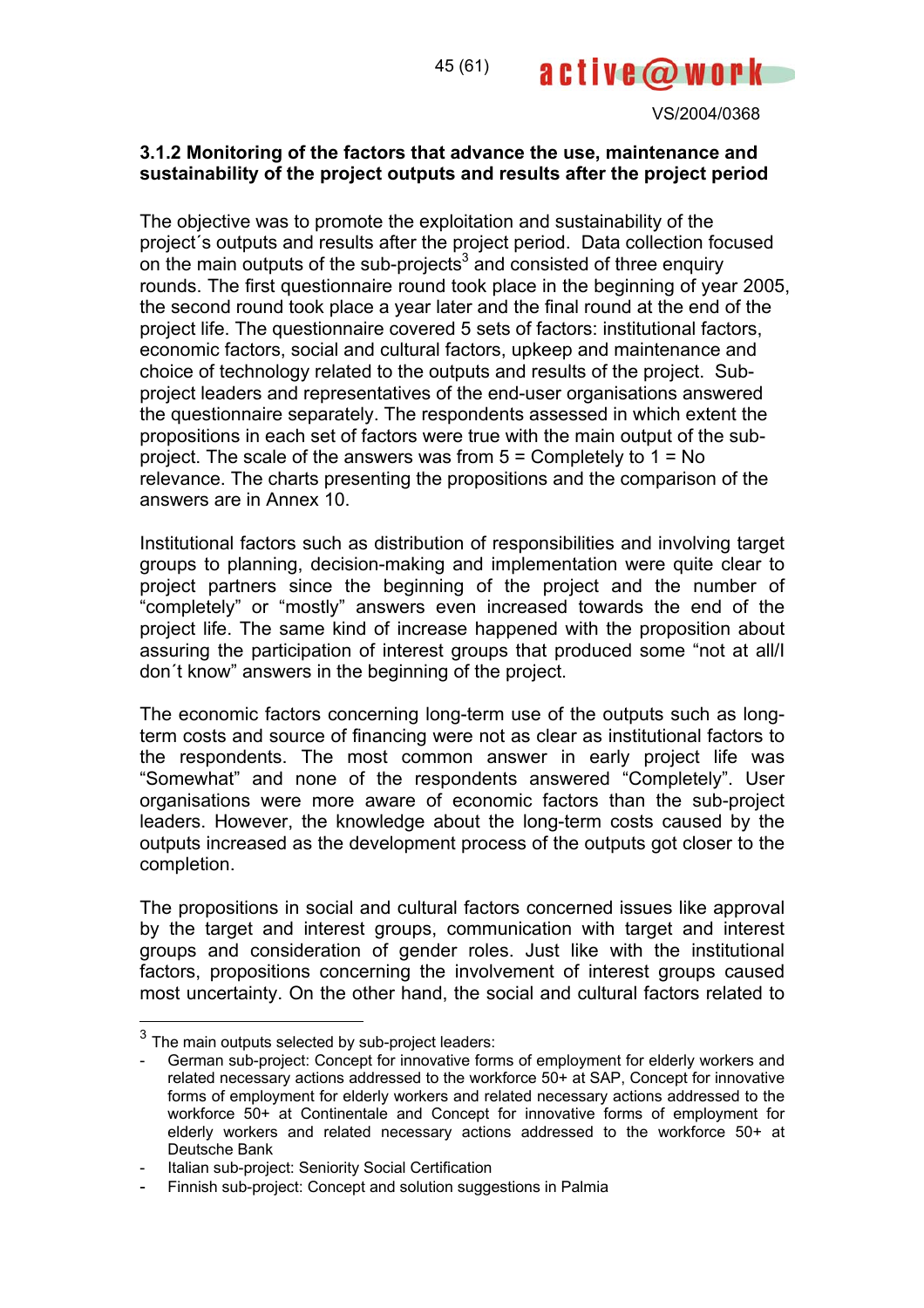

direct beneficiaries and gender issues were paid attention very well right from the beginning of the project.

The propositions concerning the choice of method of the implementation of the output included technique, technology and other elements needed in exploiting the output. Answers concerning the choice of method indicated again, that attention had been paid to end users in the planning and development of outputs. The generalisation potential and possibility of further development of outputs had also been considered. Less attention had been paid to explore alternative implementation methods, as many issues have already been decided in the proposal phase of the project. There were no significant differences between the answers in the beginning and the end of the project.

The propositions concerning the maintaining of the output (such as distribution of responsibilities in long-term use and need for training and upkeep) were the most unclear set of factors in the early project life. This was understandable, as the project was in very early stage when the first questionnaire round took place and the development process of the outputs was ongoing. The situation improved as the project matured and "mostly" was the most common answer given in the last questionnaire round.

All in all, both the sub-project leaders and user organisations considered the issues related to the long-term use of the outputs already since the beginning of the project. Lots of attention was paid especially to direct beneficiaries´ needs and abilities. The dialogue and communication between sub-project leaders and user organisations worked out well as the responses of the both parties were usually very similar to each other.

## **3.2 On-going effectiveness evaluation of the project**

## **3.2.1 On-going effectiveness evaluation in sub-project level**

The objective was to ensure the effectiveness of the project activities through assessment of the enterprise-specific, regional or national usability of the outputs and the results of the sub-project. The method of the evaluation of the effectiveness of the sub-projects´ outputs were tests and pilots of concepts of alternative working arrangements implemented in sub-projects. Planning, data collection and other evaluation activities were executed by sub-project leaders and the outputs and results are evaluated by National Work Groups, pilot organisations and end-users. Pilot organisations and end-users assessed the workplace- or enterprise-specific effectiveness of the subproject interventions and national work groups assessed the generalisation and transfer potential of the sub-projects´ results in national level.

#### *Evaluation activities in German sub-project*

The concepts and measures developed in and for the three user organisations SAP, Deutsche Bank and Continentale were thoroughly reviewed by the project team supported by the 'Transnational Dialogue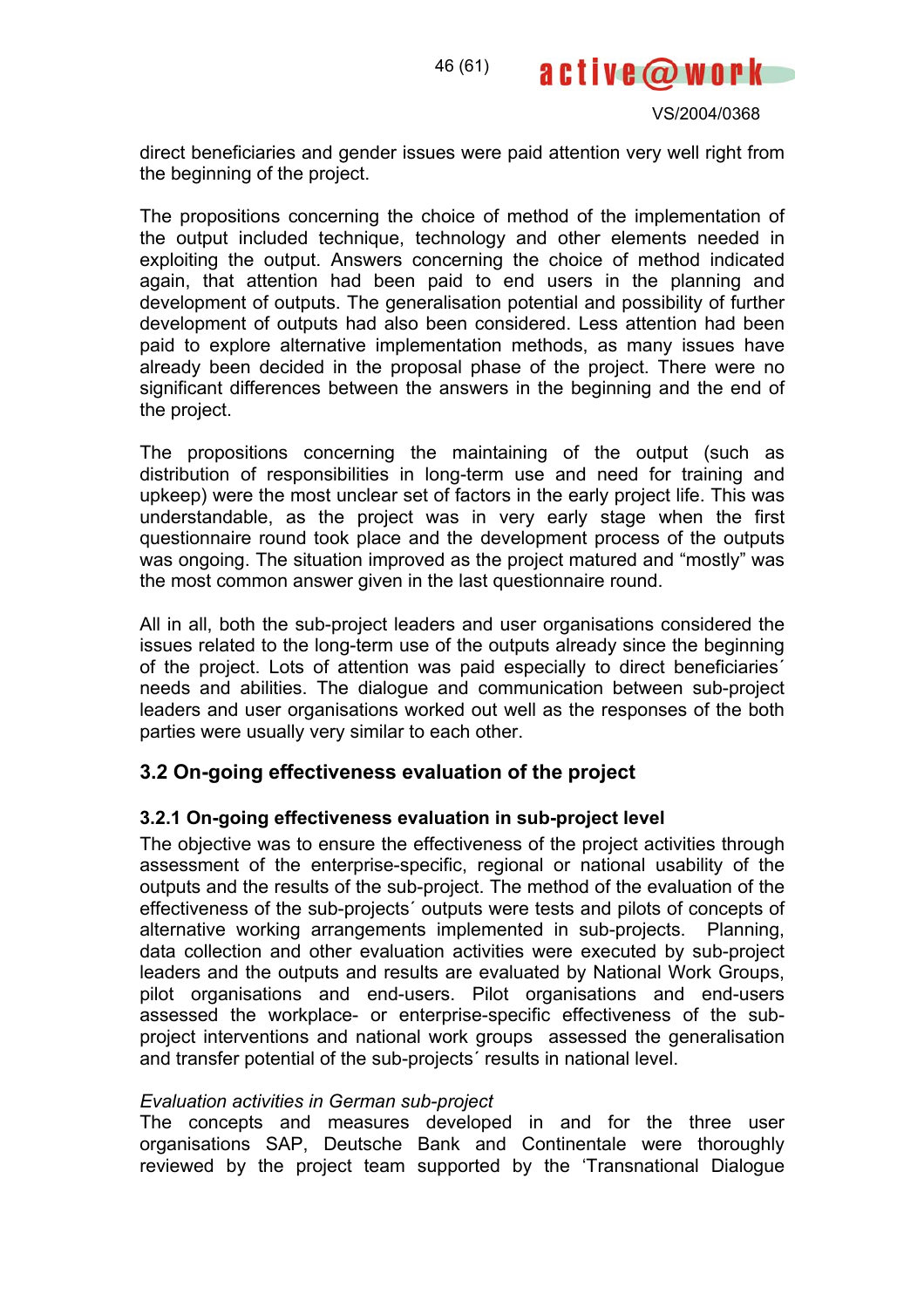

Forum' (TDF) – and advisory board of experts - throughout the entire piloting process. Workshops with all three user organisations were organised where progress reporting and an exchange of experiences took place, and the work plans discussed, refined and agreed on.

In addition, the German partners decided for an evaluation in the different user organisations using a standardised instrument (questionnaire and interview guide) addressed to employees (staff members from the operational units, personnel department and superiors/management staff) and an interview guide for open interviews with top managers from the personnel departments. It was also decided to carry out an evaluation at two different points in time: a zero measurement prior to the implementation of new measures and a late evaluation approximately half a year later to allow for a comparison of the situations before and after the implementation.

The evaluation work started in late 2005 with the methodology and instrument development followed by the zero measurement in all three user organisations. The project partners:

- developed a concrete work plan with clear targets to be achieved and an associated timetable for all evaluation phases of the German subproject
- monitored work progress in the 'problem specification' and 'concept development' phase against specified targets
- developed an appropriate approach and methodology with the associated instruments for the evaluation of the 'implementation' phase
- developed a work plan and timetable for the execution of the evaluation work in the 'implementation' phase
- carried out the zero measurement before the start of the partial 'implementation' phase
- carried out a late evaluation towards the end of the project in September 2006.

The zero measurement was completed and an analysis report written for each of the evaluations in the three user organisations in the form of a chart report in December 2005 (Deutsche Bank), April 2006 (Continentale) and May 2006 (SAP).

The evaluation work details and time schedule of the zero measurement at the three user organisations can be briefly described as follows:

| Die Continentale | Deutsche Bank                                      |                                                            |                                                                        |
|------------------|----------------------------------------------------|------------------------------------------------------------|------------------------------------------------------------------------|
| Interview type   | eQuestionnaire<br>п<br>mailing,<br>interview guide | Paper-and-pencil<br>٠<br>questionnaire,<br>interview guide | Online<br>п<br>questionnaire in<br>Corporate Portal<br>interview guide |
| <b>Personnel</b> | Staff members                                      | Staff members and                                          | Staff members<br>٠                                                     |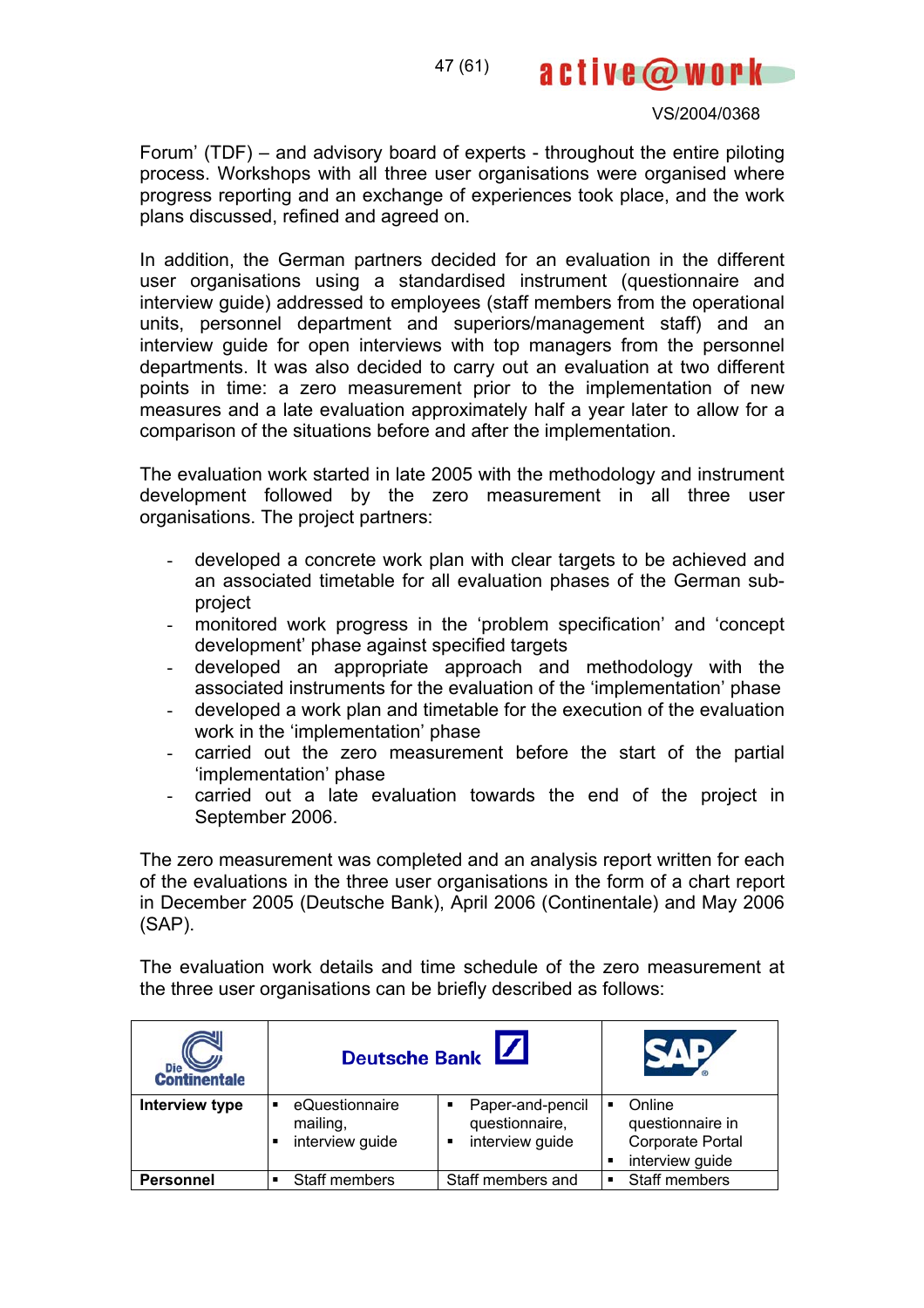

| involved                        | from operational<br>units<br>Superiors                | superiors aged 35<br>to $65$ | • Personnel staff<br>Superiors<br>٠                                                                  |
|---------------------------------|-------------------------------------------------------|------------------------------|------------------------------------------------------------------------------------------------------|
| Sample size                     | 256 (197 staff<br>members, 59<br>superiors)           | 1600                         | 407 (148 personnel<br>staff, 36 Senior<br>Council members,<br>243 superiors of<br>which 114 are 50+) |
| <b>Start date</b>               | 1.3.2006                                              | 12/2005                      | 22.3.2006                                                                                            |
| <b>Deadline</b>                 | 15.3.2006                                             | 20.12.2005                   | 29.3.2006                                                                                            |
| <b>Return rate</b>              | Staff members: $94 =$<br>48%<br>Superiors: $43 = 73%$ | $>600 = 40\%$                | $239 = 51\%$                                                                                         |
| <b>Chart report</b><br>delivery | 2.5.2006                                              | Spring 2006                  | 1.6.2006                                                                                             |

#### *Conclusions*

In September 2006 the late evaluation phase took place which will allow for a comparison of expectations and attitudes of the different target groups before and after the implementation of the measures. At the time of writing, this is still in progress. Due to confidentiality agreements with the three user organisations and data security reasons the results of each evaluation have been classified as "confidential" and can not be made publicly available.

All objectives set as targets at the German sub-project start have been achieved. But with respect to some issues the project was more optimistic than it turned out to be in reality. This for instance relates to the whole area of awareness raising and motivation of necessary stakeholders in the organisations. More effort than originally planned had to be invested in these activities to ensure full goal achievement. This was to some extent compensated by the fact that in other areas the work could proceed surprisingly more smoothly than expected (e.g. development and implementation of health management related measures).

It quickly became apparent that right from the beginning the support form the top-level management in an organisation is a must to be successful with any type of innovation development and implementation in the personnel area. Fortunately this was the case in two of the German user organisations which eased the execution of the whole process in the German sub-project in these cases enormously. Only in one case it became available somewhat later and slightly slowed down the work in the beginning.

As already indicated above, the need for spending substantial effort and time for awareness raising activities at different levels was underestimated but is crucial to end up with a successful project. Especially among superiors and managers but also among staff members in the operational units and irrespective of age of the target groups the project had to spend significantly more effort on awareness raising and motivation activities than originally planned to create the necessary preparedness and willingness of the relevant stakeholders to actively participate in the project. This experience received confirmation from similar experiences in comparable projects in other large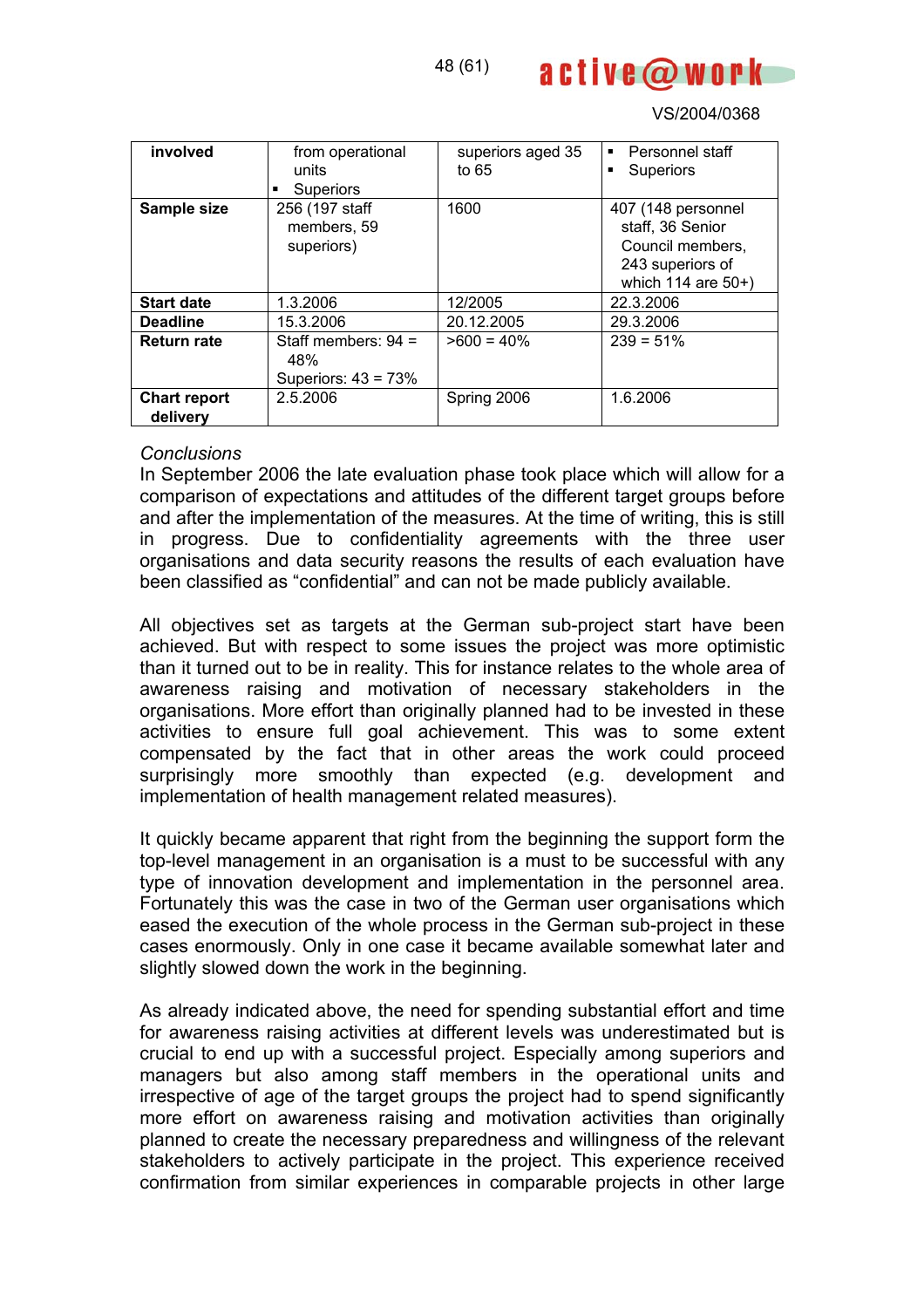

corporations with which cooperation for information sharing and exchange were established in the course of the project but also from the TDF experts when reviewing the project.

In hindsight it became clear and obvious that the Active@Work project has significantly contributed to the necessary awareness raising at all levels in the three user organisations. This is seen as one of the key benefits of the project by the responsible managers and decision makers in these organisations. They clearly state, that the prerequisites for further promising and most likely also successful implementation work addressed to the older and ageing workforce in their organisations are now in place as are first implementations of measures developed within the Active@Work project.

Right from the beginning the project team decided for a thorough evaluation of measures planned and implemented in order to receive some feedback on plans and implementations but also get some guidance for the future implementation activities. The results from the evaluation have clearly pointed to areas where specific measures planned for implementation or implemented are already successful or likely to be successful in the future. These include for instance measures in the area of health management, management workshops to achieve the necessary sensitation and motivation of superiors for the topic to name just a few. However, it also revealed – and this came as a surprise to the project team – that there is a lack of demand expressed by staff members for some measures as for instance for eldercare offers.

The evaluation activities also helped to identify further needs in relation to specific offers addressed to older workers as articulated by the employees. This includes the wish for some sort of job rotation and new career paths for older workers interested in stepping back a bit in their work, specific health check programmes for executives, the targeted recruitment of older workers and some sort of parenthood model of older and younger workers to name just a few.

As could be revealed in the evaluation exercise, the sub-project met the needs of those to whom it was addressed. This includes the three organisations themselves as the primary target groups, the personnel departments as secondary target groups and the employees 50+ but also younger employees at these organisations as the tertiary target group.

The approach taken and the process developed for the development of measures and concept, and the subsequent implementation and evaluation by the sub-project seem to have worked well in all user organisations. It was fully in line with the organisation culture and also therefore turned out to be successful. The approach and methodology taken was developed in a generic format to ensure that procedures and processes in all three user organisations were comparable. This also eased the supporting function and work of empirica.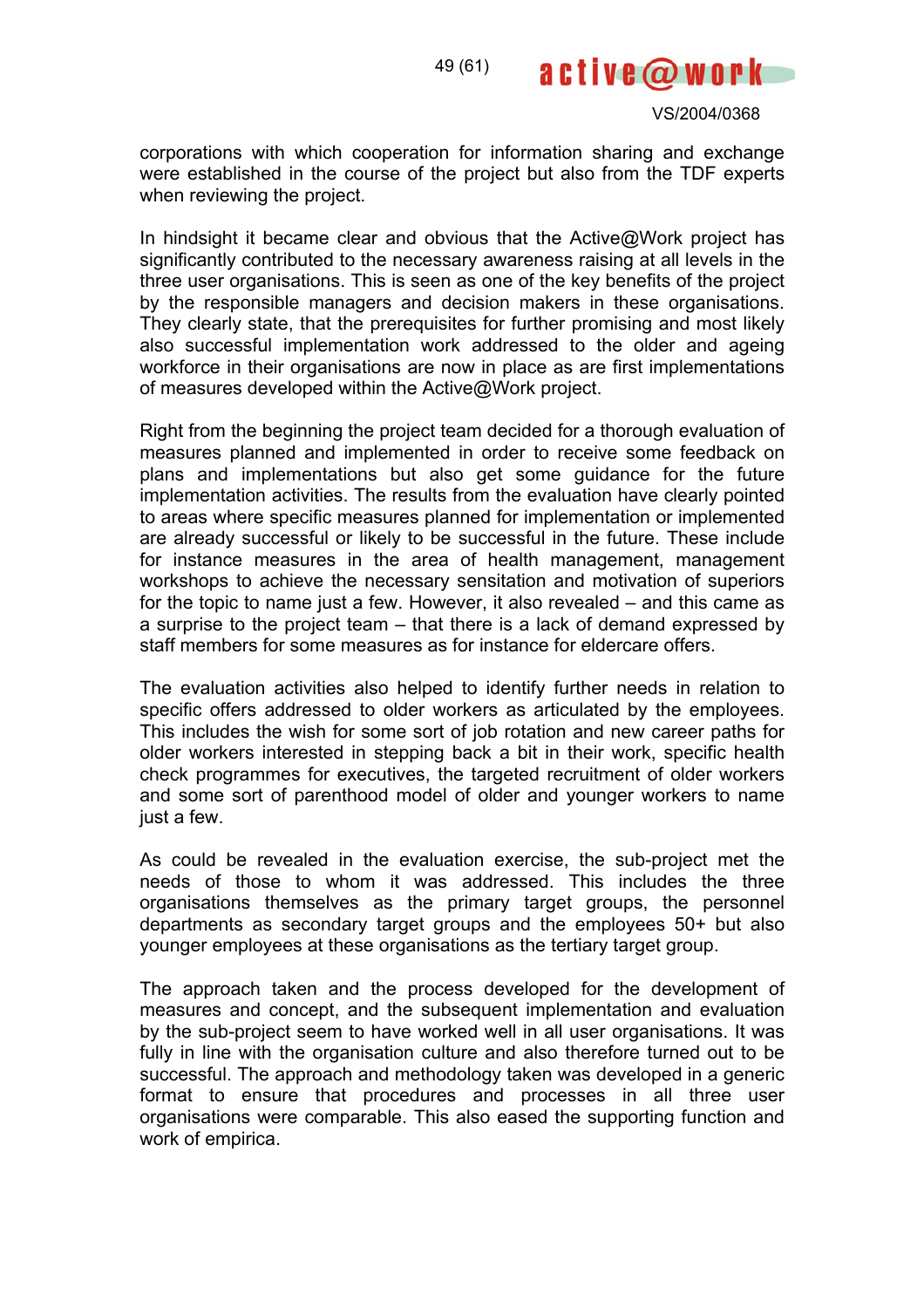#### VS/2004/0368

The Active@Work project has paved the way to further activities in the area of the project in all three German user organisations and the work started will be continued in the future. The three user organisations have gained a lot of experiences in piloting and experimenting with innovative forms of working addressed to older workers and - after successful pilot projects - stepwise transferring these into the general work flexibilisation offers for their staff members. The user organisations are committed to continue with the implementation of the developed measures after the lifetime of the project and will continue with the implementation of those measures for which – according to the evaluation - a demand exists. Several of the measures implemented or going to be implemented will become mainstream activities and "normal" offers for the workforce in these organisations in the future. Where appropriate, these activities will be merged or integrated with other personnel programmes addressed to the same target groups. Other offers developed in Active@Work, which turned out to be less in demand will again undergo a critical review and if needed be adapted or further developed to better fit the needs of the target groups.

Bearing in mind some of the experiences made in the active@work project, further implementations of new measures and concepts will in the future be carried out more rapidly than in the active@work project. The aim will be to achieve a full implementation of a measure in approx. 3 months. Otherwise implementation projects are running the danger of failure since the necessary human resources within the personnel department and the operational units where these are going to be implemented will be taken away due to other pressing demands on these actors.

It also became apparent that an even better integration of the topic of "innovative forms of employment for elderly workers and active ageing in employment" in the mid term company HR strategy and vision would be highly appreciated and would ease the whole process. The aim should be to even make the topic an integral part of the "Corporate Social Responsibility" strategy to even more convincingly demonstrate to the public that the organisation is fully committed to this subject. These are issues the three user organisations are also going to consider in the near future to ensure that they will be able to most appropriately address the future challenges resulting from the demographic changes and developments and remain to be an "employer of choice".

#### *Evaluation activities in Italian sub-project*

The evaluation of Italian sub-project was done at the territorial level, the partner level and the scientific board level. At territorial level the evaluation was conducted as the "joint planning**"** with local stakeholders and user organizations. Network Occupazione members and other local stakeholders were involved in the decision process at different stages, both in the definition of the Seniority Social Certification model and in its validation at territorial level. Moreover, Network Occupazione was involved also in the "survey phase", keeping in touch with senior employees in order to submit the questionnaires in enterprises context.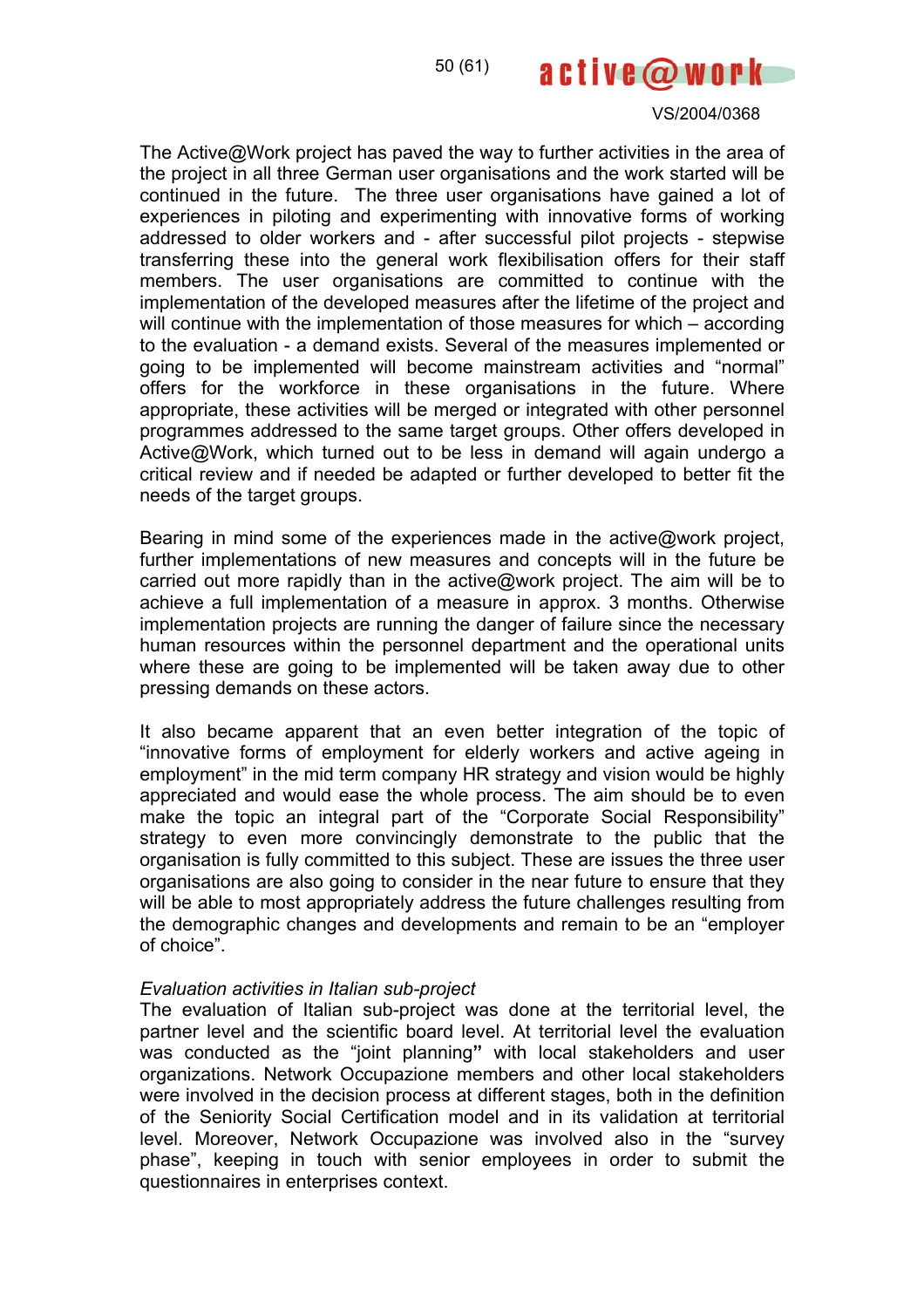



At partner level the final part of all national meetings was dedicated to the evaluation and on going monitoring of the project life, in particular the methodology adopted, the usefulness of activities, the efficiency and the output developed, in order to plan possible improvements and to increase the integration of single actions reaching a better level of comparison among the results. The participation of Network Occupazione members to the Open TDF in Varenna and in Tampere was significant in this respect.

The scientific board (*Luigi Mauri/*Synergia director, *Maurizio Betelli/* Lecco Lavoro director and *Alfredo Marelli*/Councillor of training, education and labour market of Province of Lecco) evaluated periodically the implementation and the performance of the Italian sub-project, analyzing the activities developed, the methodologies adopted, their efficiency and the outputs. The scientific board used qualitative methods (peer review) based on the competences and on the know-how of board members, experts of different fields and actions (research, work policies, and administration capacities, etc.)Finally, in order to improve the methodological bases of final output, the SSC model was tested in 10 enterprises of Lecco District. These experimentations allowed a better balance of the self-evaluation tool.

#### *Conclusions*

The approach of joint planning at territorial level produced two important effects: 1) a better connection between local actors and Active@Work objectives that was useful to improve the attention on active ageing problems and 2) a way to identify and discuss new policies and innovative strategies. The Italian work group inaugurated an important dialogue with the stakeholders embedded on the territory and active in work policy and in the job market.

The evaluative discussions in the scientific board about the SSC model identified potential problems and balanced the project activities. They allowed to focus to the elements of complexity and the possible problems in the long term management of the SSC. The main elements of complexity that have been identified can be summarised as the following:

- The pilot test involves only ten enterprises: a further experimentation would allow to collect more data about companies features in order to create a common framework that will make possible to have a real benchmarking (and not only a "self-evaluation" tool);
- A certification model should not work on a local level only: in a "global market", a certification emitted by a local authority (i.e. Province of Lecco or Network Occupazione) is not so appealing. A further development could be the integration of some SSC indicators in an official certification tool, such as the CSR;
- The SSC model needs to improve its theoretical and methodological basis: a further experimentation (even in other industrial context) could improve the methodological basis, moreover in the attribution of measures and weights to the indicators: the model represents a self evaluation protocol,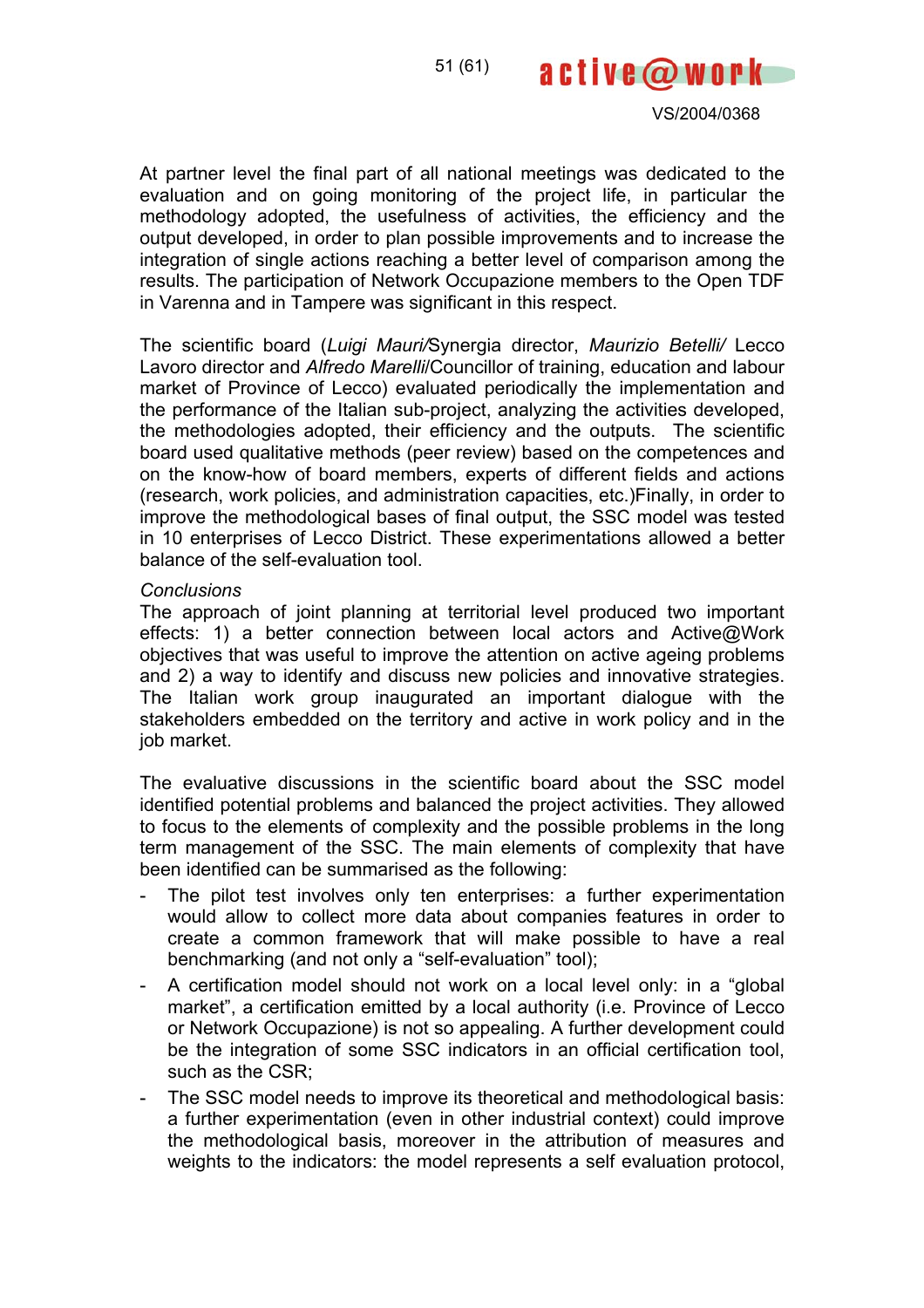

based on a self-benchmark of the enterprises, and not a real certification tool.

- The Excel program produced some bugs. Another future perspective of the project refers to the development of a software system (to replace the Excel program) able to better support the calculation matrix and to obtain a better output. A dedicated software would allow to solve the bugs evidenced by Excel program.

#### *Evaluation activities in Finnish sub-project*

The Finnish sub-project Konkari approached the phenomena of ageing workers' wellbeing with an exploratory design attitude. During the project the team and the workers experimented tools and methods to enhance discussions, express individual point of views and to co-create solution suggestions. The way of working such as various workshops, deliverables, visual illustrations and video-presentations have been innovative and thus also challenging. Based on the results and comments from different participants and experts this approach has created successful results and the tools and the emphasis in individual perspective could also be applicable in other contexts.

The sub-project specific evaluation in Finnish sub-project took place in two ways complementary to each other:

- 1) The process of activities, the methods and concept solutions were evaluated by and with the target groups in order to gain assessments from the end user point of view.
- 2) The study findings and concept solutions were evaluated collaboratively with target organisation and sub-project partners.

The main part of the evaluation in the Finnish sub-project took place in the user centred concept design process, which included evaluation and iteration<sup>4</sup>. The interpretations and concept ideas were presented to the ageing workers in various workshops to allow evaluation and iteration. Furthermore, interaction with partners and target organisation was emphasised to ensure that their interests were included in the seeking of solutions. These qualitative evaluative activities were thus an integral part of the concept design of the working arrangements conducted in phase 3.

During the process sever steps were taken to enable evaluation. The focus group and workshop summaries were distributed to the participants with an invitation for comments. The interpretations made based on the probes material were discussed in interviews. The persona interpretations were commented by the participants. The aging workers were able to vote for the most potential concept design frames proposed by the UIAH researchers and

The user centred design the users' perspective is the starting point for concept development. According to this the dialogue with the users should be done early in the process and it should continue throughout the process. The participatory process ensures that the target groups are taken into the research, interpretation and ideation as active partners.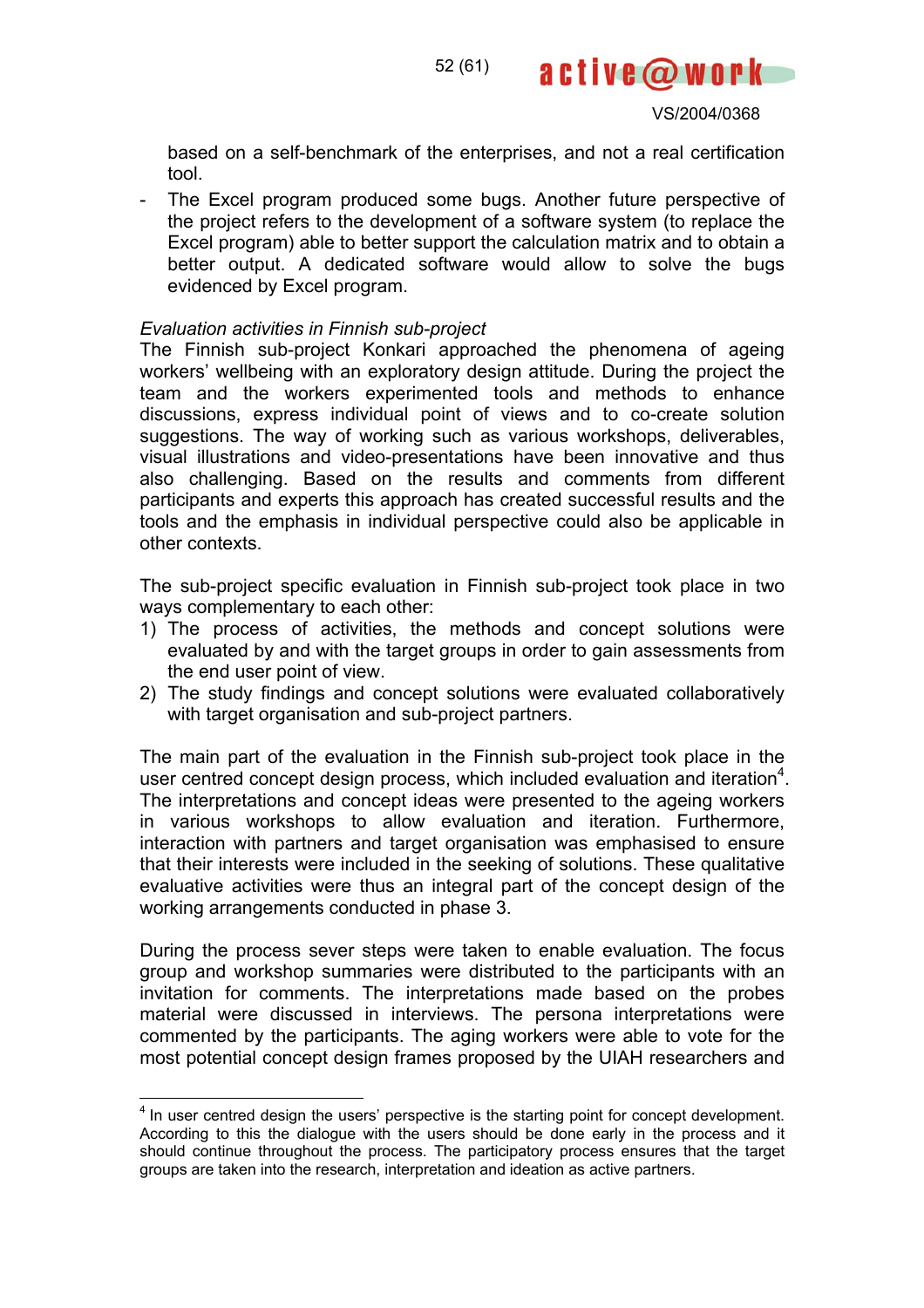

#### VS/2004/0368

comment the concept solutions. The ageing workers had an important role in co-designing sessions in concept design phase. Furthermore, in the various workshop partners' perspectives were also gathered and their expertise was utilised during the brainstorming.

The sub-project generated a great number of alternative ideas, and the most potential were selected to work further. The iterative process can be described as continuous dialogical learning activity on behalf of the researchers, as well as the ageing workers and their superiors. Most of the ageing workers were actively involved in the project and willing to share their experiences in the project.

In addition to participatory evaluation by target groups, the success of the project outputs and the process were evaluated by directors and key persons of the pilot user organisation Palmia. The relevance of the findings and solution suggestions were measured with questionnaire in spring 2006 by UTA. The questionnaire was addressed to Palmia strategic management, human resources, and the target group, the ageing workers.

#### *Conclusions*

The main objective of the sub-project was to enable and support individual workers' sustainable well-being and motivation to work longer. The work was divided into three sub-tasks: 1) to gather a holistic understanding of ageing workers' individual needs, attitudes, motivations, working practices and environments, 2) to identify potential improvement opportunities and 3) to develop concept proposals to support individual working abilities and motivations. Furthermore, narrative and visualised descriptions of the work and the workers were aimed to fuel a dialogue within and outside the target organisation. All these objectives were achieved.

According to the questionnaire in spring 2006 most of the ageing workers considered that the project had a positive effect to their motivation to keep up their working condition and to develop their own working practices and even to the attitude of keep working longer and avoid early retirement. 70% of the ageing workers and the management saw that the project had positive influence in the collaboration and knowledge transfer in the organization, in the readiness to try new methods and practices of working, and moreover, in the way new technology could be applied and used at work.

There were and will be challenges however, in the implementation of development ideas in the target organisation after the project. The organisational changes and changes of the contact person had some affect into the smooth collaboration. The CEO of Palmia supported the project considerably and his vision of the future created great expectations to the future implementation. His sudden death in the end of the project was extremely sad and will cause new changes in the organisation and its priorities. How these will affect the good will of implementing the results is unclear.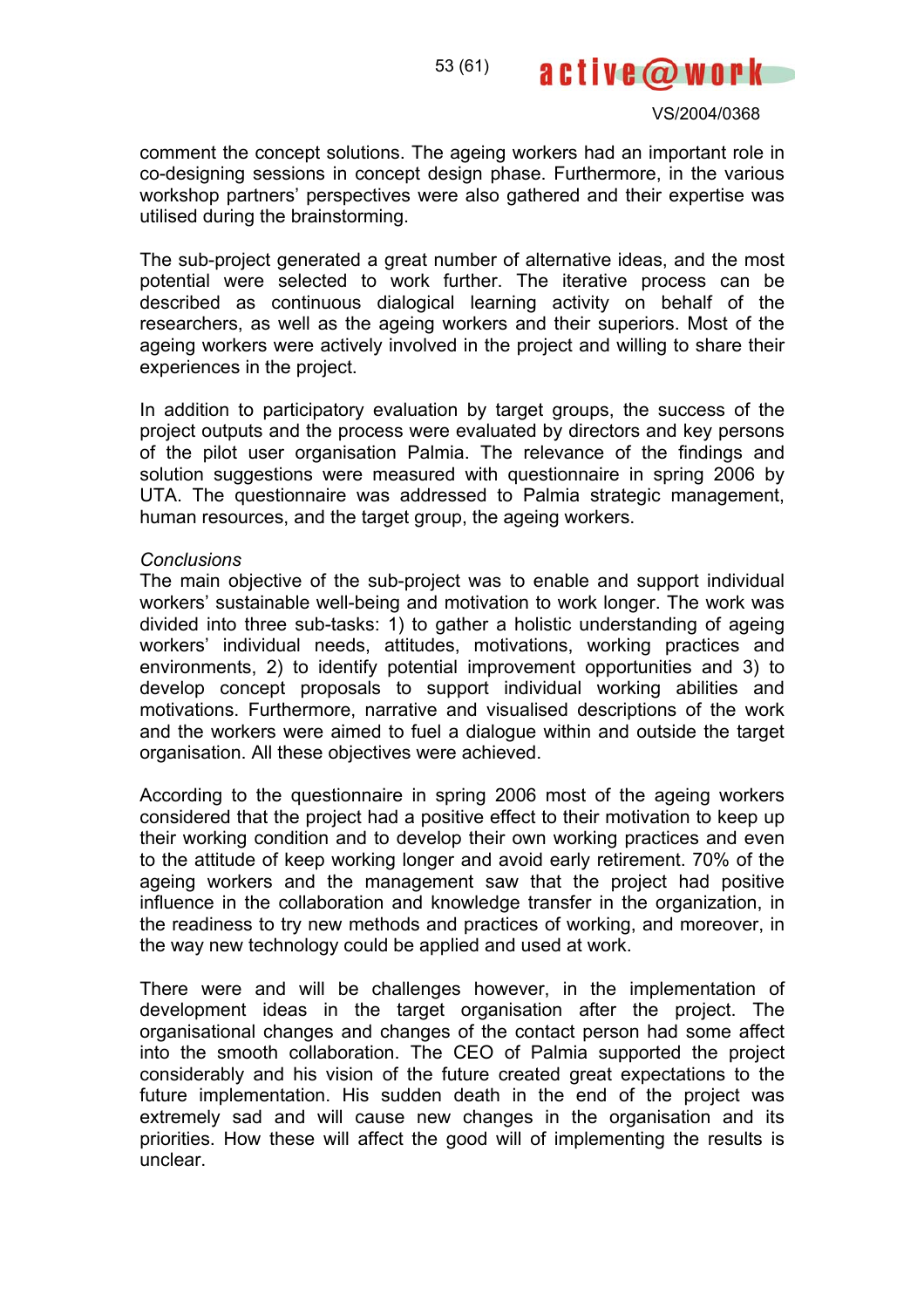

The Finnish sub-project allowed learning from many perspectives. The project pioneered in applying user-centered approaches in mapping the phenomena of individual well-being and ageing at work. During the process a rich amount of larger and small but meaningful problems, needs and desires were identified, documented and brought into the discussion. The sub-project started reflections about the potential of user-centered and design-oriented approaches in new fields such as in organizational development and creating innovative practices. These reflections are linked to a wider discussion about expanding the role of design.

Creating forums for interaction, reflection and ideation among different stakeholders during the project was mostly experienced valuable by the participants. Both the workers and the head of Palmia found the project positive, refreshing and the way it has been carried out has affected their day to day attitudes towards their work. Two of the workers stated that before they considered seriously early retirement but now they are more eager to continue working. In Palmia, among other development plans the project has risen, there are a visions of creating a permanent forums for similar experience sharing in form of an education center or a club for ageing workers. These visions will hopefully be realized in the near future.

Palmia organization, the ageing workers and the Finnish partners have seen the benefit of the project in the fresh way of raising awareness of various issues that affect individual well-being at work and in the developing of improvement visions with emphasis in the subjective perspective. The project findings have already influenced some organizational changes in Palmia's cleaning department. They were implemented to facilitate the work of the team leaders and the interaction between workers. Also, some individual workers have found places more suitable for their condition. This kind of customizing of workplaces will continue. In the future, Palmia will allocate a big sum of money to assure the well being of the ageing workers to enable their further education and care taking of the physical health. Furthermore educational and training practices will be developed according to what has been collaboratively developed in the project. One of the challenges in the organization is to prioritize ideas and development directions and create a goal, strategy and action plan to achieve it.

To summarize, the *main outputs and results contributing to the effectiveness*  of the Active@Work project<sup>5</sup> are as follows:

| German sub-project   Italian sub-project  | <b>Finnish sub-project</b> | <b>All countries</b> |
|-------------------------------------------|----------------------------|----------------------|
| Identified problems   Seniority Social    | Concepts for practices:    | The process          |
| and obstacles that Certification protocol | training practices, ways   | model for            |
| enterprises face in                       | to identify, document      | development,         |
| the adoption and                          | and share experiences,     | implementation       |
| implementation                            | good practices and tacit   | and evaluation of    |
| alternative working                       | knowledge in form of       | measures for         |

 $<sup>5</sup>$  The outputs and results are described in more detail in the reporting text of phases 1-4.</sup>

 $\overline{a}$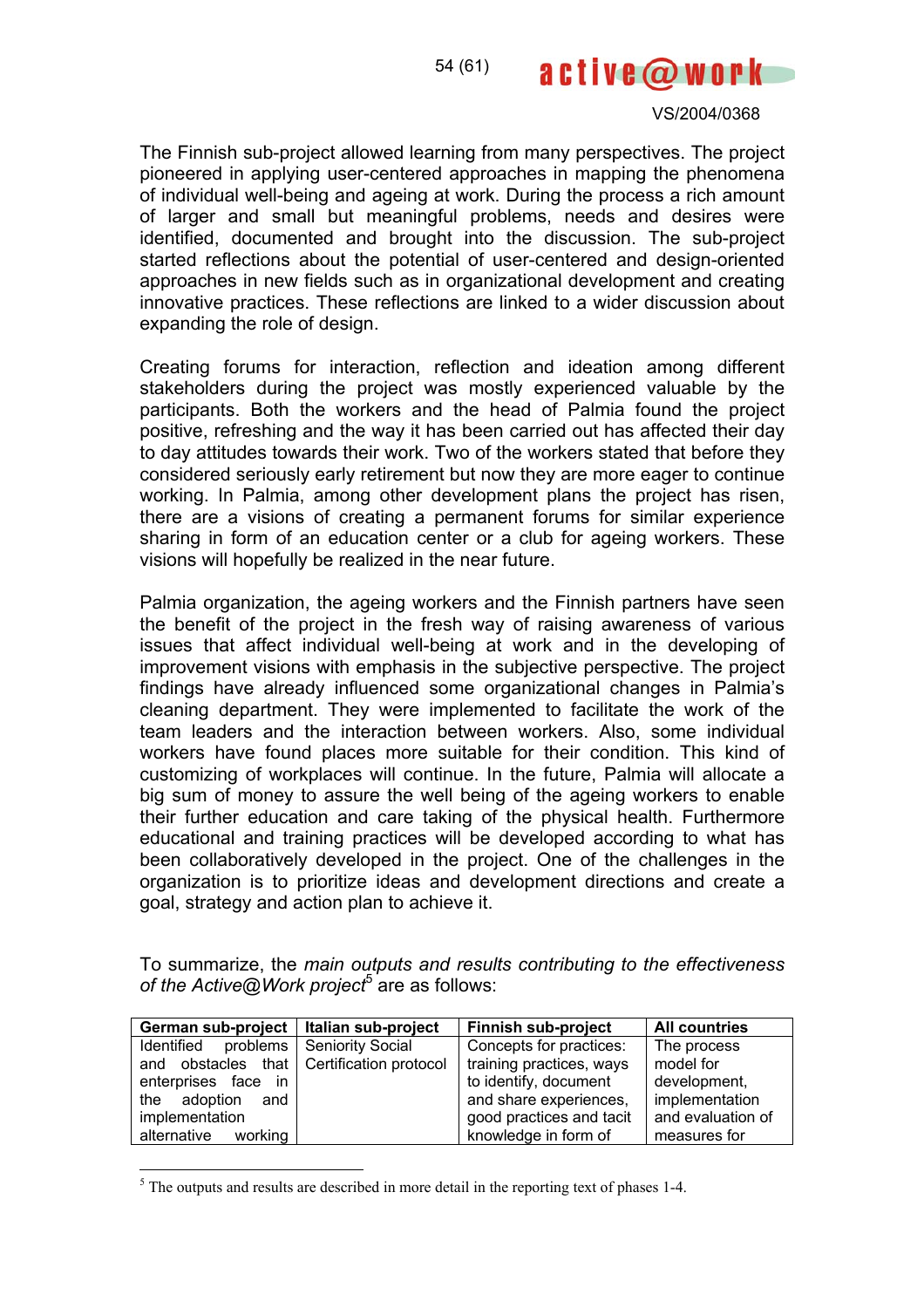

| arrangements                                                                                                                                                                      |                                                                                                                                        | narratives, video clips<br>and visualisations; the<br>process of user centred<br>concept design                                                                                                                                                                       | active ageing at<br>work (including<br>support tools<br>gained form the<br>sub-projects) |
|-----------------------------------------------------------------------------------------------------------------------------------------------------------------------------------|----------------------------------------------------------------------------------------------------------------------------------------|-----------------------------------------------------------------------------------------------------------------------------------------------------------------------------------------------------------------------------------------------------------------------|------------------------------------------------------------------------------------------|
| Practical solutions to<br>these problems in a<br>format of concepts<br>for<br>measures<br>and<br>innovative forms of<br>employment actively<br>supporting ageing in<br>employment | Analysis of the local<br>industrial scenario in<br>the Province of<br>Lecco                                                            | Concepts for spaces:<br>redesign of a school<br>attendants' workstation,<br>awareness rising of<br>issues that impede<br>performance in the<br>working premises                                                                                                       | Dialogue forums in<br>national and<br>transnational level.<br>workshops                  |
| Development of<br>alternative working<br>arrangements at<br>enterprise level                                                                                                      | Review of best<br>practices and<br>policies concerning<br>innovative strategies<br>of active ageing<br>management at<br>national level | Concepts for physical<br>tools: improved cleaning<br>trolley, novel idea for a<br>toilet seat brush and<br>easy to clean toilet for<br>cleaning workers                                                                                                               | Awareness raising<br>and dissemination:<br>seminars,<br>lectures, web-site,<br>leaflet   |
| Piloting of alternative<br>working<br>arrangements at<br>enterprise level                                                                                                         | Book about the<br>Italian sub-project                                                                                                  | Concepts mobile<br>technologies: 5 concept<br>solutions, which are<br>customized based on<br>the personas' individual<br>needs and presented as<br>form of visual scenarios<br>and illustrations,<br>scenarios in form of<br>cartoons describing the<br>user action a |                                                                                          |

All sub-projects applied common quantitative indicators that included number of direct beneficiaries (persons/companies/other) and their distribution by gender and age group (persons), size and economic/industrial sector (companies) and type of organisation (other).

| <b>Number</b><br>of women | <b>Number</b><br>of men | Total<br>number<br>(so far) | Age<br>qroup <<br>30 years | Age<br>group 31-<br>45 years | Age<br>group 46-<br>55 years | Age<br>group > 55<br>years | Total<br>number<br>(so far) |
|---------------------------|-------------------------|-----------------------------|----------------------------|------------------------------|------------------------------|----------------------------|-----------------------------|
|                           | 6                       | 13                          |                            |                              |                              | 13                         | 12                          |
| 54%                       | 46%                     | 100%                        |                            | 0                            |                              | 100%                       | 100%                        |
| $\sim$                    |                         |                             |                            |                              |                              |                            |                             |

| <b>Name</b>   | <b>Number of employees</b> | Size (micro, SME,<br>large) | Economic/industrial<br>sector  |
|---------------|----------------------------|-----------------------------|--------------------------------|
| Palmia        | 2000                       | large                       | Maintenance                    |
| Deutsche Bank | 70000                      | large                       | Banking, financial<br>services |
| Continentale  | 2498                       | large                       | Insurance                      |
| <b>SAP</b>    | 12332                      | large                       | Software development           |
|               | 86830                      |                             |                                |

Other organizations: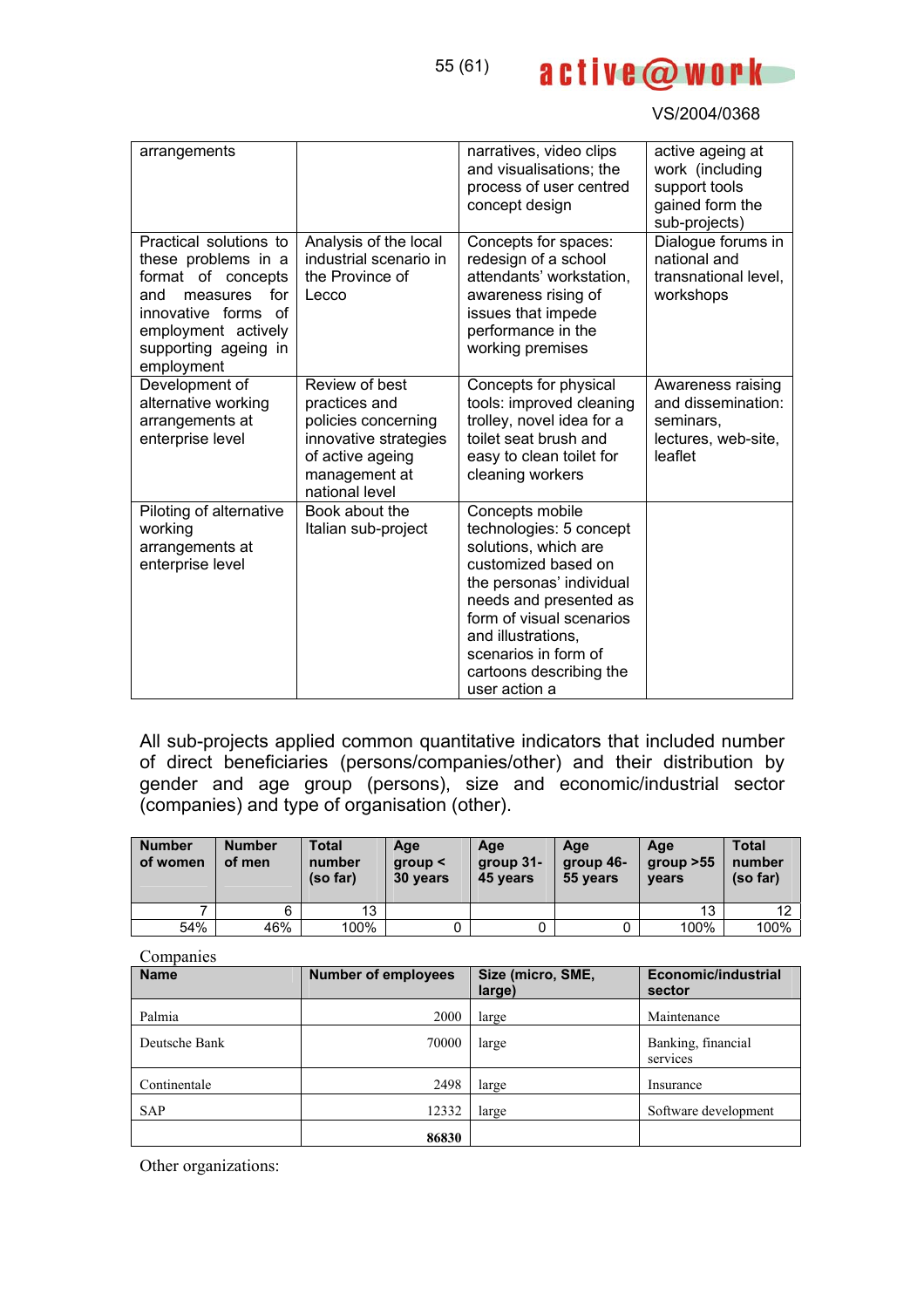

| <b>Name</b>        | <b>Type of organisation</b>                         | <b>Number of associates</b> | <b>Sector</b>       |
|--------------------|-----------------------------------------------------|-----------------------------|---------------------|
| Unione Industriali | Association of Industrial<br>enterpreneurs          | 500 enterprises             | <b>Trade Market</b> |
| Assedili           | Association of Builders                             | 928 enterprises             | Construction        |
| <b>API</b>         | Association of small and<br>middle size enterprises | 570 enterprises             | <b>Trade Market</b> |
| CGIL               | Labor Union                                         | 42.000 employees            | Labour Market       |
| CISL               | Labor Union                                         | 45.000 employees            | Labour Market       |
| UIL                | Labor Union                                         | n.a.                        | Labour Market       |
| <b>UPAL</b>        | <b>Provincial Craftsman's</b><br>Union              | 9.386 enterprises           | Local Handicraft    |
| <b>ASCOM</b>       | <b>Traders Union</b>                                | 4.000 traders               | <b>Trade Market</b> |

## **3.2.2 On-going effectiveness evaluation in transnational level**

The objective was to assess generalisation and transfer potential or the subprojects´ outputs and results in transnational level. Data collection consisted of three enquiry rounds taking place in the beginning of year 2005, a year later and the at the end of the project life. The questionnaires were addressed to sub-project leaders, but they discussed and changed opinions with enduser organisations as they answered the questionnaires. The questions concerned development processes of the main outputs of the sub-projects, transfer and generalisation potential of the outputs and project partnership. These topics were also discussed in the closed and open TDF sessions.

During the whole project all sub-project leaders shared the opinion that the approach of the development of main outputs was working "well". Several innovative features were identified:

- Focus on office jobs and knowledge workers so far existing approaches in Germany have mainly addressed elderly workers in the manufacturing and production industry only.
- The comprehensive approach taken in Germany: series of areas of action instead of targeting to a small isolated area or group of workers or a specific department in an organisation.
- Attempt to develop a multitude of different measures and concepts in a generic format which bears the chances of re-use in and transferability to other organisations.
- Partially implemented selected measures in large organisations such as SAP, Deutsche Bank and Continentale constitute examples for other organisations in Europe, interesting learning practices with the potential of transferability.
- In the context of the Italian sub-project the innovativeness is grounded on involving of the end users and social partners together in various kind of activities (meetings, interviews, focus groups) in order to better define the potential utility of the SSC model.
- The innovative feature of the approach implemented in Finnish sub-project is using the user centred concept design approach in the field of organisational and individual change; co-design, creative forums with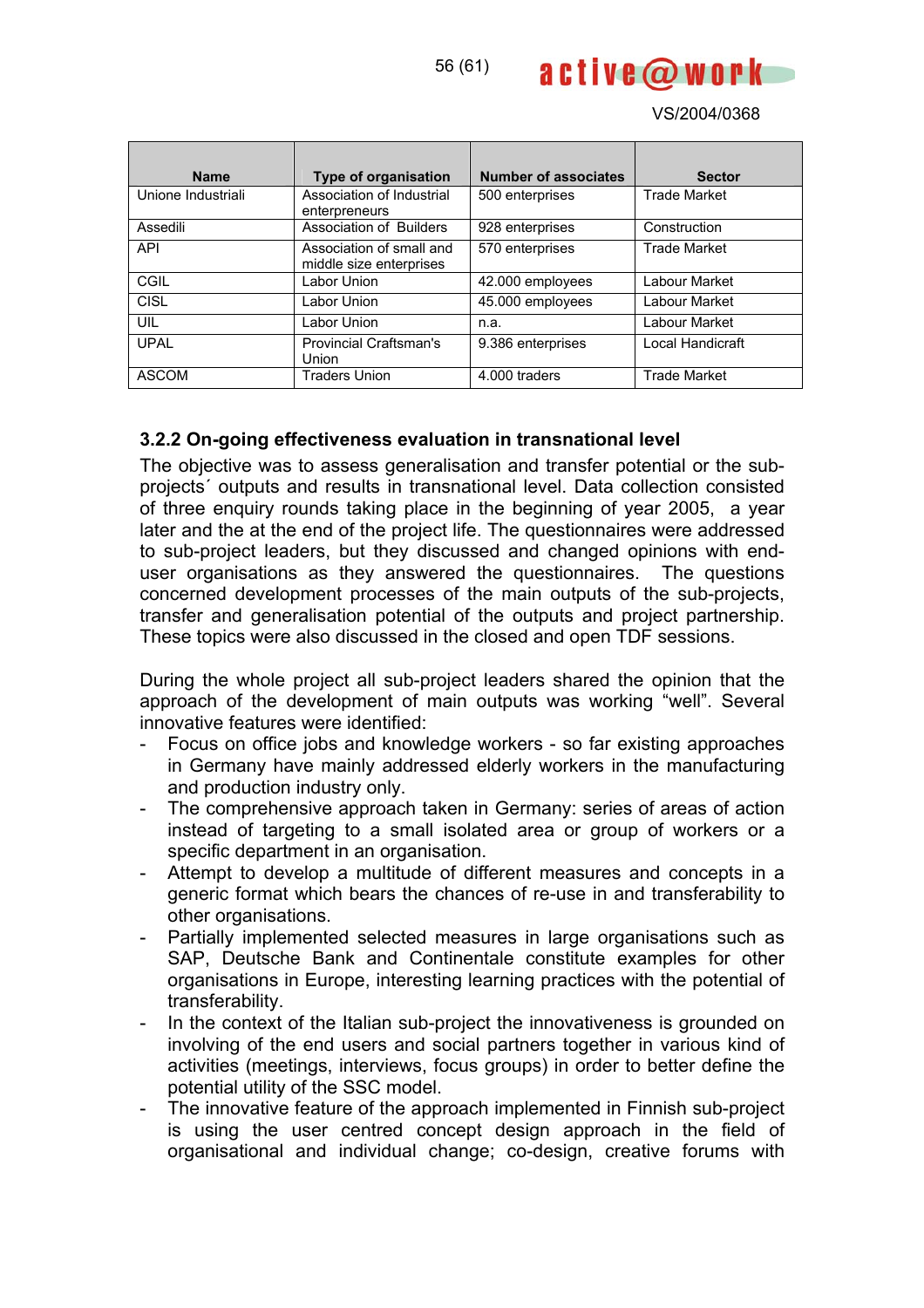57 (61)



VS/2004/0368

employees and management, utilizing the idea of mass customisation in developing flexibility, visualisations and narrative aspects

Sub-project leaders were also asked to tell their opinions about the transfer potential of the other sub-projects´ methods, (planned) outputs and results. The opinions were generally very encouraging, some methods and solutions of all sub-projects were seen as applicable in other working environments and other countries.

In the discussions of the TDF meeting in Italy the packing of the outputs and results was seen as a means to boost the transfer and generalisation potential. The participants of the final TDF meeting (Finland, September 2006) assessed the trasfer and generalisation potential as follows:

#### *Seniority Social Certification (SSC)*

Good/innovative features:

- Tool for cultural approach in Italy, the model disseminates ideas not existing commonly in Lecco area yet.
- Dual purpose: can be used both as a formal certification given by local authorities/social partners and self-evaluation tool of individual companies.
- Territorial benchmarking.

Features contributing usability:

- Self-evaluation and self-benchmarking are a "soft" approach for SMEs: they can study their current situation and find problem areas themselves, they don´t need to let outsiders tell them the development needs.
- The model suggests development ideas to companies after they have filled in the self-evaluation questionnaire  $\Rightarrow$  list of possible activities and policies for companies.
- Certification provides the companies with clear benefits, for example a) goodwill value, marketing value and b) certification may be a precondition to receive regional subsidies and subventions for a company, economical incentives to companies with the "SSC stamp".
- Social partners in Lecco area have participated actively in the development work of the SSC model: "selling" the model and its benefits and using it as a consulting tool is in their interest.

Features complicating usability:

- Companies are not usually very keen on filling questionnaires  $\Rightarrow$  the questionnaire forms should be easy to fill in and the whole model and its results should be easy to understand.

Use in other contexts:

- Couple of questions in the questionnaire are specific for Lecco region, most of the questions are generally applicable.
- Marketing strategy/marketing tool is needed to disseminate the use of the SSC to other contexts.

*Alternative working arrangements developed for SAP, Deutsche Bank and Continentale*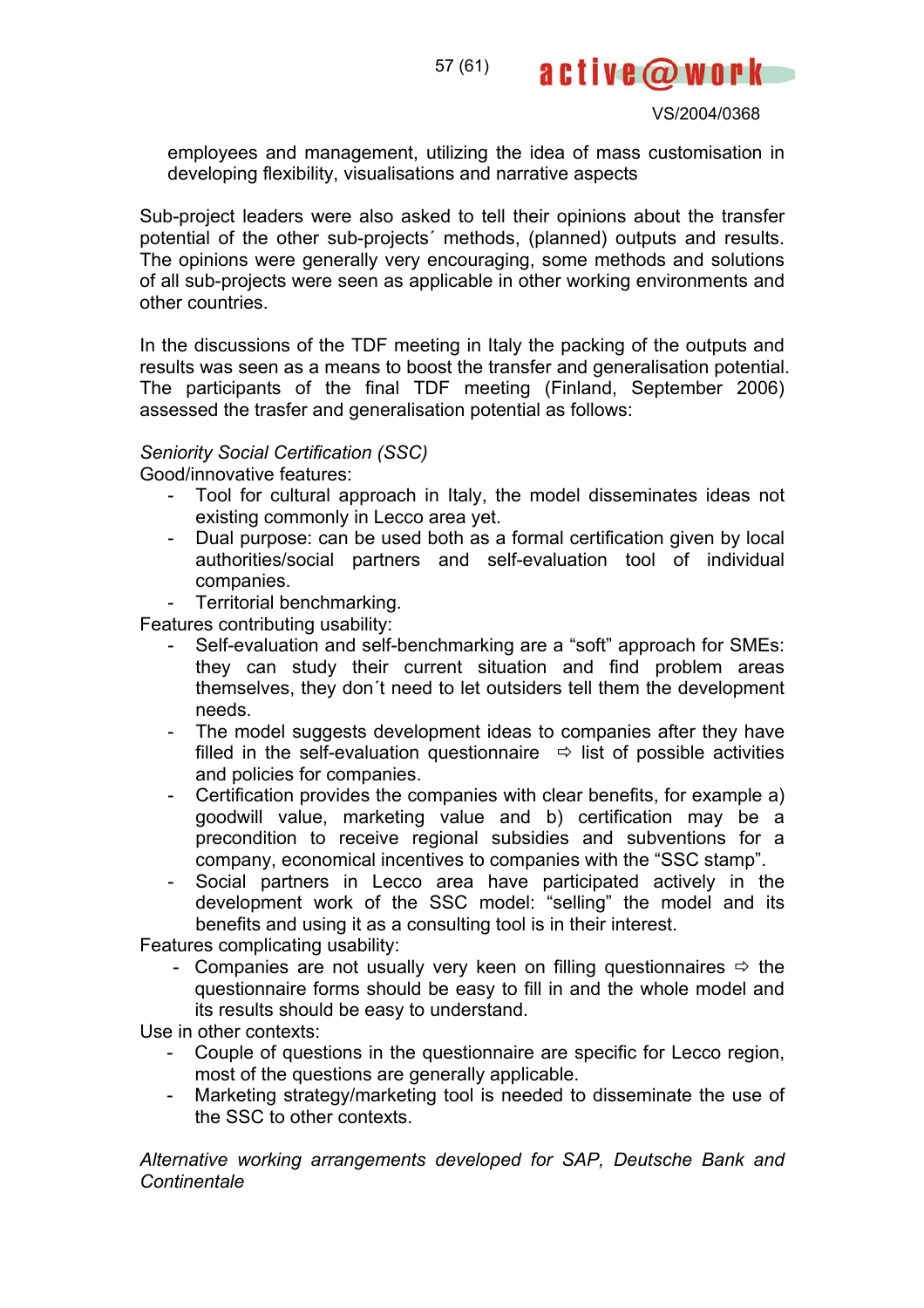58 (61)

VS/2004/0368

active@work

Good/innovative features, features contributing usability:

- Process: efficient, important elements: "process owner" in personnel department, "champion" in operational unit, "buy-in"
- Toolbox for personnel department, competitive advantage
- Exchange of experience supported by a facilitator/moderator.

Critical issues/features complicating usability:

- Worker participation at a later stage: should this be changed/improved?  $\Rightarrow$  May be critical. Needs to be embedded in organisation and organisational culture.

Questions/Use in other contexts:

- Model for different labour markets? Typical for Germany but also for other countries?
- Large companies: top-management as "client" vs. SMEs: stakeholder network, (cf. Italian sub-project)
- Need for a "supportive framework" to make things happen: passive 'good-practice' case banks usually fail.
- Need: The SSC and the process model as appetizer followed by facilitation mechanism.
- The industry dictates how development measures and changes are done, not the environment.

# *Alternative working arrangements for Palmia*

Good/innovative features:

- Persona descriptions
- Verbalizing and visualizing tacit knowledge
- Translating (individual) needs into development possibilities by utilizing co-design tools.

Critical issues/Features complicating usability:

- Utilising the innovative features mentioned above requires special skills and knowledge
- Cultural change is needed towards senior workers.
- Visionary outcomes  $\Rightarrow$  are they realized?
- Mentoring –even over organisational borders- should be implemented and established in organisational practice.

Features contributing usability/Use in other contexts:

- Base for innovative processes  $\Rightarrow$  experience based working and decision-making  $\Rightarrow$  can be applicable in other design solutions, for example flexible production line.
- Co-design is resource intensive and calls for special expertise. How could such methods be used in other contexts?  $\Rightarrow$  Mass customisation as a solution.

*The process model for development, implementation and evaluation of measures for active ageing at work* 

Good/innovative features:

The process model has huge potential to be innovative, as it combines the results of three different approaches

Features contributing usability/Use in other contexts:

- Generally applicable due to its abstractness.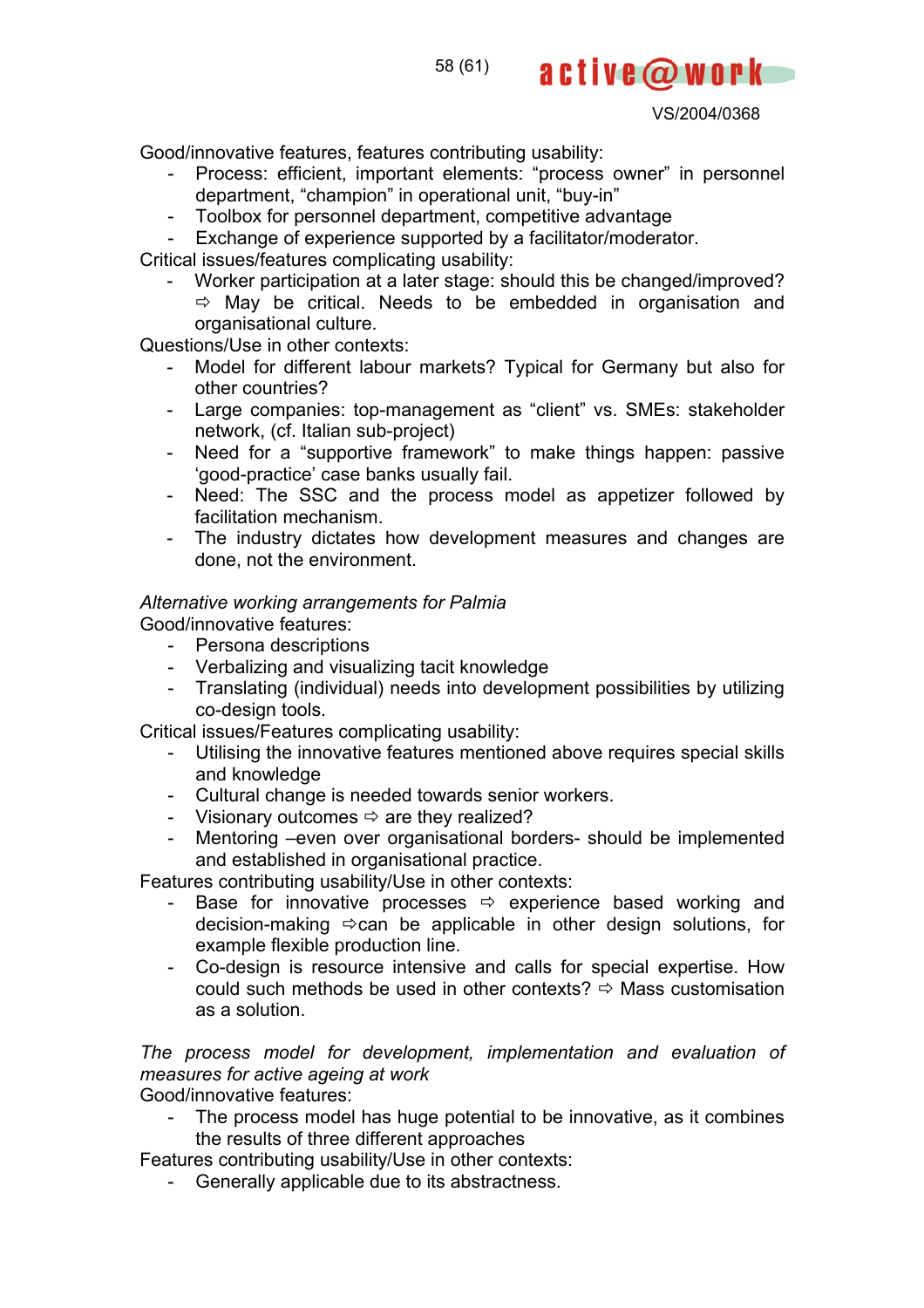- Who are the users? Employers, employees, consultants, researchers, trade union representatives.

Critical issues/Features complicating usability:

- What happens when you have the results from the questionnaires?
- Which other company-specific tools are needed to realise the development process?
- Potential misuse of the model: using questionnaires to get rid of some employees.
- Process model will be implemented as a web-tool  $\Rightarrow$  web problems, web experience problems.

The added value of the partnership was also covered in the questionnaire and closed TDF discussions. The in the middle of the project life the conclusion was that project partners should find ways to establish communication between the sub-projects. Mainly the phases 6 Evaluation and 7 management were communicated in transnational level, the more interesting information concerning development work in sub-projects remained in national work groups.

From the value of the partnership point of view, the development of process model development was the most useful part of the project. The joint work on the process model clarified most questions and open issues concerning objectives and approaches of other sub-projects. The picture below describes the climbing up the partnership stairs:



#### Yet, co-operation in day-to-day work in each country could have been more active. There could have been more sharing of insights, findings, common goals and tasks. Lessons learned from the Active@Work partnership are: 1) Active@Work was an umbrella project of three different approaches which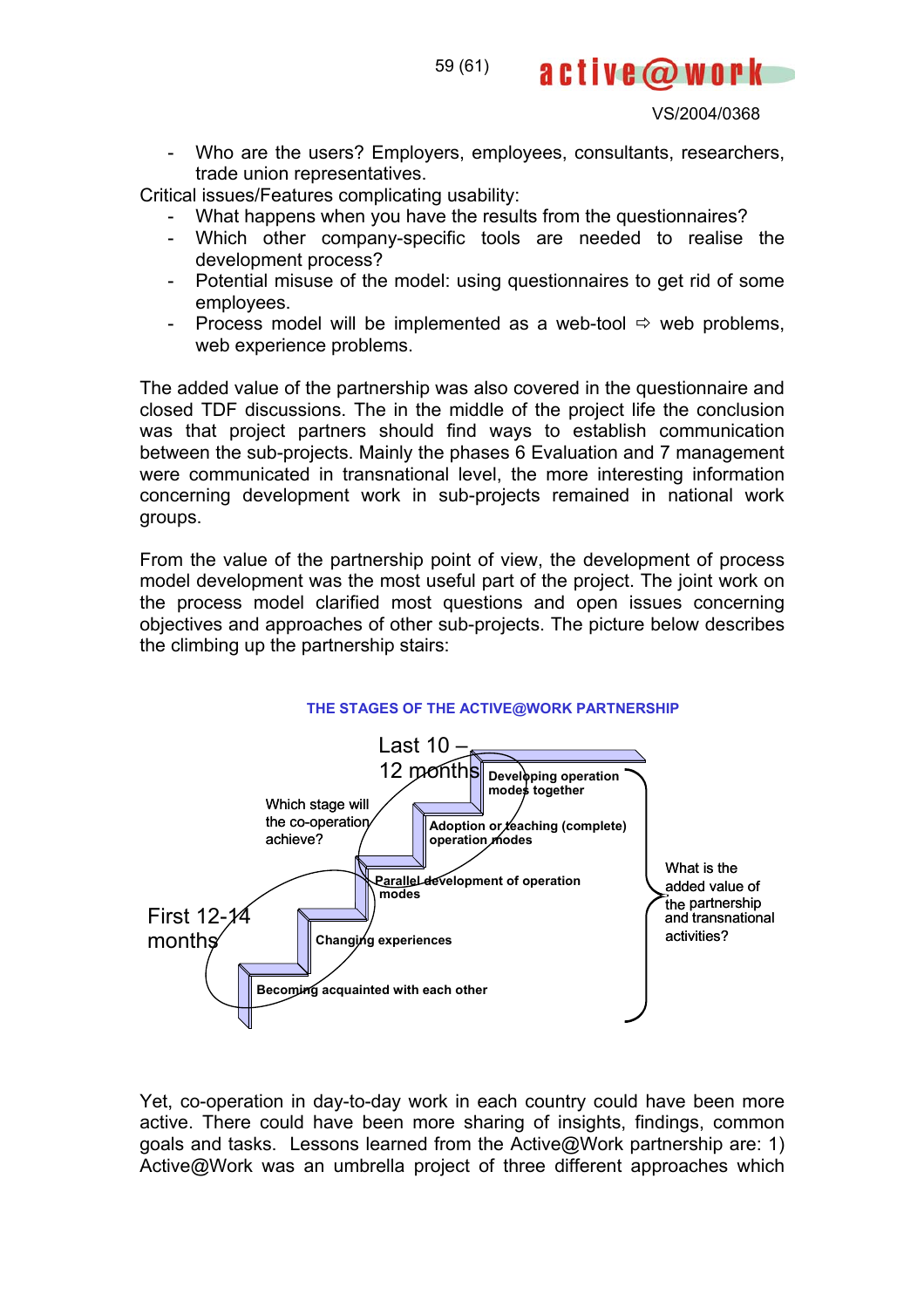

complicated the collaboration. Parallel development is difficult, too. More attention should be paid to defining common topic, common project design and co-ordination and 2) the work whit the process model helped significantly to understand other sub-projects and goals of other partners. There should be more common tasks and they should be started in the early stage of the project.